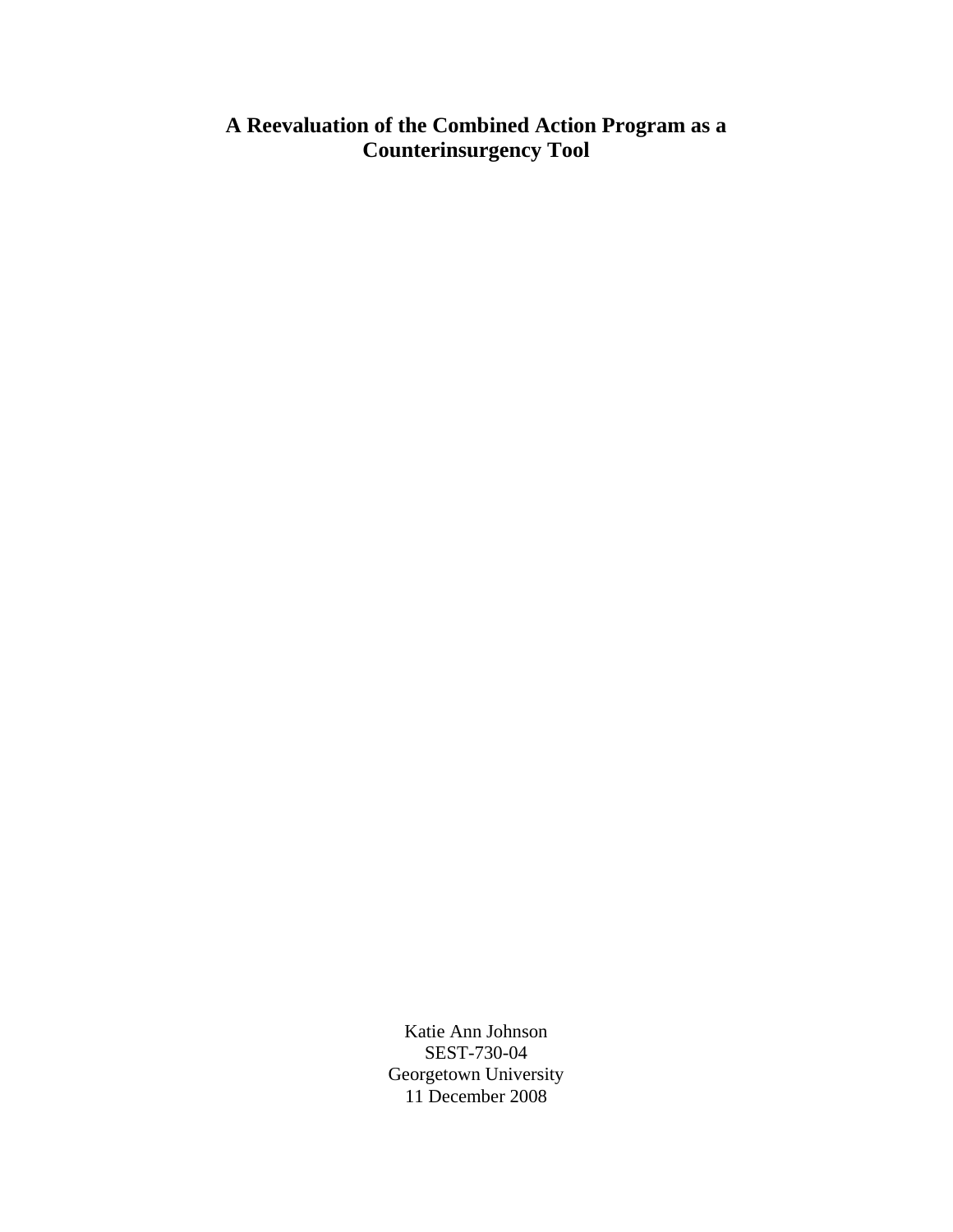# ACKNOWLEDGEMENTS

I would like to thank all of the CAP Marines who so generously gave up their time to talk with me about their experiences. Thank you not only for your insight and suggestions but also for your service. I would also like to thank my seminar advisor, Professor Scott Harold, and my fellow seminar students who helped me through the developmental stages of this project.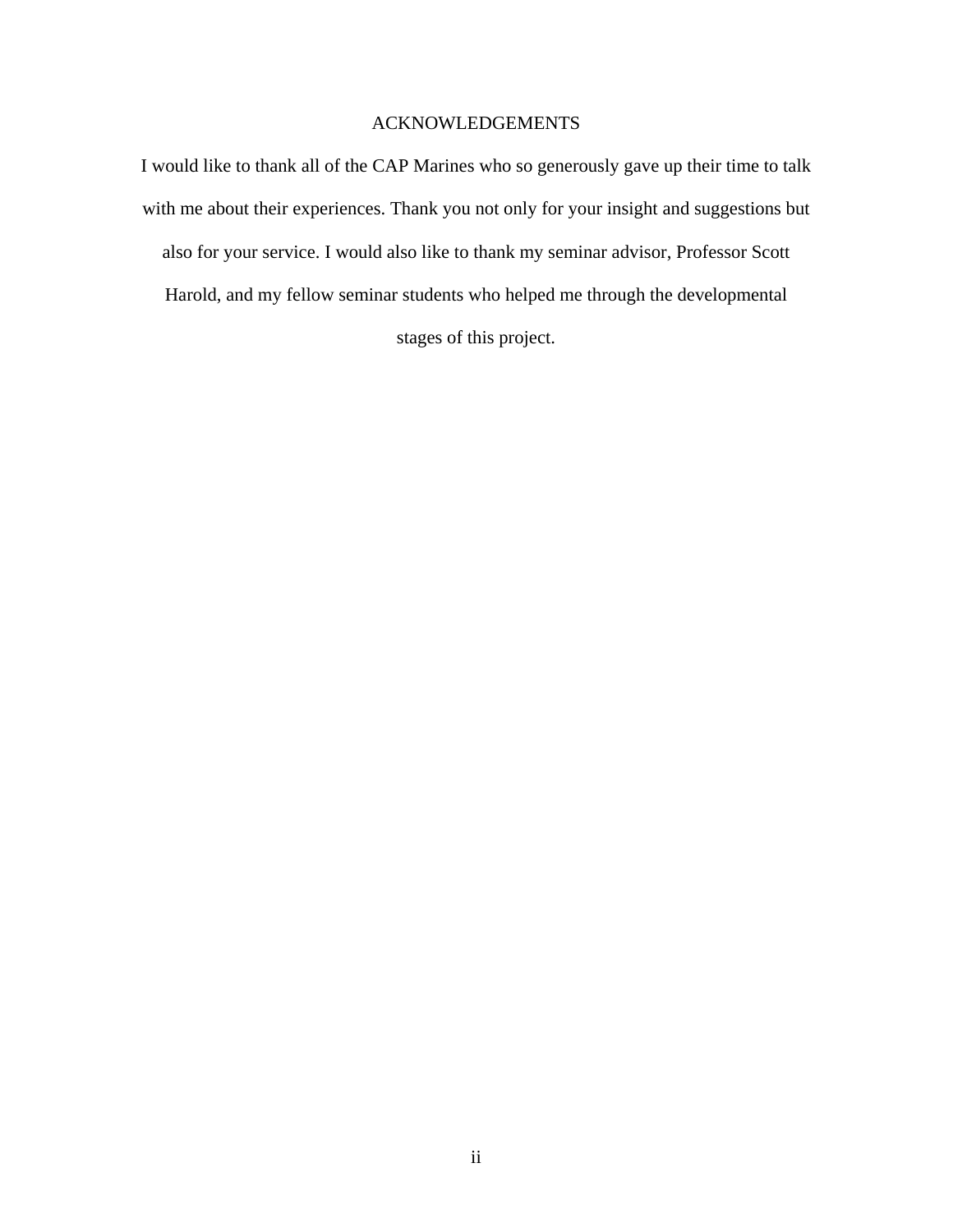| COMBINED ACTION PROGRAM: HISTORY AND ESTABLISHMENT 11 |
|-------------------------------------------------------|
|                                                       |
|                                                       |
|                                                       |
|                                                       |
|                                                       |
|                                                       |
|                                                       |
|                                                       |
|                                                       |
| INSURGENCY TO GOVERNMENT FORCE RATIO 31               |
|                                                       |
|                                                       |
|                                                       |
| SUGGESTIONS FOR FUTURE IMPLEMENTATION OF THE CAP 39   |
|                                                       |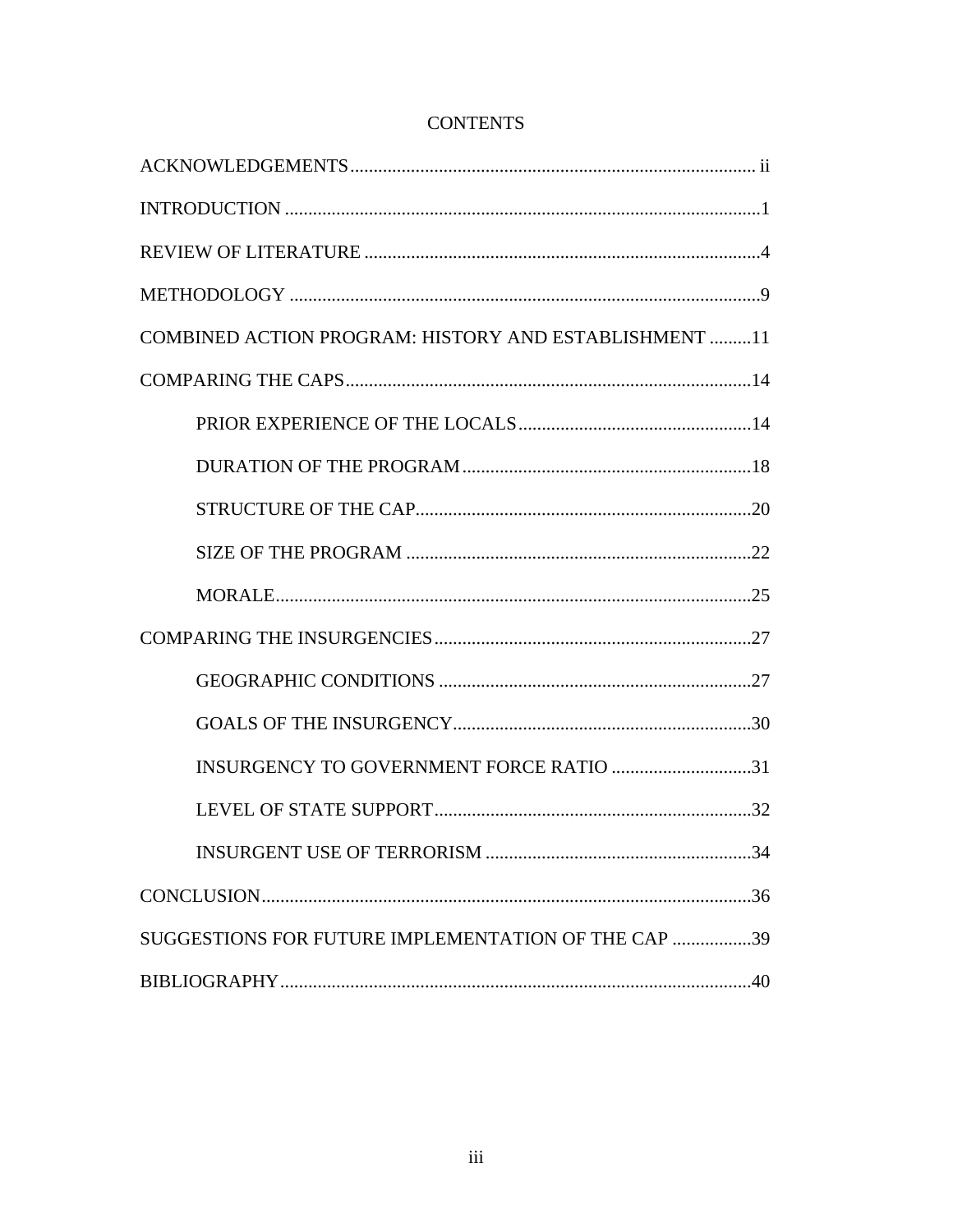When discussing the goal of his book *Counterinsurgency Warfare: Theory and Practice*, author David Galula stated that when it comes to counterinsurgency operations "There is clearly a need for a compass, and this work has as its only purpose to construct such an instrument, however imperfect and rudimentary it may be."<sup>[1](#page-3-0)</sup> Like Galula, this desire for an effective counterinsurgency "instrument" was the precise reason that the United States Marine Corps developed and implemented the Combined Action Program  $(CAP)$  during the Vietnam War and during Operation Iraqi Freedom.<sup>[2](#page-3-1)</sup> In both wars, the US Marine Corps was facing a tenacious and dedicated insurgency whose members were committed to the task of expelling the forces of an outside actor (the United States). Despite the Marines' development of doctrine during World War II and Korea, the enemy they now faced looked more like the situation they had seen years before during the "banana wars" from 1915-19[3](#page-3-2)5 in Central America.<sup>3</sup> Mao Tse-tung famously stated that "the guerrillas must move among the people as a fish swims in the sea," indicating the importance of what he called the "hope of ultimate victory"—the support of the population.<sup>[4](#page-3-3)</sup> In an effort to counter local support for the insurgencies in Vietnam and Iraq, the CAP intermixed local forces with US Marines into small combat units that not only fought together but also lived and worked together amongst the local population.<sup>[5](#page-3-4)</sup>

1

<span id="page-3-0"></span><sup>&</sup>lt;sup>1</sup> David Galula, Counterinsurgency Warfare: Theory and Practice (Westport, Connecticut: Praeger Security International, 1964), xiii.

<span id="page-3-1"></span> $2^2$  The time period for the Combined Action Program during the Vietnam War for this work will be from 1966-1971. The time period for the Combined Action Program during OIF will be during the deployment of the 1<sup>st</sup> Marine Division from February-September 2004.

<span id="page-3-2"></span> $3$  Michael E. Peterson, The Combined Action Platoon (Westport, Connecticut: Praeger Security International, 1989), 15.

<sup>&</sup>lt;sup>4</sup> Mao Tse-tung, <u>On Guerrilla Warfare</u> (Chicago: University of Illinois Press, 1961), 44.

<span id="page-3-4"></span><span id="page-3-3"></span><sup>&</sup>lt;sup>5</sup> CAP is sometimes the abbreviation for the Combined Action Platoon which is a unit operating under the prescriptions of the overall Combined Action Program. For the purpose of this paper, the CAP refers to the Combined Action Program.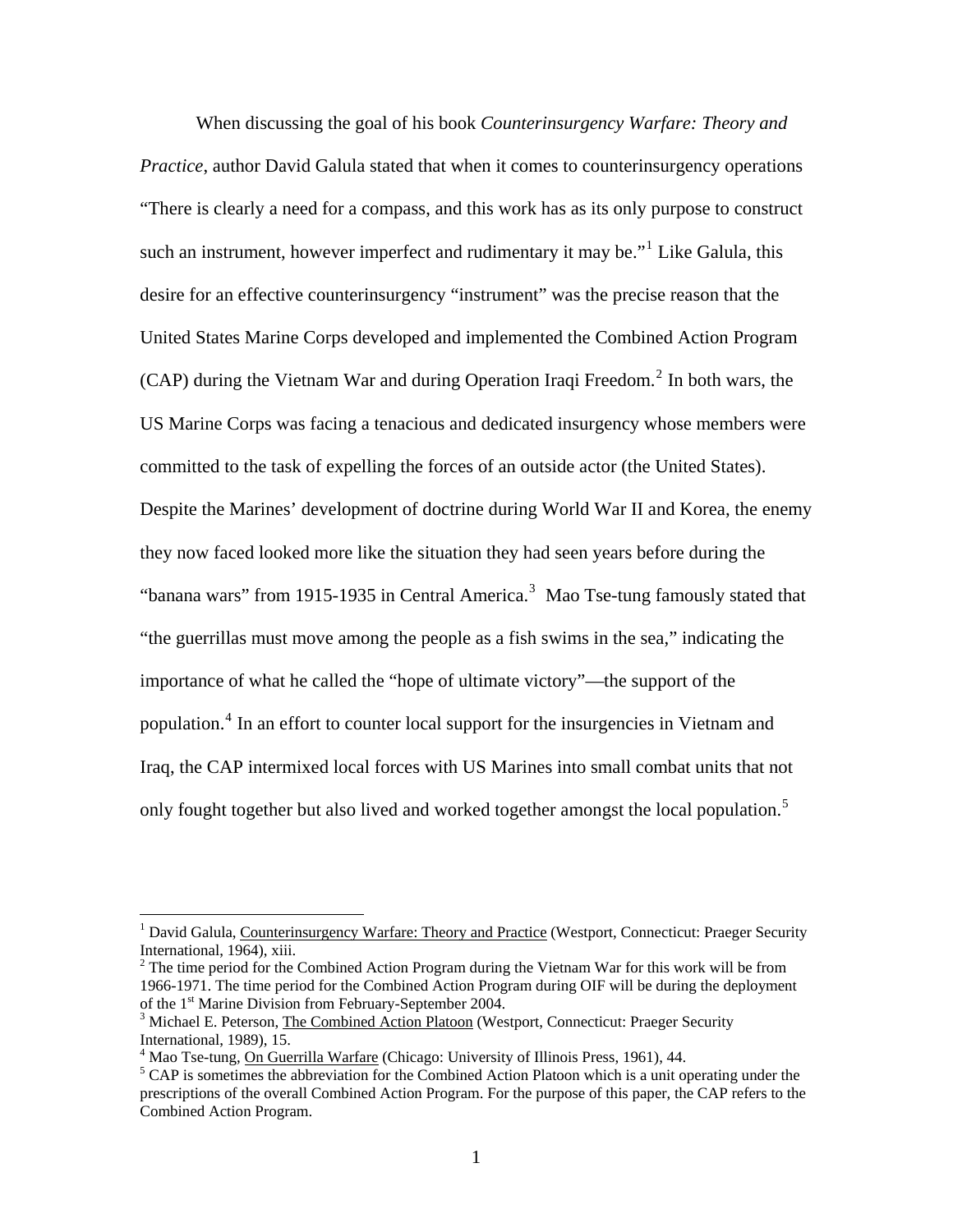The outcomes of the two uses of the CAP were far from similar. Concerning Vietnam, US Marine Corps Lieutenant General Lewis Walt stated "Of all our innovations in Vietnam none was as successful, as lasting in effect, or as useful for the future as the Combined Action Program."[6](#page-4-0) Although there are some opponents of his statement, the overwhelming opinion amongst Vietnam War literature is very supportive of the CAP and its achievements.<sup>[7](#page-4-1)</sup> On the other hand, the use of the CAP in Iraq has experienced less raving reviews. According to Colonel Phillip C. Skuta, Battalion Commander of  $2^{nd}$ Battalion,  $7<sup>th</sup>$  Marines,  $1<sup>st</sup>$  Marine Division under whom one of the Combined Action Platoons was implemented, "There were tactical successes, unquestioned, well-documented. However, it was an operational and, more specifically, a strategic failure."<sup>[8](#page-4-2)</sup> Additionally, author Bing West states in his book *The Strongest Tribe* "The Combined Action Platoon plan failed because the real government with a monopoly on the employment of street-level violence was the insurgents."<sup>[9](#page-4-3)</sup> Although his conclusions on why the CAP failed will be challenged in this work, it is his conclusion of failure that speaks quite loudly about the outcome in Iraq. Although many of the participants in the CAP on the tactical level in Iraq would fight this claim of failure, for the purpose of this study, this is the unfortunate, but accepted conclusion.

The purpose of this paper is to determine what factors lead to the successful implementation of the CAP and to ask if this program could be used as an effective counterinsurgency tool in future conflicts. Since the CAP succeeded in Vietnam and failed in Iraq, a thorough comparison between the two uses will yield insights into the

<span id="page-4-0"></span><sup>&</sup>lt;sup>6</sup> Lewis W. Walt, <u>Strange War, Strange Strategy</u> (New York: Funk & Wagnalls, 1970), 105.<br><sup>7</sup> Michael Retersor is an appenent of this statement. Authors like John Nagal, Al Hamingway

<span id="page-4-1"></span> $\frac{7}{1}$  Michael Peterson is an opponent of this statement. Authors like John Nagal, Al Hemingway, and Bing West are supportive.

<sup>&</sup>lt;sup>8</sup> Colonel Phillip C. Skuta, USMC. Personal Interview. 2 October 2008.

<span id="page-4-3"></span><span id="page-4-2"></span> $9^9$  Bing West, The Strongest Tribe (New York: Random House, 2008), 50.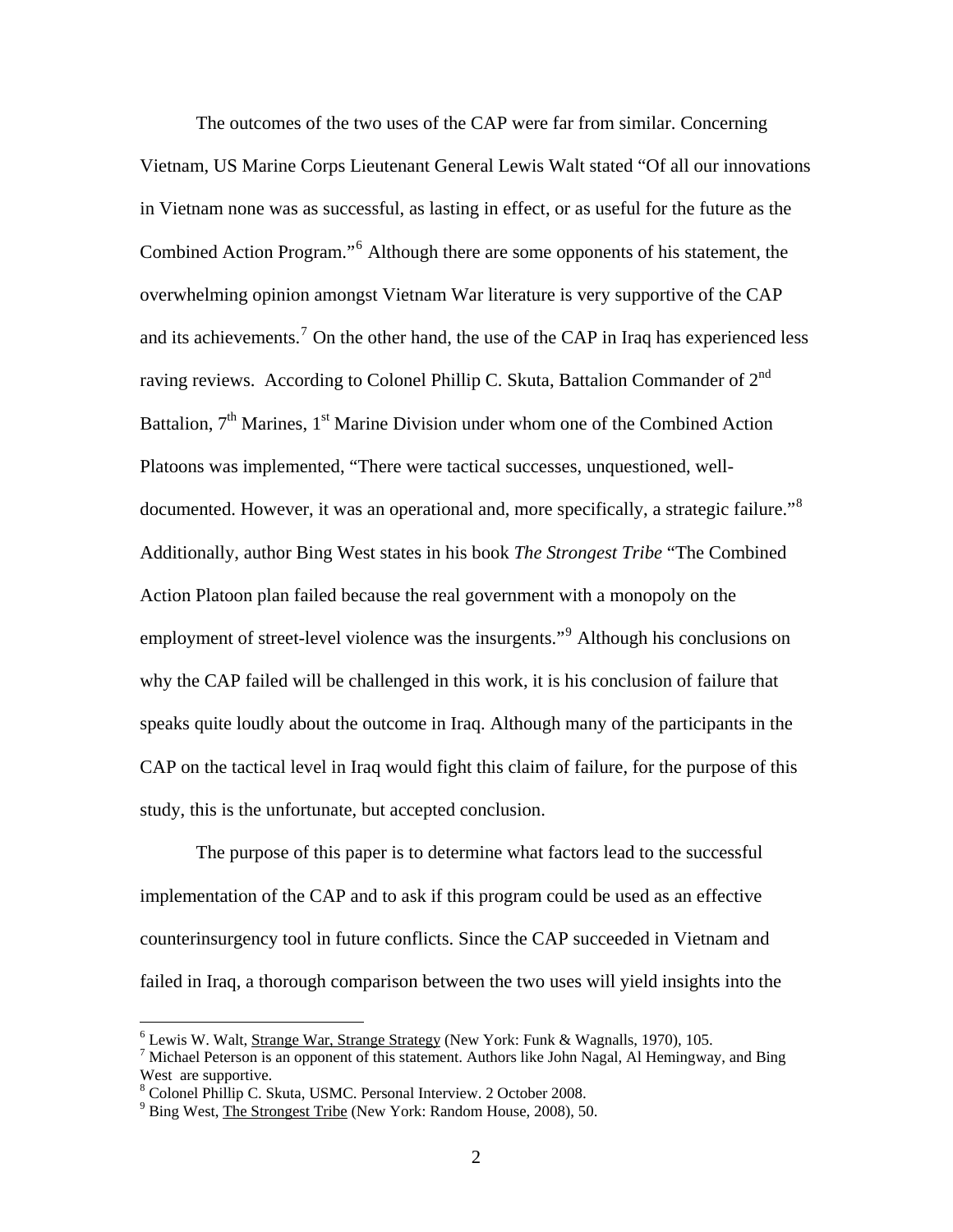critical characteristics of success or failure. It is the hypothesis of this paper that internal factors of the CAP are what are most influential in the Combined Action Program's outcome. If this is correct, then major differences between the characteristics of the successful Vietnam CAP and the unsuccessful Iraqi CAP will be found. In order to evaluate this hypothesis, this work will first begin by contrasting five characteristic of the CAP itself. This is based on the assumption that major differences between the Combined Action Program's characteristics would indicate that the CAP is only successful if implemented in a certain manner (size, time, structure, etc.). Additionally, this work recognizes the existence of a strong counterhypothesis in the form of factors related to the insurgency. If major differences between the Vietnam and Iraqi insurgencies are found, it would lead one to have less confidence in the hypothesis above, and that is it external factors, in fact, that are the most influential. As a result, this work will briefly compare the insurgencies of Vietnam and Iraq which will be a comparison based on the assumption that major differences between insurgency characteristics would indicate that the CAP is only applicable against certain types of insurgencies like the Viet Cong. It is recognized that major differences in both types of characteristics (insurgency and CAP) would cause the findings to be inconclusive. It is the conclusion of this study that the Combined Action Program can be a useful counterinsurgency tool for future operations against an insurgency provided that the local forces receive training before being put in a combat environment and that the duration of the program is longer than a single unit tour (6-7 month).

3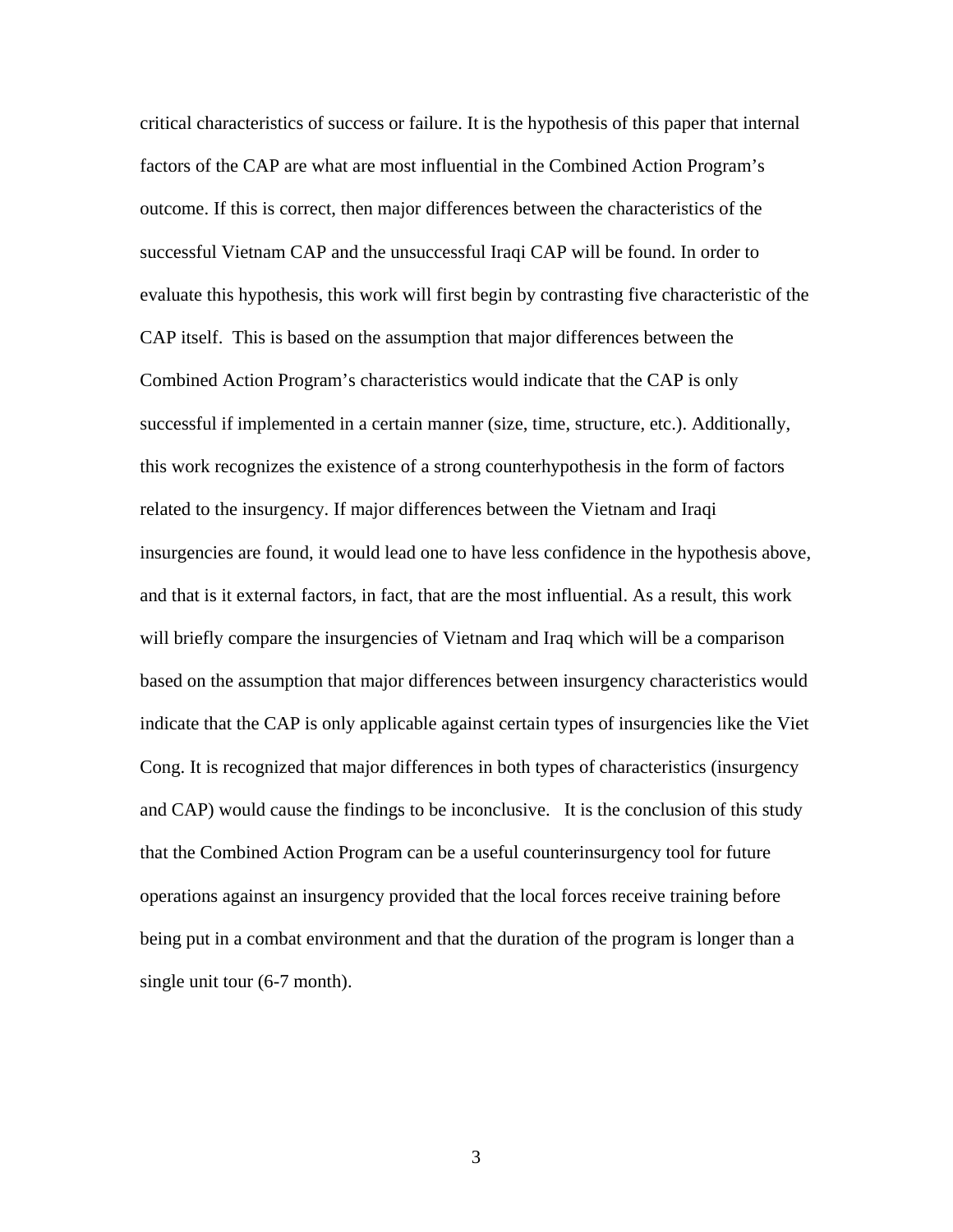## **Review of the Literature**

The literature on the Combined Action Program's use in Vietnam is extensive, yet various authors' conclusions on the successfulness of the program are not always unanimous. The results of the CAP in the 1970s have received both negative and positive evaluations with the majority of authors siding with the latter. However, when exploring the topic of future applications, the opinions become much more mixed with some writers proposing that the CAP was only useful against the Vietnamese insurgency.<sup>[10](#page-6-0)</sup> The literature on the Combined Action Program's use in Iraq, however, is very limited due to its relatively recent advent and additional security restrictions. There are, however, a few first hand accounts that offer insight into the recent operations. As the Iraq war continues and counterinsurgency remains at the forefront of many scholars' minds, further research on the CAP will inevitably be conducted. Nevertheless, an extensive look at previous literature on both wars is invaluable when gathering support and data for this project.

 The idea of first analyzing an insurgency before developing any counterinsurgency tools can be found extensively in David Galula's book, *Counterinsurgency Warfare: Theory and Practice*. The author describes how knowledge of key characteristics about geography, the causes, goals, and tactics of the insurgency can be invaluable when formulating a counterinsurgency strategy. By looking at the Vietnamese and Iraqi insurgencies' characteristics, the goals and structure of the CAP can be adjusted to counter these features. $^{11}$  $^{11}$  $^{11}$ 

Further exploration of insurgent characteristics can be seen in the RAND study "War by Other Means." In the section entitled "Eighty-Nine Insurgencies: Outcomes and

<span id="page-6-0"></span><sup>&</sup>lt;sup>10</sup> Michael E. Peterson, Th<u>e Combined Action Platoon: The US Marines' Other War in Vietnam</u> (Westport, CI: Praeger Publishers, 1989), 125. An example of this view.

<span id="page-6-1"></span><sup>&</sup>lt;sup>11</sup> David Galula, Counterinsurgency Warfare: Theory and Practice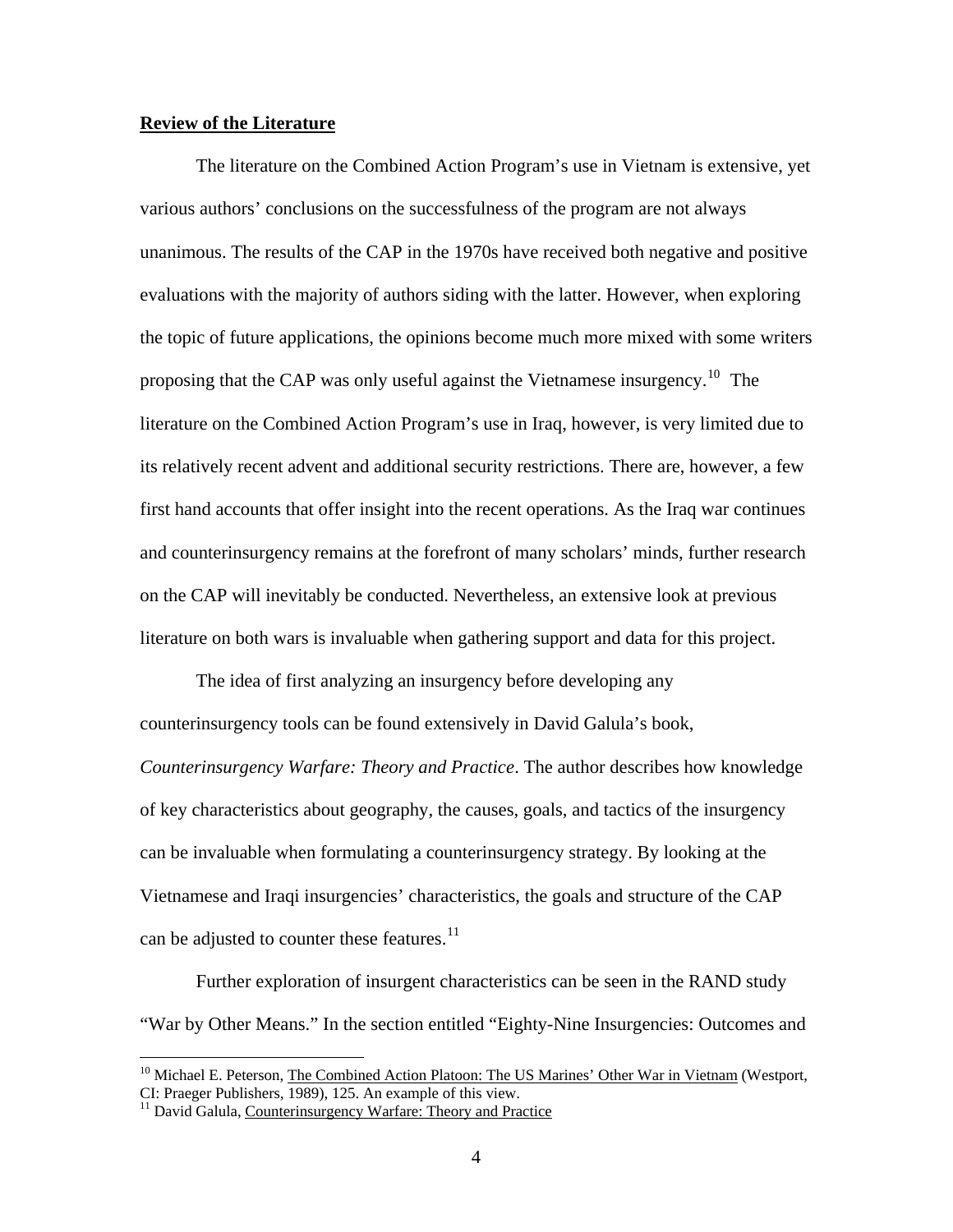Endings," author Martin C. Libicki first classifies 89 insurgences by their result (government wins, insurgents win, ongoing). From here, the author delves into several major characteristics of the insurgencies like size, goal, organization, structure, etc. His conclusions support the idea that those insurgencies that are successful possess many of the same characteristics.<sup>[12](#page-7-0)</sup> The characteristics that are explored and the manner by which he classifies each characteristic will be used extensively in this paper and will be discussed further under the methodology section.

 One of the best books on the Combined Action Program is Michael E. Peterson's *The Combined Action Platoons: The US Marines' Other War in Vietnam*. This book includes chapters on the history, structure, and operations of the CAP during the 1970s. Additionally, this work offers a great analysis on the future use of the CAP in which the author advises against this course of action stating "the CAPs originated in the Vietnam war and were unique to that war."<sup>[13](#page-7-1)</sup>

As mentioned previously, one of the controversies surrounding the use of the CAP in Vietnam is whether or not it was actually successful at counterinsurgency operations. Some critics of the program argue that despite high reenlistment rates and territory retention, that any success of the CAP was linked to its inactive location or superior leadership. Opponents of the CAP argue that without a hard charging Non Commissioned Officer (NCO) in some cases, the CAP would have fallen apart. The majority of this argument is, of course, speculative, but it is at the heart of Major Brooks R. Brewington's article "Combined Action Platoons: A Strategy for Peace Enforcement."

<span id="page-7-0"></span><sup>&</sup>lt;sup>12</sup> David C. Gompert and John Gordon IV. War by Other Means (Santa Monica, CA: RAND National Defense Research Institute, 2008).

<span id="page-7-1"></span><sup>&</sup>lt;sup>13</sup> Michael E. Peterson. The Combined Action Platoon: The US Marines' Other War in Vietnam (Westport, CI: Praeger Publishers, 1989), 125.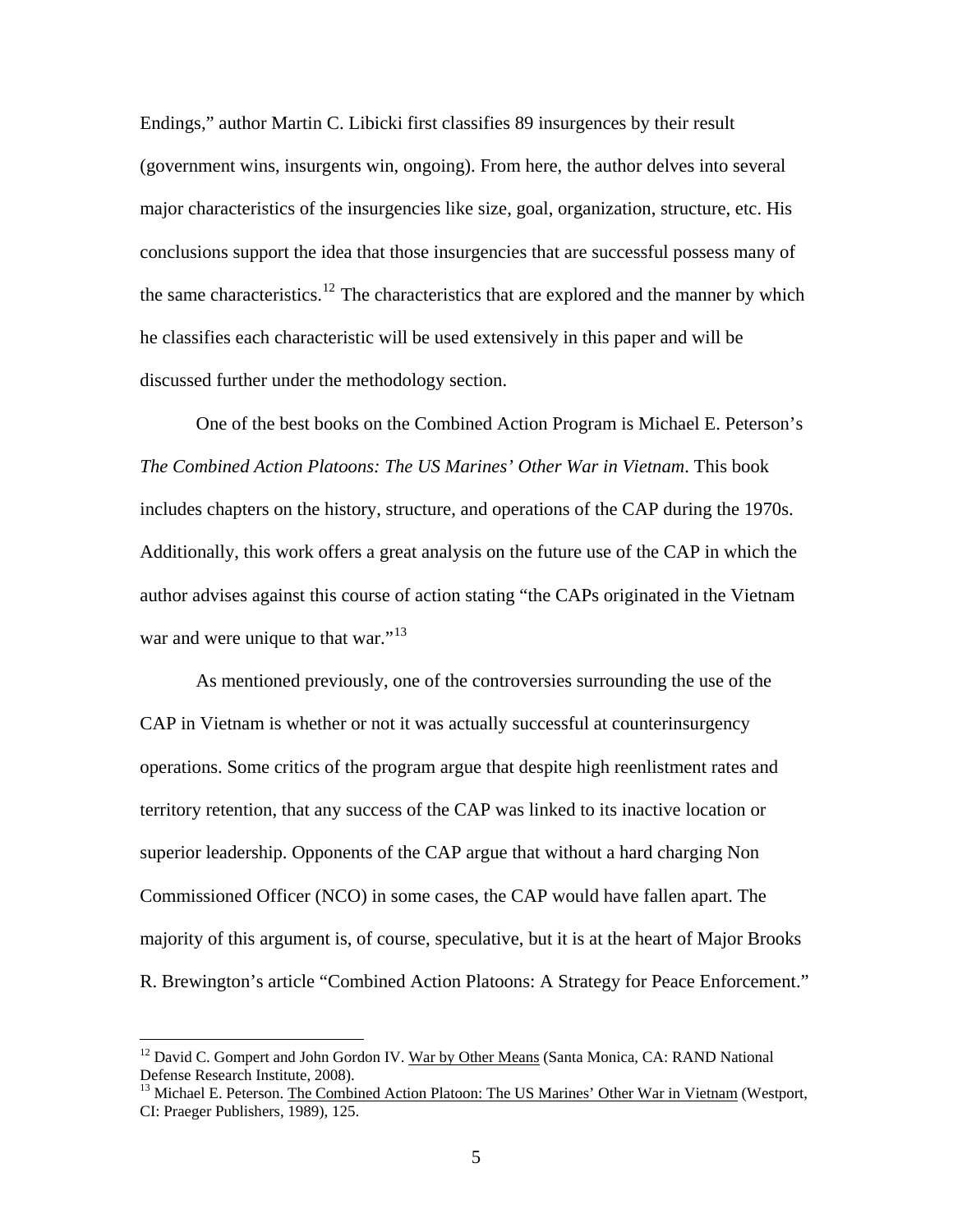Despite Brewington's position that the extent of the success the of the CAP in Vietnam was only a result of its inactive location or strong NCO leadership and not the overall effectiveness of the program, itself, he is a strong proponent of the program for the future. $14$ 

 John A. Nagl's *Learning to Eat Soup with a Knife: Counterinsurgency Lessons from Malaya and Vietnam* examines the reasons behind the only limited success of the CAP in Vietnam. Although maintaining that areas in which the CAP was deployed were highly successful, the author cites Westmoreland's "search and destroy" mentality as the force that fought against the CAP expansion. The author goes on to suggest that if the CAP program had been instituted earlier in the war, then perhaps the war would have ended differently. The author quotes US Marine Corps Major General John Grinalds stating "There was too little CAP, too late."<sup>[15](#page-8-1)</sup>

 A final Vietnam-focused resource which provides the reader with a look into the decision-making process behind the implementation of the first CAP is Lewis Walt's *Strange War, Strange Strategy*. Lieutenant General Walt was the Commander of the III Marine Amphibious Force in I Corps. It was under his command that the idea to integrate the traditional marine rifle squads into the Vietnamese Regional Forces platoons occurred and thus, the CAP was born. In his book, Lieutenant General Walt discusses the situation and decision-making process surrounding the implementation of the CAP. Additionally, he offers his analysis of the success and supports the future use of the CAP.<sup>[16](#page-8-2)</sup>

<sup>&</sup>lt;sup>14</sup> Brooks R. Brewington "Combined Action Platoons: A Strategy for Peace Enforcement." Command and

<span id="page-8-2"></span><span id="page-8-1"></span><span id="page-8-0"></span>Staff College 1996 <http://www.stormingmedia.us/75/7512/A751284.html> (26 Sept 2008).<br>
<sup>15</sup> John A. Nagal. <u>Learning to Eat Soup with a Knife</u>. (Chicago: University of Chicago Press, 2002), 158.<br>
<sup>16</sup> Lewis W. Walt, Strang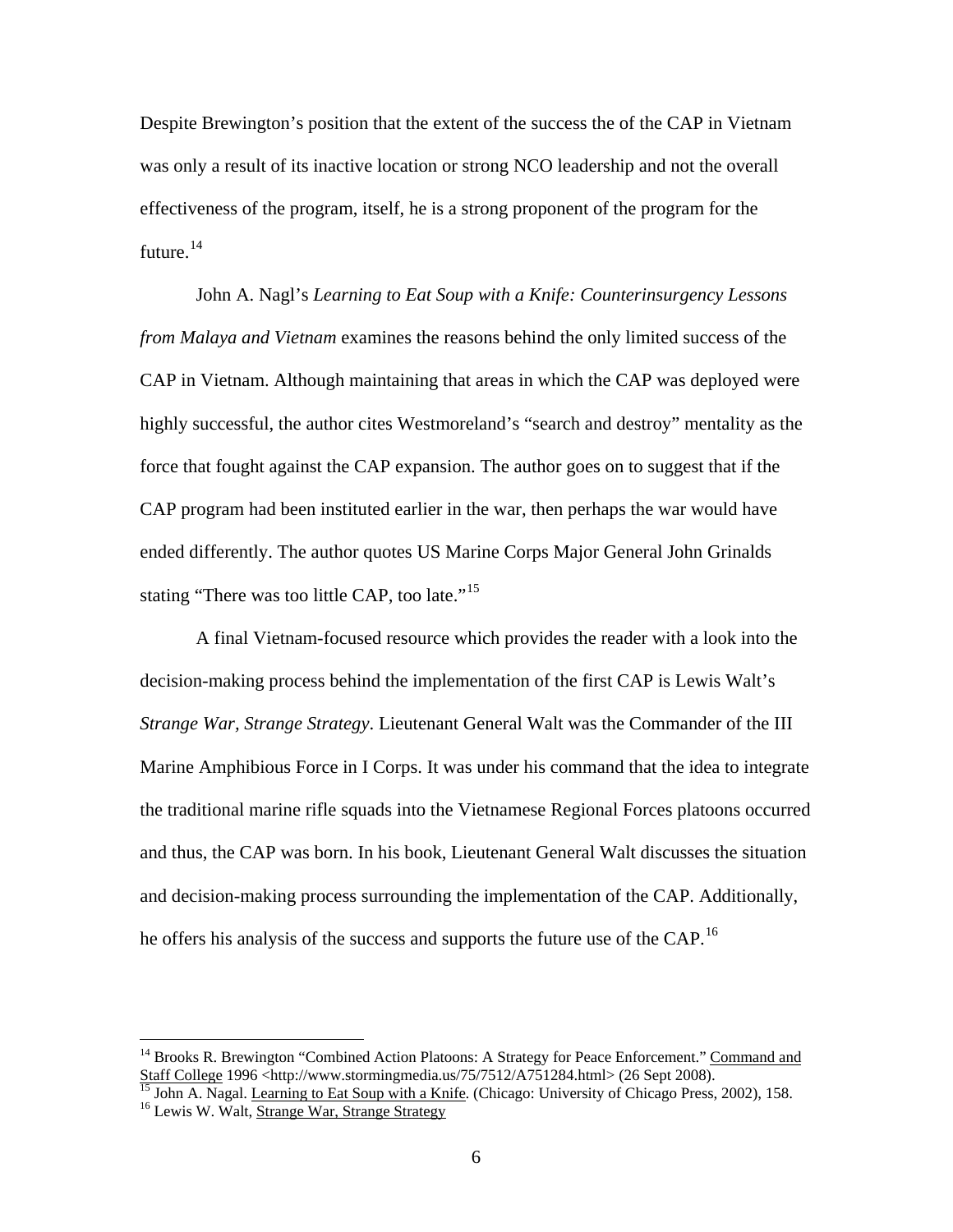Although Iraqi CAP resources are limited, Jason Goodale and Jon Webre's article "The Combined Action Platoon in Iraq" and Phillip Skuta's article "Introduction to 2/7 CAP Platoon Actions in Iraq," both published in *The Marine Corps Gazette*, offer first hand accounts of the actions and missions of the CAP in Iraq in 2004.<sup>[17](#page-9-0)</sup> Goodale and Webre's article outlines the implementation of the CAP in Iraq and offers a short analysis on what they feel was a successful CAP.[18](#page-9-1) Interviews with authors of both articles have yielded invaluable insights and analysis into the situation in Iraq.

 An interesting article entitled "The Combined Action Platoon--Seeds of Success in Iraq" by Capt. Matthew Danner, USMC, first begins by analyzing the theory and current US strategy towards counterinsurgency. Next, Capt. Danner, being the leader of the  $3<sup>rd</sup>$  Battalion,  $4<sup>th</sup>$  Regiment,  $1<sup>st</sup>$  Division's CAP, offers insight into his experiences in the Iraqi town of Haditha. He concludes with a section of his paper citing personality, location, actions, and command integration as keys to employment.<sup>[19](#page-9-2)</sup>

*The Strongest Tribe* by Bing West is a very insightful account of the US strategy in Iraq from the beginning of the war until early 2008. The author, a veteran of a CAP in Vietnam, offers key observations on the overall failure of the CAP in Iraq.<sup>[20](#page-9-3)</sup> Email correspondence with the author has revealed that the CAP is based off of the idea that the locals want to be protected by the US forces. Bing West has stated that since al-Qaeda was so entrenched in Iraqi society in 2004 and 2005, the CAP requirement of local desire to be protected was nonexistent. As a result, the CAP program ultimately failed.

<span id="page-9-0"></span><sup>&</sup>lt;sup>17</sup> Phillip C. Skuta, "Introduction to 2/7 CAP Platoon Actions in Iraq," <u>Marine Corps Gazette</u> 89, no. 4. <sup>18</sup> Jason Goodale and Jon Webre. "The Combined Action Platoon in Iraq," <u>Marine Corps Gazette</u> 89, no. 4.

<span id="page-9-2"></span><span id="page-9-1"></span><sup>&</sup>lt;sup>19</sup> Matthew Danner, "The Combined Action Platoon Seeds of Success in Iraq." American Veterans, n.d.

<span id="page-9-3"></span><sup>&</sup>lt;http://www.americans-working-together.com/american\_veterans/id16.html> (26 Sept 2008). 20 Bing West. The Strongest Tribe (New York: Random House, 2008), 50.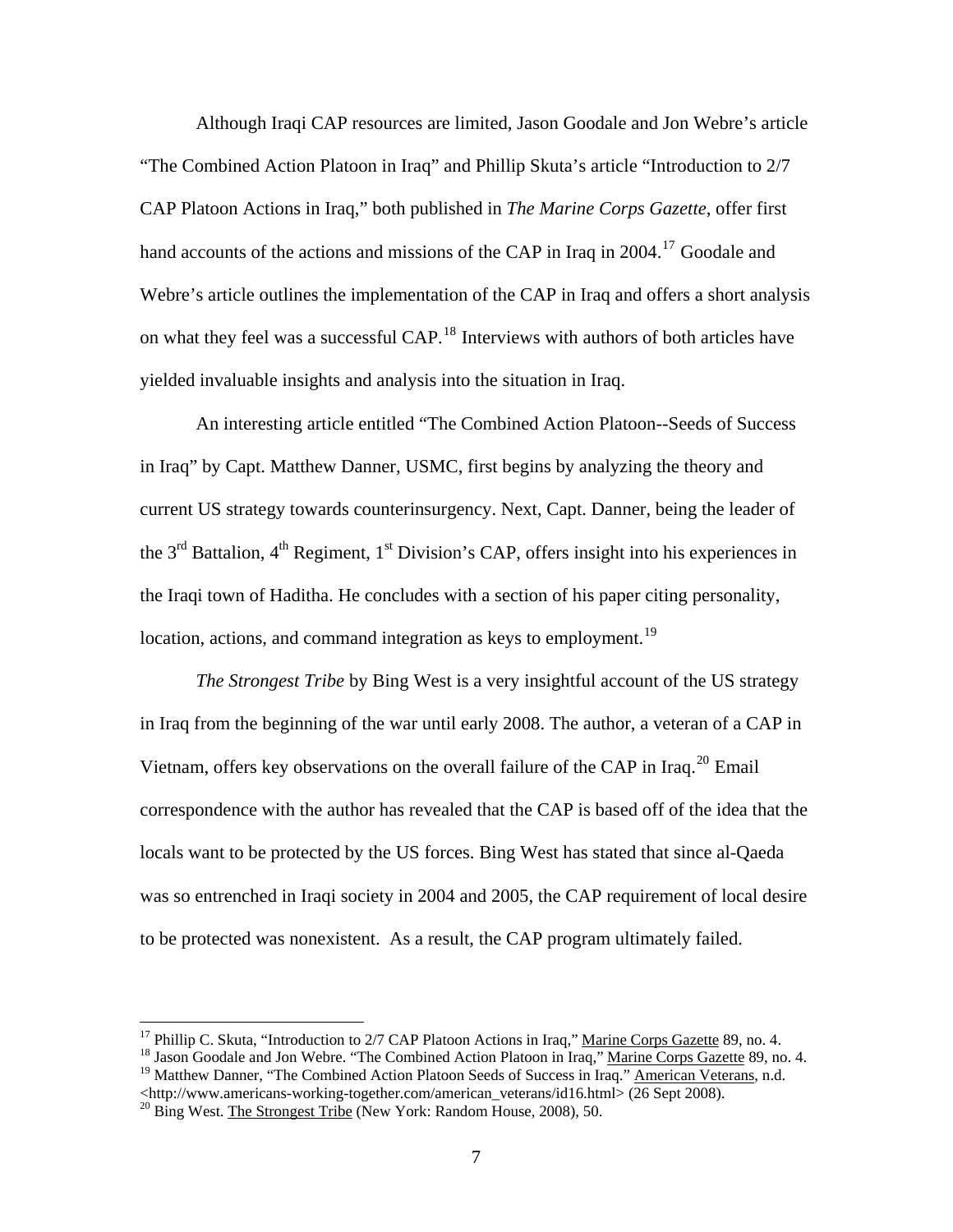Although Pirnie and O'Connell's study *Counterinsurgency in Iraq (2003-2006)* does not offer any insight into the CAP in Iraq, it does offer superior accounts of the history of the war and the situation at the time of the CAP implementation. Pirnie and O'Connell outline the main causes of the war in Iraq and the overarching goals of the US government. Additionally, the authors describe each of the armed groups operating in Iraq. Finally, the authors conclude with recommendations on building more effective counterinsurgency capabilities. $2<sup>1</sup>$ 

Finally, one reference which provides important insights into the US military's opinion towards the execution and use of the CAP is *The US Army and US Marine Corps Counterinsurgency Field Manual*. This publication dedicates an entire subchapter to the situation in which this program should be implemented, the goals that should be pursued using this program, the factors which can contribute to success, the structure in which the program should be deployed, and the missions that should be conducted using the CAP.<sup>[22](#page-10-1)</sup>

 As one can see by the references listed above, there are numerous works describing almost every aspect of the CAP. One area where there seems to be a gap in literature is in answering the question of why the CAP program succeeded in Vietnam but not in Iraq. Although some authors, such as Bing West, have briefly weighed in on why the Iraqi CAP failed, there seems to be a lack of literature on how the situation in Iraq was different than the situation in Vietnam. In a sense, no one has approach the CAP topic to determine which factors (the characteristics of the insurgency, the size of the

<span id="page-10-0"></span><sup>&</sup>lt;sup>21</sup> Bruce R. Pirnie and Edward O'Connell. Counterinsurgency in Iraq (2003-2006) (Santa Monica, CA: RAND National Defense Research Institute, 2008).

<span id="page-10-1"></span><sup>&</sup>lt;sup>22</sup> US Army and US Marine Corps. Counterinsurgency Field Manuel. Chicago: University of Chicago Press, 2007.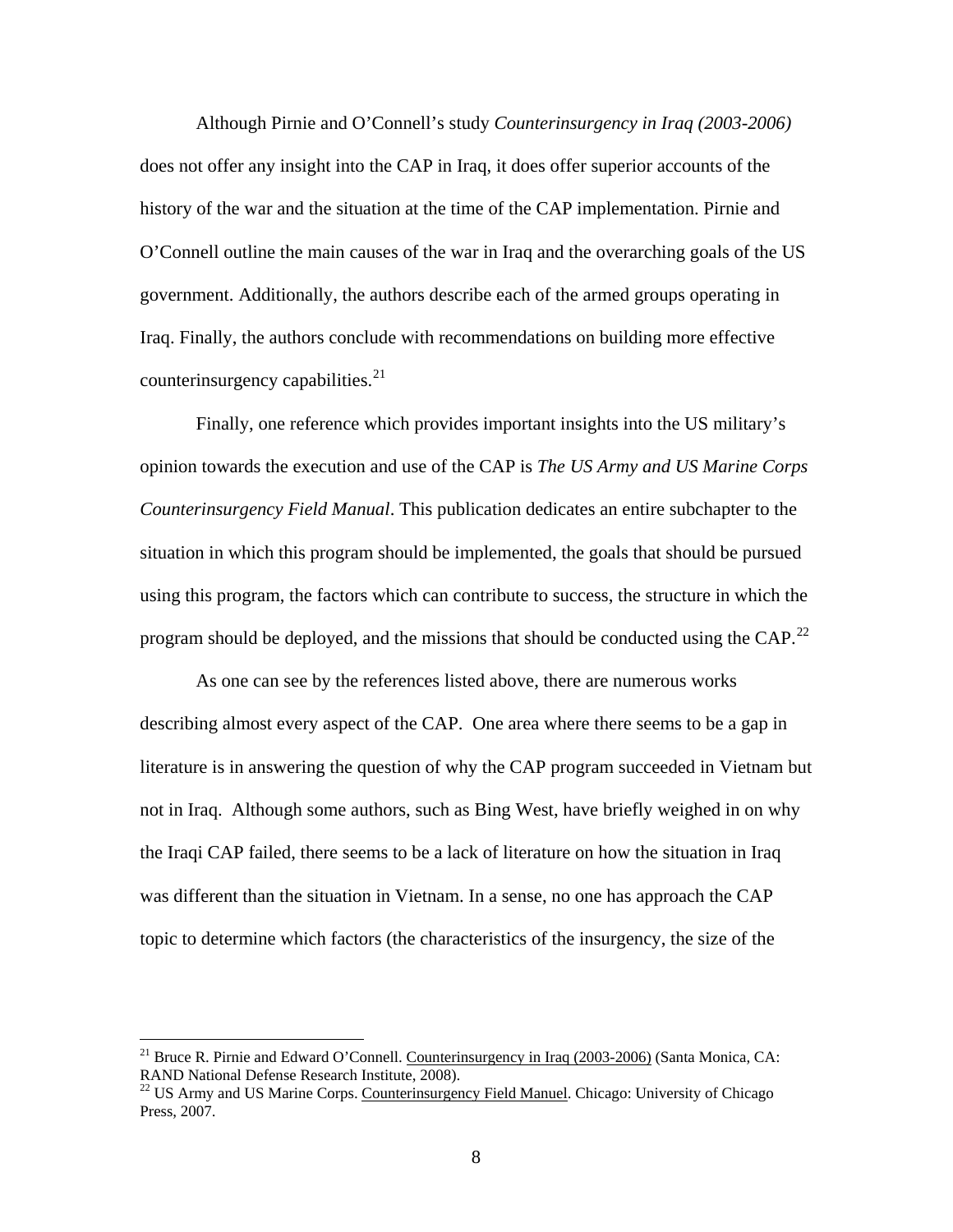CAP program, the time of implementation, etc.) impact the success or failure of the CAP. This paper seeks to fill this gap.

#### **Methodology**

 Before outlining the method by which this study was conducted, one must first outline some specific definitions. Firstly, the term "failure" in terms of the CAP refers to the phenomenon whereby CAP units, although they may have experienced some tactical battlefield successes, were unable to strategically alter the war and were eventually replaced in favor of other tactics. By contrast, "successful" CAP units were ones that fulfilled their assigned missions as well as assisted in achieving strategic goals at the divisional level. Both parts of this definition are key because as one will see in this paper, some CAPs in Iraq achieved the first part, yet are still considered failures because of their lack of strategic impact and eventual replacement by other tactics. For this work, the CAP in Iraq refers to the program established by the  $1<sup>st</sup>$  Marine Division. This does not include any of the replacement programs like Military Transition Teams (MiTTs).

 This study first begins by outlining the history and development of the Combined Action Program's use in Vietnam and Iraq. This is done through extensive surveying of primary sources like the Standard Operating Procedures of the CAP in Vietnam and secondary sources like those mentioned above in the literature analysis. It is important to first examine the history of the program in order to fully understand the purpose and mission behind its use and implementation.

 The next section of this paper compares and contrasts the characteristics of the two uses of the CAP. This section, due to security restrictions on much of the Iraqi information as well as its relatively new expiration, is done primarily through personal

9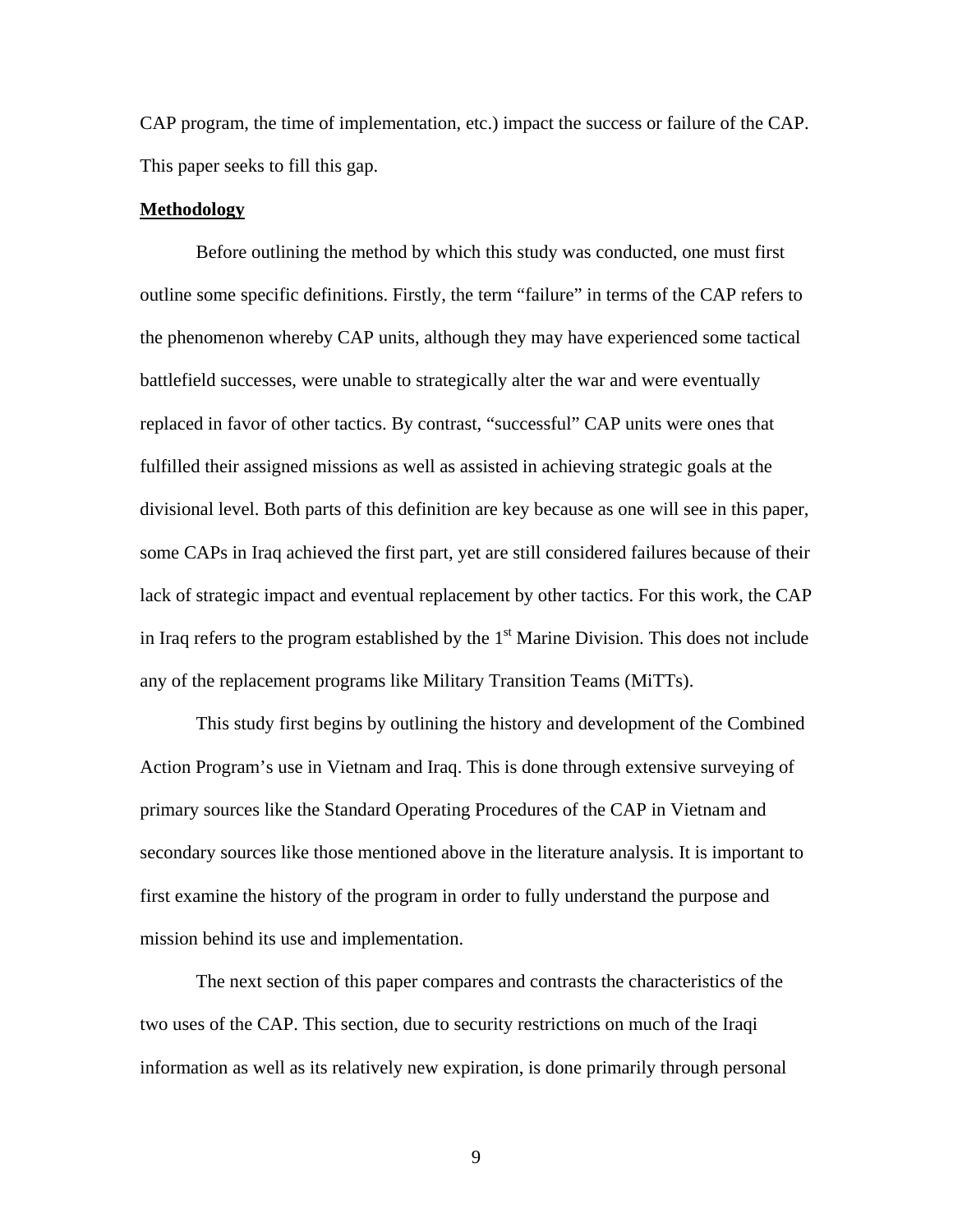interviews and individual memoirs. The interviews include veterans from both Vietnam and Iraq, and incorporate the views of both officers and enlisted Marines. In addition, the interview subjects spanned all levels of military analysis from small unit leadership at the tactical level to operational and strategic leadership at the battalion level. It must be stated that the author has no military experience in this field, and thus, this paper is based solely on the observations and accounts of others. The CAP will be compared on five separate characteristics ranging from size and structure, to morale and experience of the locals. Although some degree of reservation is always present when making conclusions based off a small number of cases, this paper will look at the dozens of different CAPs in Vietnam and at least two of the CAPs from Iraq. This section of the paper will be most contributive to CAP literature for it almost entirely primary and new information.

 The final section of this study focuses on the comparison and contrasting of the two insurgencies facing the CAP in Vietnam and Iraq. This is done exclusively using the data and characterization of Martin C. Libicki's study "Eighty-Nine Insurgencies: Outcomes and Endings," guidance from counterinsurgency expert Seth Jones, and David Galula's *Counterinsurgency Warfare: Theory and Practice*. In his study, Libicki looks at several characteristics which may affect the success or failure of an insurgency. Examples of these characteristics can include insurgent goals, force size, insurgent competence, insurgent popularity, insurgency structure, use of terror, outside support, etc. Within the analysis of each characteristic the study classifies each insurgency in one of the 4-5 options. For example, when looking at the characteristic of insurgent goals the study gives the following options: secession, overthrow, Marxist, Islamist, and independence-seeking. Although Libicki looks at over a dozen characteristics, due to

10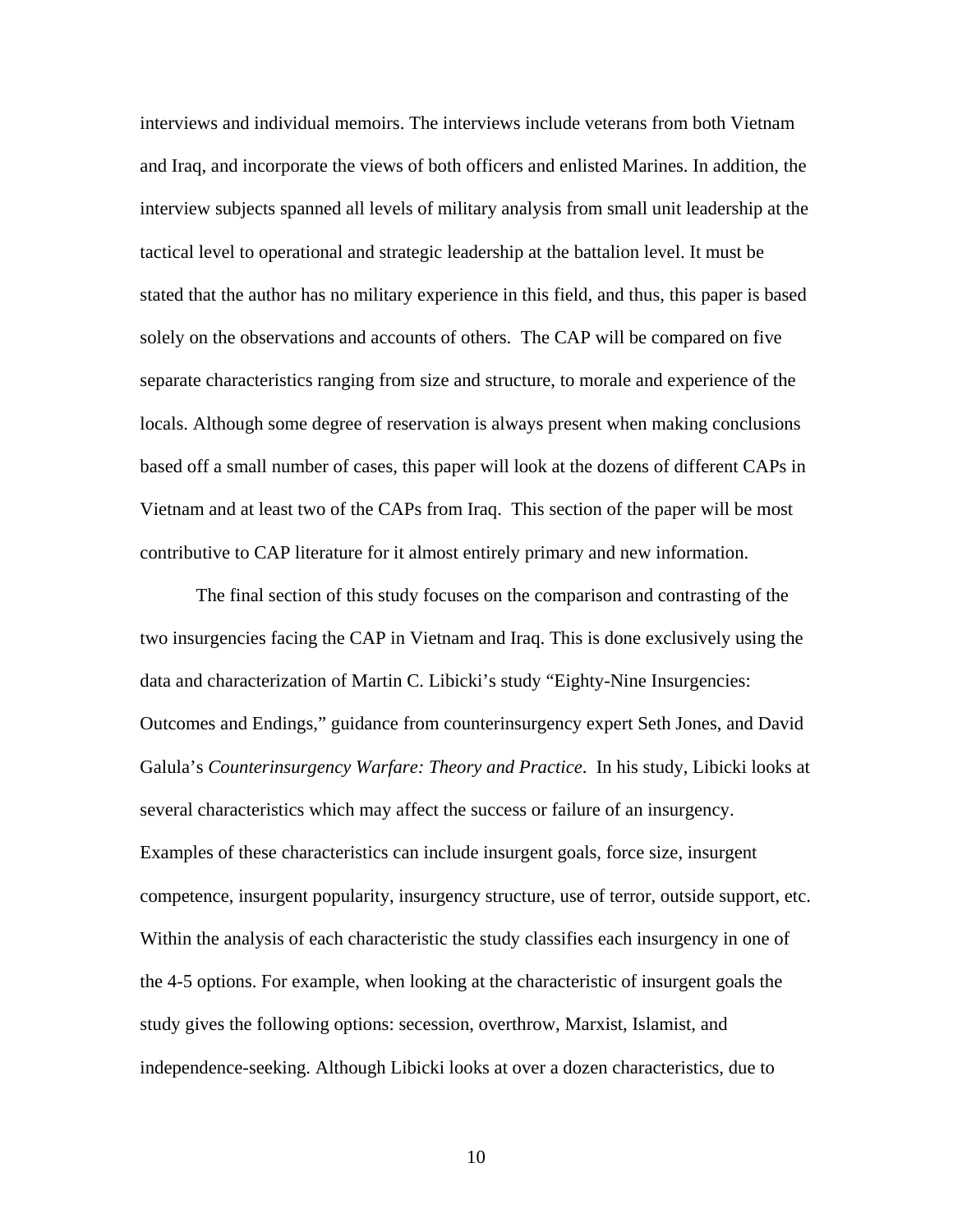page constraints, this study will look at five of the most important characteristics suggested by authors such as David Galula and Mao Tse-tung. Additionally, this paper will use the same classification method within each characteristic that Libicki's study follows in order to compare the two insurgencies.

#### **Combined Action Program: History and Establishment**

 From its establishment during the Revolutionary War, the United States Marine Corps has had to fight for its survival not simply against the enemy but against budget cuts prescribed by the United States government. Countless times throughout its existence, the Marine Corps has been faced with extinction, replacement, or absorption into the Army. However, as General Krulak states in his book *First to Fight* "Viewed more philosophically, it may be said that the unending struggle for survival has done much to strengthen the Marines' character."<sup>[23](#page-13-0)</sup> Two virtues which have been established in the Corps as a result of constant budget cut threats are that of ingenuity and frugality. Archibald Henderson, one of the most famous Commandants in the history of the Marine Corps, prided himself on the fact that the Corps often has the smallest budget yet still achieved the same or more than the other services. This "fighting on the cheap" was possible through Marine ingenuity and the ability for Marines to solve a problem even if they did not have the materials to do so.<sup>[24](#page-13-1)</sup> It would be out of this ingenuity during a time that an increased number of troops was desperately needed in Vietnam that the CAP was born.

 When the Marines landed in South Vietnam, their immediate responsibility consisted of the three enclaves of Phu Bai, Da Nang, and Chu Lai. The total area of

<span id="page-13-1"></span><span id="page-13-0"></span><sup>&</sup>lt;sup>23</sup> Victor H. Krulak, <u>First to Fight</u> (Annapolis, MD: Naval Institute Press, 1984), 15. <sup>24</sup> Ibid., 141-143.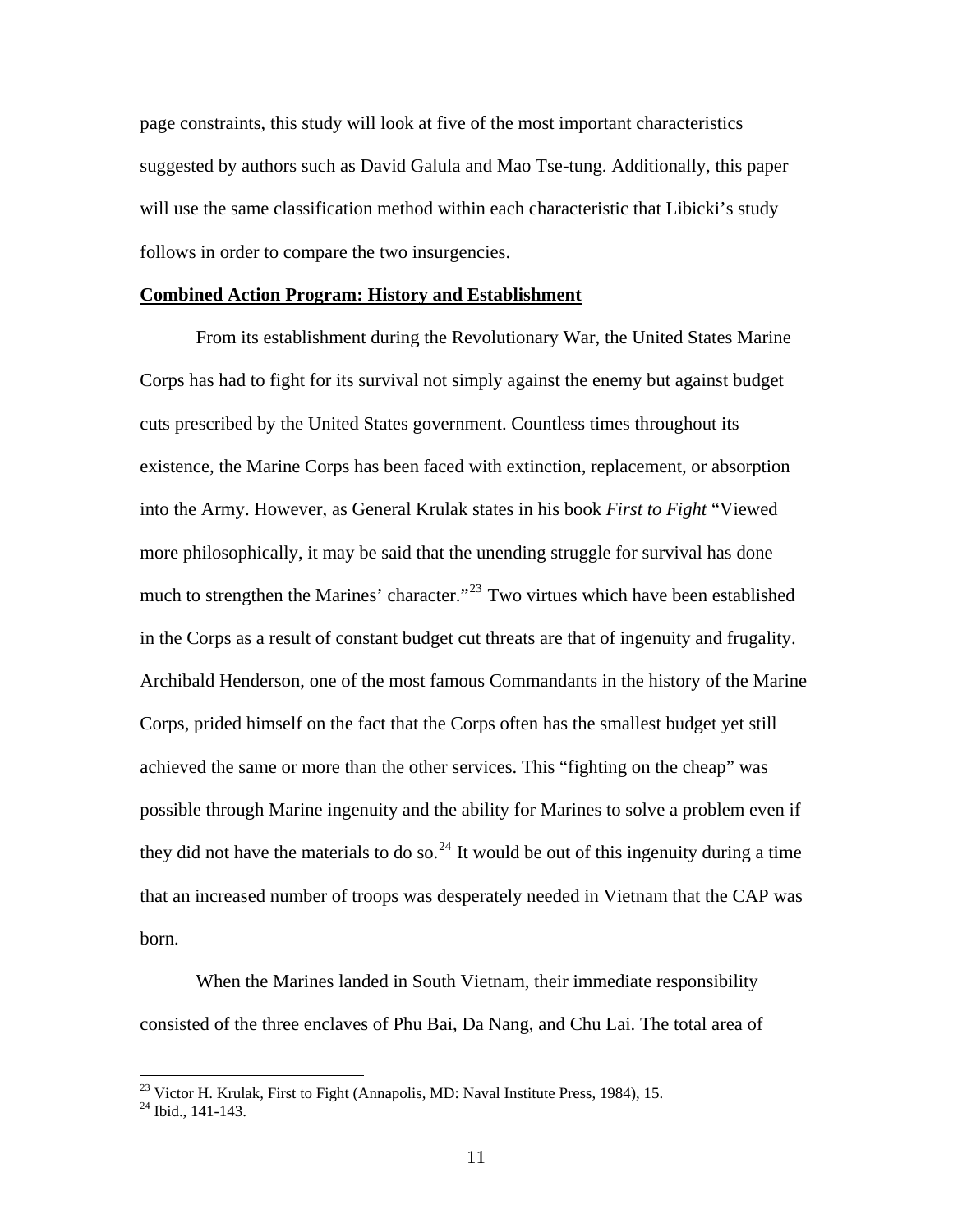responsibility (AOR) of the Marine forces consisted of the provinces of Quang Tri, Thua Thein, Quang Nam, Quang Tin, and Quang Ngai (collectively referred to as the I Corps).[25](#page-14-0) This I Corps area was directed by Commanding General, III Marine Amphibious Force, Lieutenant General Lewis Walt, United States Marine Corps. The idea of the CAP originated from Lt. Col. William W. Taylor's  $3<sup>rd</sup>$  Battalion of the 4<sup>th</sup> Marine Regiment of the  $3<sup>rd</sup>$  Marine Division. He was responsible for a main air base in Phu Bai, the Northernmost section of the I Corps area.<sup>[26](#page-14-1)</sup> Taylor's tactical area of responsibility (TAOR) continued to grow to a size of 10 square miles which made it very difficult for his three rifle companies to defend.<sup>[27](#page-14-2)</sup> As a result, the battalion staff began to worry about the vulnerability of the area to attacks from the nearby villages.<sup>[28](#page-14-3)</sup> As their request for more troops was denied, the battalion searched for a way to bolster their defensive posture. The answer came from Capt. John J. Mullen, Jr., a  $3<sup>rd</sup>$  Battalion,  $4<sup>th</sup>$ Marines civil affairs officer who proposed the use of the local militia platoons similar to the way they were used in Haiti, Nicaragua, and Santo Domingo during the "banana wars" from 1915-1935.<sup>[29](#page-14-4)</sup> The plans were laid out by the  $3<sup>rd</sup>$  Battalion's chain of command and in August 1965, Lt. Col. Taylor integrated four Marine rifle squads with six local militia platoons. This first of these combined units was commanded by  $1<sup>st</sup>$ Lieutenant Paul R. Elk whose fluency in the language and extensive knowledge of counter-guerrilla warfare made him the perfect candidate.  $1<sup>st</sup>$  Lieutenant Elk's unit's success in the Phu Bai province demonstrated that if the Marines provided the militia

<sup>&</sup>lt;sup>25</sup> Lewis W. Walt, Strange War, Strange Strategy, 1.

<span id="page-14-2"></span><span id="page-14-1"></span><span id="page-14-0"></span><sup>&</sup>lt;sup>26</sup> Michael E. Peterson. The Combined Action Platoon: The US Marines' Other War in Vietnam, 23.<br><sup>27</sup> Keith F. Kopets "The Combined Action Program: Vietnam." Small Wars Journal. 2005.

<sup>&</sup>lt;http://smallwarsjournal.com/documents/kopets.htm> (26 Sept 2008).

<span id="page-14-3"></span><sup>&</sup>lt;sup>28</sup> Michael E. Peterson. The Combined Action Platoon: The US Marines' Other War in Vietnam, 23.

<span id="page-14-4"></span> $^{29}$  Al Hemingway, Our War was Different (Annapolis, MD: Naval Institute Press, 1994), 3.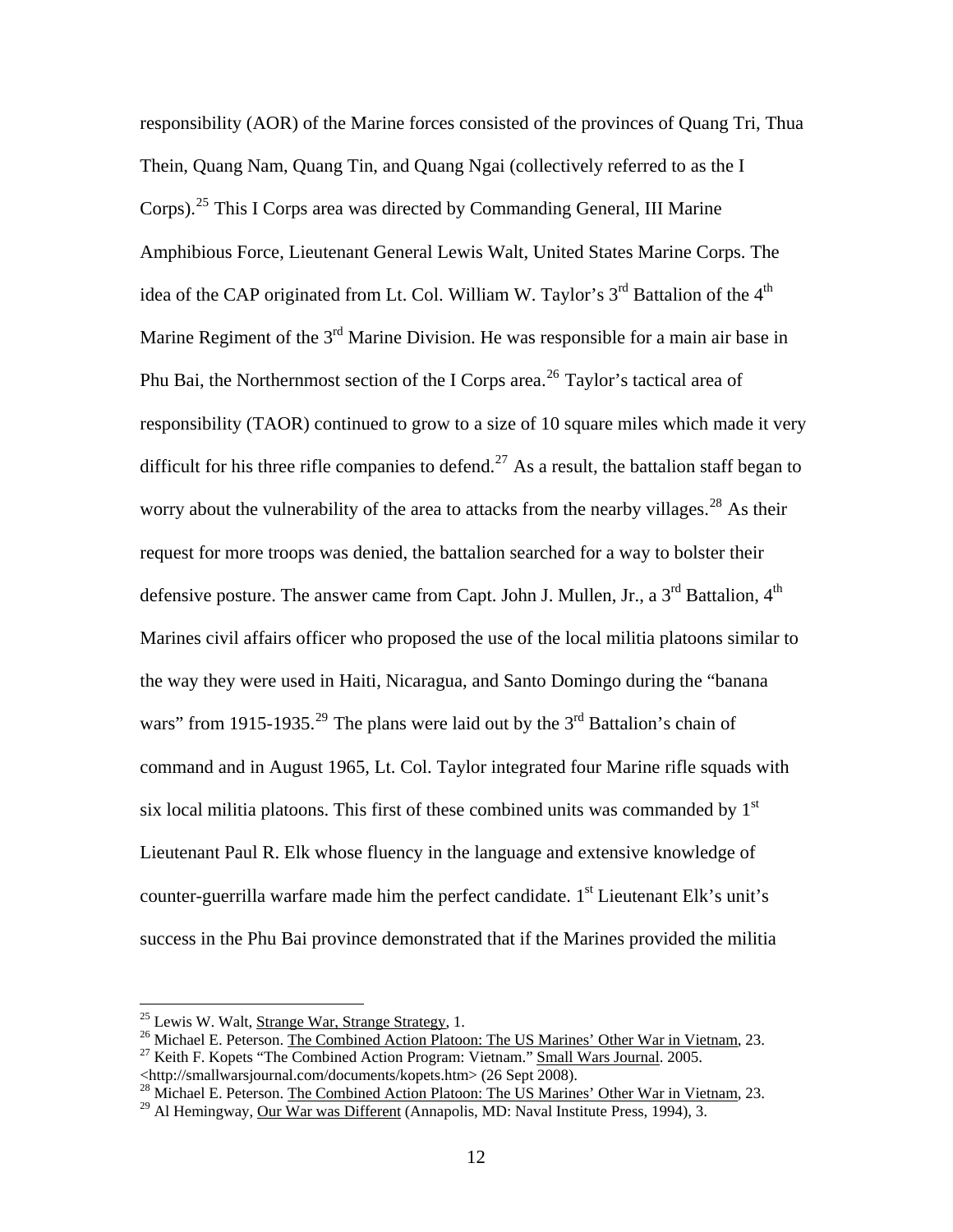with leadership and direction while the militia provided the Marines with knowledge of the local terrain and enemy, then they could combine to form an effective fighting force. Lieutenant General Lewis Walt saw the success of Elk's unit and, as a result, expanded the program to the Da Nang and Chu Lai areas.<sup>[30](#page-15-0)</sup>

 The establishment of the CAP in Iraq has received far less documentation than its counterpart in Vietnam due mostly to the security constraints and the inability to interview such top decision-makers as General James N. Mattis, the  $1<sup>st</sup>$  Marine Division Commander during Iraqi CAP implementation. However, the relative success of the CAP's use in Vietnam inevitably made an impact on its employment against the Iraqi insurgency. The CAP in Iraq was established as a direct order of  $1<sup>st</sup>$  Division Commander General Mattis in early 2004. He required that every battalion within his division have a CAP-capable platoon able to stand up once they were established in country. Where General Mattis got the idea to establish the CAP is purely speculative without talking to him directly; however, many of the Marines who were involved in the CAP cite General Mattis's high respect for author and Vietnamese CAP platoon commander Bing West as a possible source of influence.<sup>[31](#page-15-1)</sup> Through interviews, this paper has found that CAPs were implemented in Iraq under the  $2<sup>nd</sup>$  Battalion,  $7<sup>th</sup>$  Marines in the city of Hit and under  $3<sup>rd</sup>$ Battalion, 4<sup>th</sup> Marines in the city of Haditha. Further implementation of CAP by other battalions within the  $1<sup>st</sup>$  Marine Division is not found in unclassified documents and is unknown to those participants in the two CAPs mentioned above.<sup>[32](#page-15-2)</sup>

<span id="page-15-0"></span><sup>&</sup>lt;sup>30</sup> Keith F. Kopets "The Combined Action Program: Vietnam."

<span id="page-15-1"></span><sup>&</sup>lt;sup>31</sup> Jason Goodale. Personal Interview. 2 October 2008.

<span id="page-15-2"></span><sup>&</sup>lt;sup>32</sup> Matthew Danner, "The Combined Action Platoon Seeds of Success in Iraq."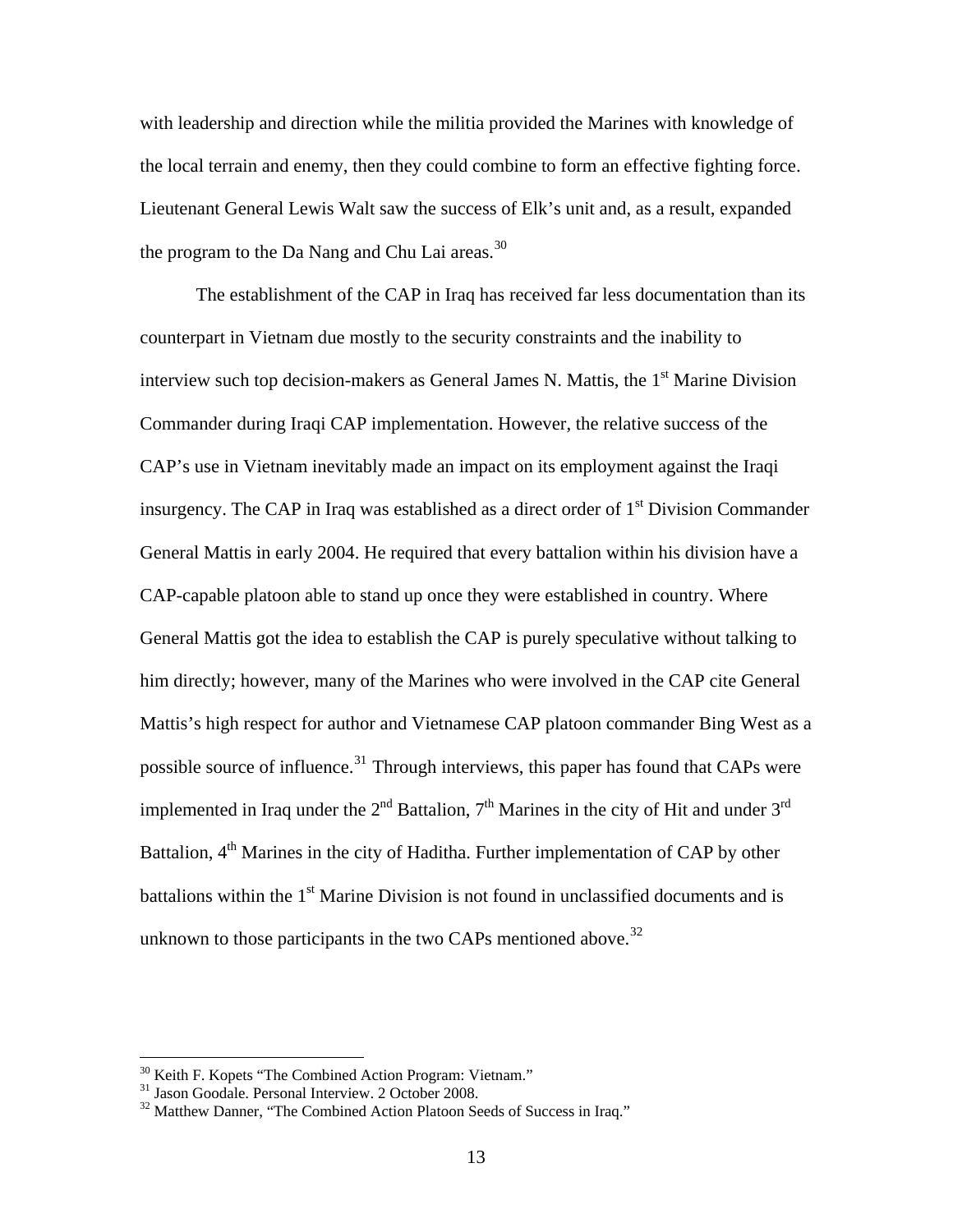## **Comparing the CAPs**

 The CAP is a program that proved successful in Vietnam, and may be used in the future. But before CAP is used again, it is important to understand why the CAP failed in Iraq. This paper believes that the differences in outcome stem not from differences in the insurgencies but from differences in how the two CAPs were deployed. Once these differences are found, the isolated factors can be adjusted so that success will be more likely in any future deployment. This study will be looking at five specific factors including: prior experience of the locals, duration of the program, structure of the CAP, size of the CAP, and morale. This study hopes to find the factors that affect the success or failure of the CAP so that changes can be made to the Iraqi model.

#### *Prior Experience of the Locals*

 From its inception, the CAP was intended to create a unit by which combatoriented missions could be conducted by joint forces. The Standard Operating Procedure (SOP) in Vietnam states: "The mission of the Marine element of the Combined Action Program is to support Popular Force Platoons, through integrated operations, in carrying out the Popular Force missions and to train the Popular Force soldier so that they can carry out their missions unaided."<sup>[33](#page-16-0)</sup> The same was true in the case of the Iraqi CAP. Although there was no official SOP passed down to the CAP commanders in Iraq, they were expected by their battalion officer to establish a CAP by which joint coordinated missions could be conducted and eventual turnover to the local forces could occur.<sup>[34](#page-16-1)</sup> In Vietnam, the first part of the mission set forth before them was achieved in relatively

<span id="page-16-0"></span><sup>&</sup>lt;sup>33</sup> United States. Marine Corps. Force Order3121.4B: Standing Operating Procedure for the Combined Action Program. III Marine Amphibious Force Military Assistance Command, Vietnam. 22 June 1968. Marine Corps University Library Archives. 34 Jason Goodale. Personal Interview. 2 October 2008.

<span id="page-16-1"></span>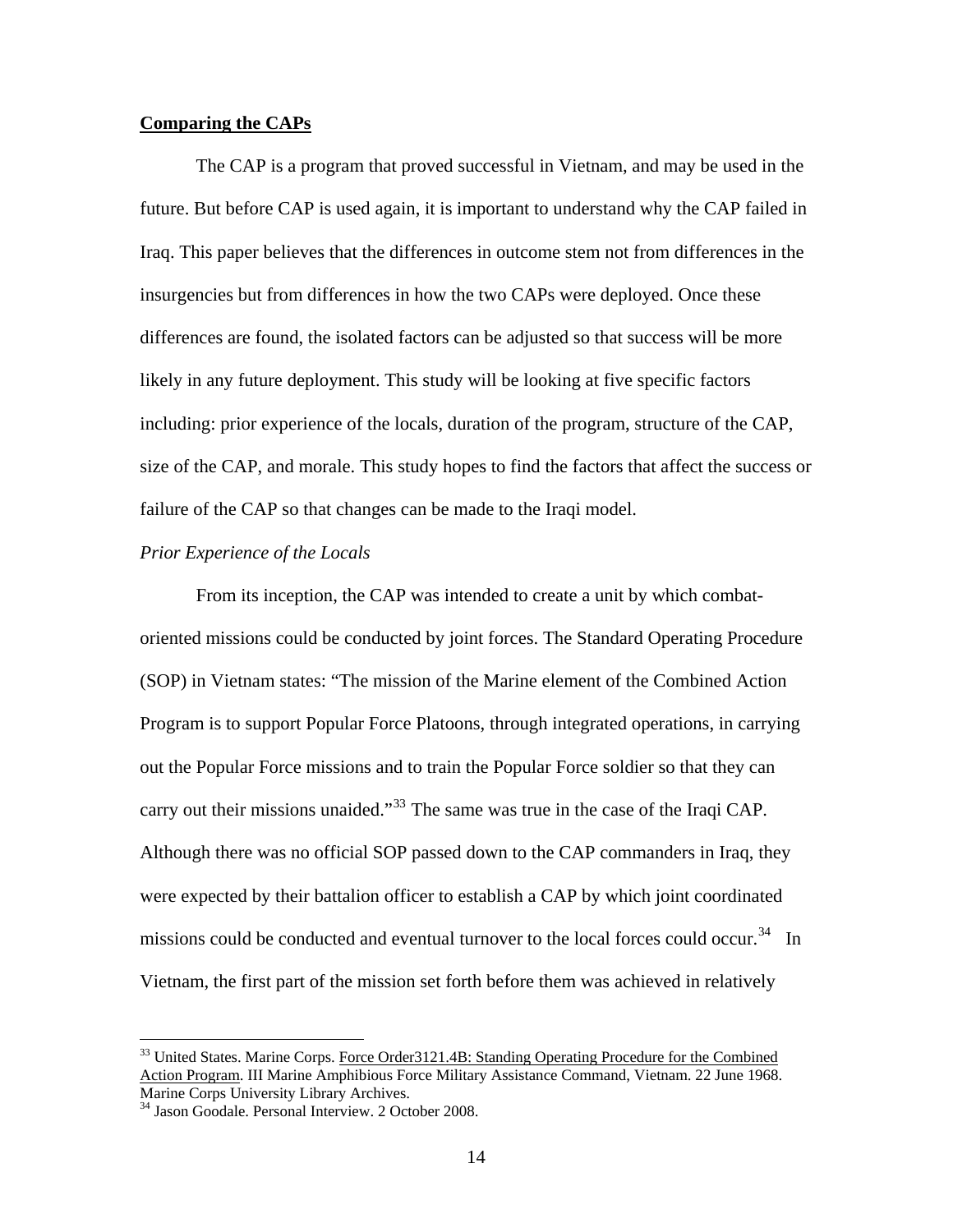little time. The first joint action platoon was established on 1 August, 1965, and by 29 November 1965 they had seen major combat with the Viet Cong.<sup>[35](#page-17-0)</sup> This was due, in part, to the previous training of the Vietnamese militia called the Popular Force (PF). Often, the PFs attended regional boot camps which provided them with basic military training.<sup>[36](#page-17-1)</sup> Although they lacked any tactical skills, their prior experiences had provided them with some basic military skills like weapons familiarization.<sup>[37](#page-17-2)</sup> These basic skills allowed for the performance of CAP patrols and battles with the VC soon after the CAPs were established in a given hamlet or village. Further training with the PFs, which was done on a daily to weekly basis, allowed the Marines to learn terrain familiarity and VC tactics from the PFs, while the PFs would learn things like radio procedures and detection of booby-traps from the Marines.<sup>[38](#page-17-3)</sup> However, this type of training was not required in order to conduct patrols, and thus combat with the Viet Cong occurred regularly. Although the mission of the CAP in Vietnam required eventual turnover to the PFs, the Marines' "oftstated goal of working themselves out of job" rarely occurred--the best example was that of Lima 6 in Binh Nghia in 1967.<sup>[39](#page-17-4)</sup> Despite this fact, the CAP was considered largely successful because it could often quiet local hot spots and hold large areas. A veteran CAP member in Vietnam, Fred Caleffie, stated:

New CAPs were normally established in areas that needed security or where VC controlled areas. You were more than likely to have heavy enemy contact until they realized you were there to stay. After you established a rapport with the local village, gather intel and demonstrate to them you were there to protect them, things normally got easier. The enemy either started skirting the area or left all together. $40$ 

<span id="page-17-0"></span><sup>&</sup>lt;sup>35</sup> Michael E. Peterson. <u>The Combined Action Platoon: The US Marines' Other War in Vietnam</u>, 24-25.<br><sup>36</sup> Fred Caleffie. Personal Interview. 11 October 2008.

<span id="page-17-2"></span><span id="page-17-1"></span><sup>37</sup> Charlie McMahon. Personal Interview. 12 October 2008.

<sup>38</sup> Fred Caleffie. Personal Interview. 11 October 2008.

<span id="page-17-5"></span><span id="page-17-4"></span><span id="page-17-3"></span> $39$  Michael E. Peterson. The Combined Action Platoon: The US Marines' Other War in Vietnam, 34.  $40$  Fred Caleffie. Personal Interview. 11 October 2008.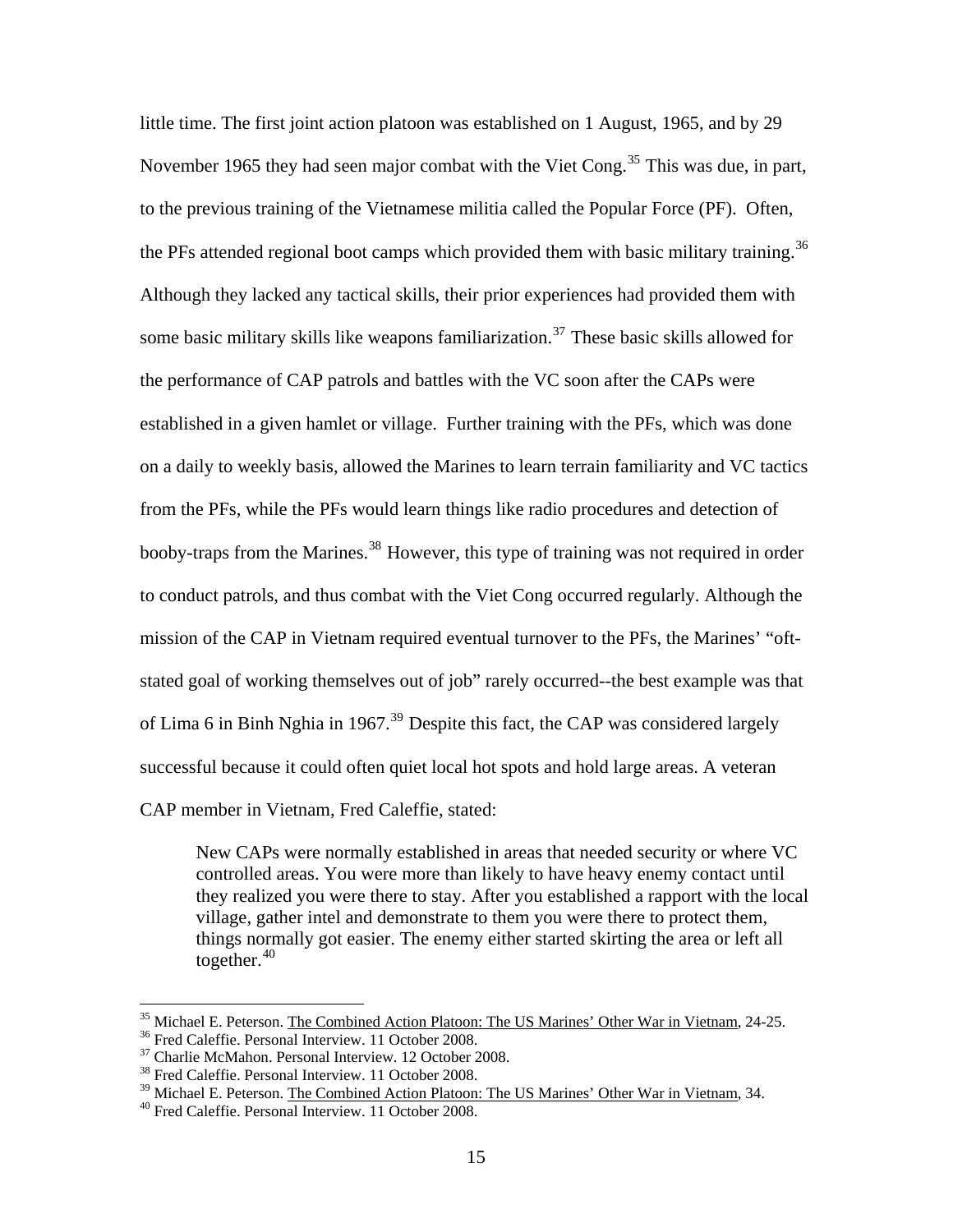This success was, in part, due to the fact that the Marines did not have to set up an extensive training program before conducting patrols with the PFs because they already had the basic skills required for this mission. Although the further training with the Marines inevitably improved and honed their skills, the joint patrols could be conducted relatively quickly after the CAP establishment due to the basic military foundations of the PFs.

 Although the CAPs in Iraq had the same basic mission as the CAP in Vietnam, the lack of prior training amongst the Iraqis hindered the achievement of the mission. One of the major mistakes of the invasion that had huge ramifications on this aspect of the CAP was the abolition of the Iraqi army. After its disintegration, many of the exsoldiers turned to the insurgent groups and militias, leaving what would come to be called the Iraqi Civil Defense Corps (ICDC) and later the Iraqi National Guard (ING) with few highly-trained members.<sup>[41](#page-18-0)</sup> As a result, CAPs like the  $2^{nd}$  Battalion,  $7^{th}$  Marines (2/7) had very little to work with as far as prior experience was concerned. The 2/7 CAP was in charge of setting up a CAP in conjunction with the  $503<sup>rd</sup>$  ING which consisted of four companies stationed in Baghdad, Rawah, Hit, and Haditha. Those members of the 503<sup>rd</sup> that had previous experience were made officers while the rest of the 1,100 member brigade had no experience whatsoever. As a result, the 2/7 CAP was forced to establish an extensive training regimen for the members of the  $503<sup>rd</sup>$  before any combat-oriented missions were possible. This training consisted of a rotating two week course in which 50-75 ING members would come to the CAP headquarters to be trained in fire and movement procedures, weapons familiarization, hand to hand combat, and urban warfare

<span id="page-18-0"></span><sup>&</sup>lt;sup>41</sup> Bruce R. Pirnie and Edward O'Connell. Counterinsurgency in Iraq (2003-2006), 65.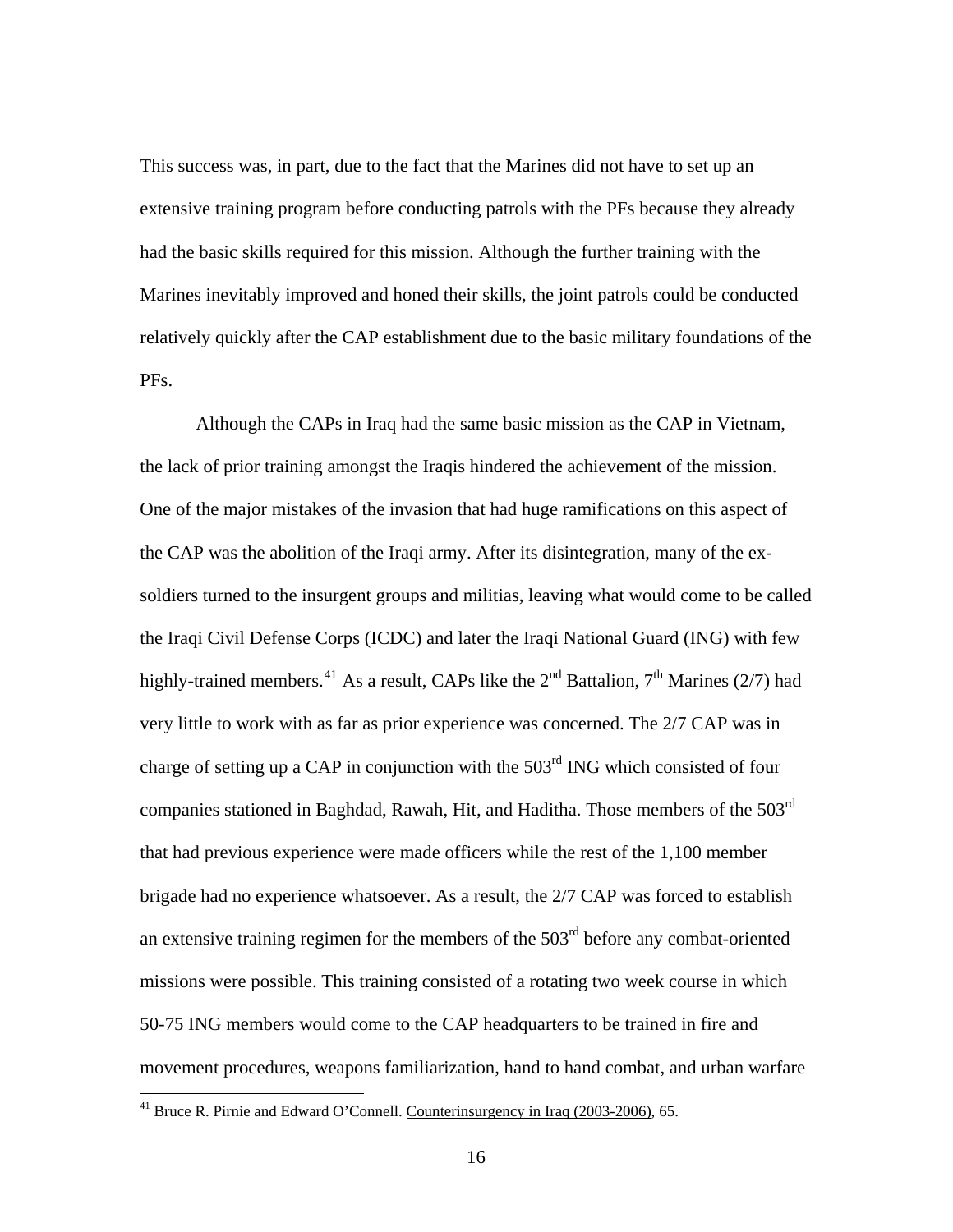tactics. Although the Marines conducted joint patrols with the ING, because of the Marines lack of confidence in the ING's combat skills, the patrols were often routine checkpoint inspections where combat was highly unlikely; patrols that were likely to result in direct confrontation with the enemy were conducted solely by the Marines. Because of the lack of training amongst the ING troops, the 2/7 CAP could not effectively establish the mission of joint combat patrols and was forced to serve more of a training command function.<sup>[42](#page-19-0)</sup> Had the ING had more members with prior military backgrounds, the 2/7 CAP would have been more likely to achieve its mission of conducting joint combat patrols.

One example that supports the importance of prior training is that of the  $3<sup>rd</sup>$ Battalion,  $4<sup>th</sup>$  Marines CAP (3/4), call sign Viking. The 3/4 CAP was established in the police station in the town of Haditha, Iraq in 2003. It consisted of approximately 16 Marines and 100 policemen (the structure of the CAPs will be discussed further in a following section). According to the 3/4 CAP Commander, Capt. Matthew Danner, many of his Iraqi force had served in the military or police force before the US-led invasion. Because of this, the 3/4 CAP was not forced to establish a stringent basic training regimen like the 2/7. Danner states:

Other than literacy classes we sponsored, there was no formal instruction. The IPs (Iraqi Police) learned from watching us and participating in missions with us. We showed them how to take care of the weapons, how to move, how to establish an [Observation Post], how to report, and how to fight. They picked it up quickly. By the middle of our time there, a patrol would typically consist of a Marine fireteam with 5-6 cops. By the end, a patrol would commonly be Iraqi-pure with Marine overwatch, or would include just a Marine buddy-pair.<sup>[43](#page-19-1)</sup>

<sup>&</sup>lt;sup>42</sup> Jason Goodale. Personal Interview. 2 October 2008.

<span id="page-19-1"></span><span id="page-19-0"></span><sup>43</sup> Matthew Danner. Personal Interview. 15 October 2008.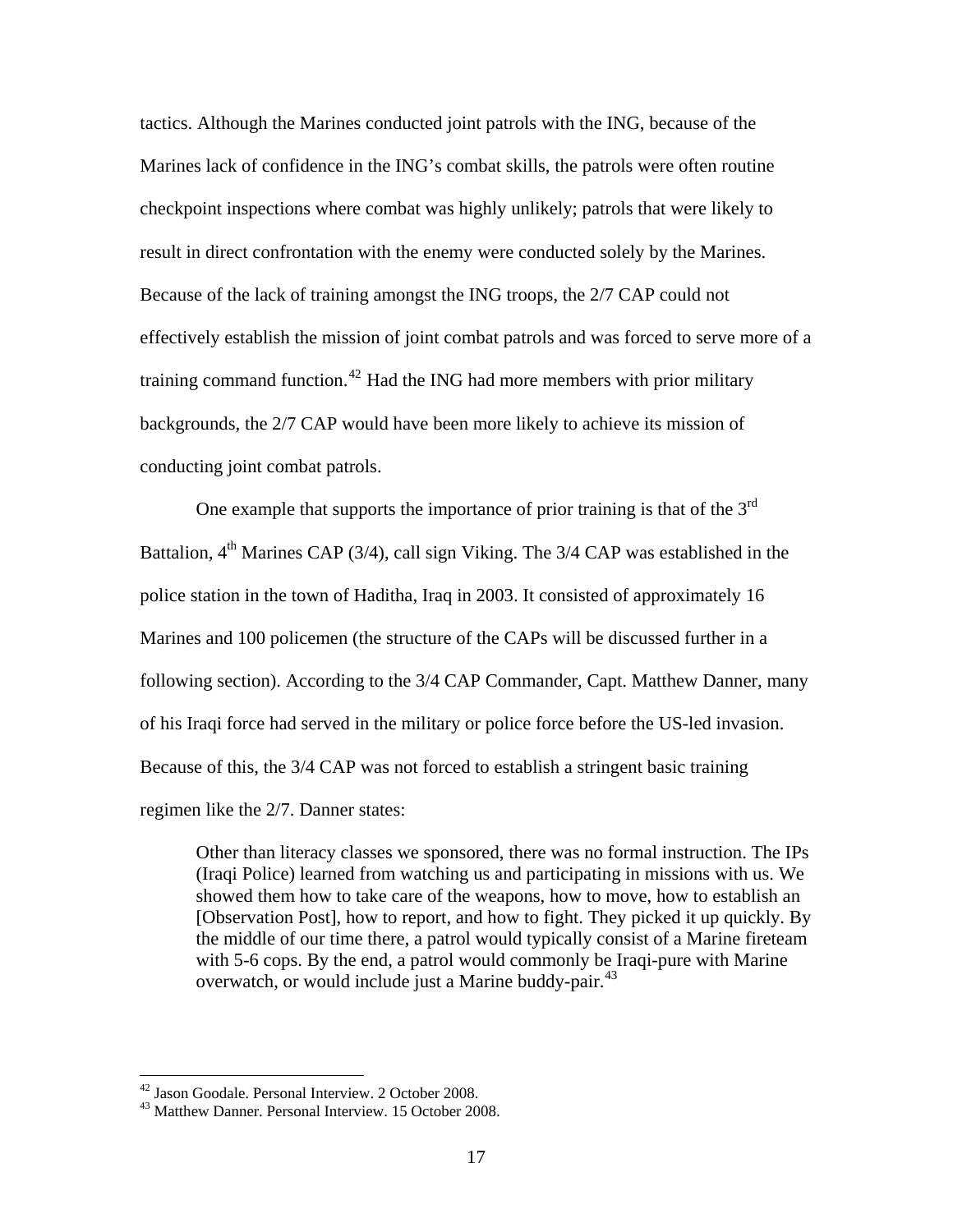Because the police forces involved in the 3/4 CAP had prior training, it was not forced to become a make-shift training command like the 2/7. Clearly, a CAP is more likely to achieve its mission of joint combat patrols if the local forces involved have basic military/police skills.

#### *Duration of the Program*

 One variable that has a profound impact on the success or failure of the CAP is the duration of the program itself. The CAP in Vietnam was established in August 1965 and continued to operate through 1971. Additionally, the length of tour for any given CAP Marine was a minimum of six months with some extending as long as 13 months. This gave the Marines sufficient time to establish the CAP, familiarize the unit with the AOR, and conduct combat raids. In addition, each individual CAP Marine was based off of his own rotation; thus, when it came to the end of a tour, only a single individual would rotate out of CAP versus the entire unit.<sup>[44](#page-20-0)</sup> This allowed the PFs and the Marines to form close relationships as the more established Marines could introduce new members and continue the cycle. The PFs did not have to worry about establishing ties with whole new units, just individuals. In summary, the tour duration of 6-13 months was sufficient not only to establish the CAP, but also to establish strong ties with the locals.

 When asked if they could change something about their CAP experience in Iraq, both the commanders of the 2/7 CAP and the 3/4 CAP stated that the tour should have lasted at least a year.<sup>[45](#page-20-1)</sup> "The biggest problem is duration. We were in place for only six months. We were gone for a couple of weeks in the middle to fight in Fallujah…We had to leave when the battalion left in July. There were genuine attempts to remain in place,

<span id="page-20-1"></span><span id="page-20-0"></span><sup>&</sup>lt;sup>44</sup> Al Hemingway, <u>Our War was Different</u>, 5.<br><sup>45</sup> Jason Goodale. Personal Interview. 2 October 2008. ; Matthew Danner. Personal Interview. 15 October 2008.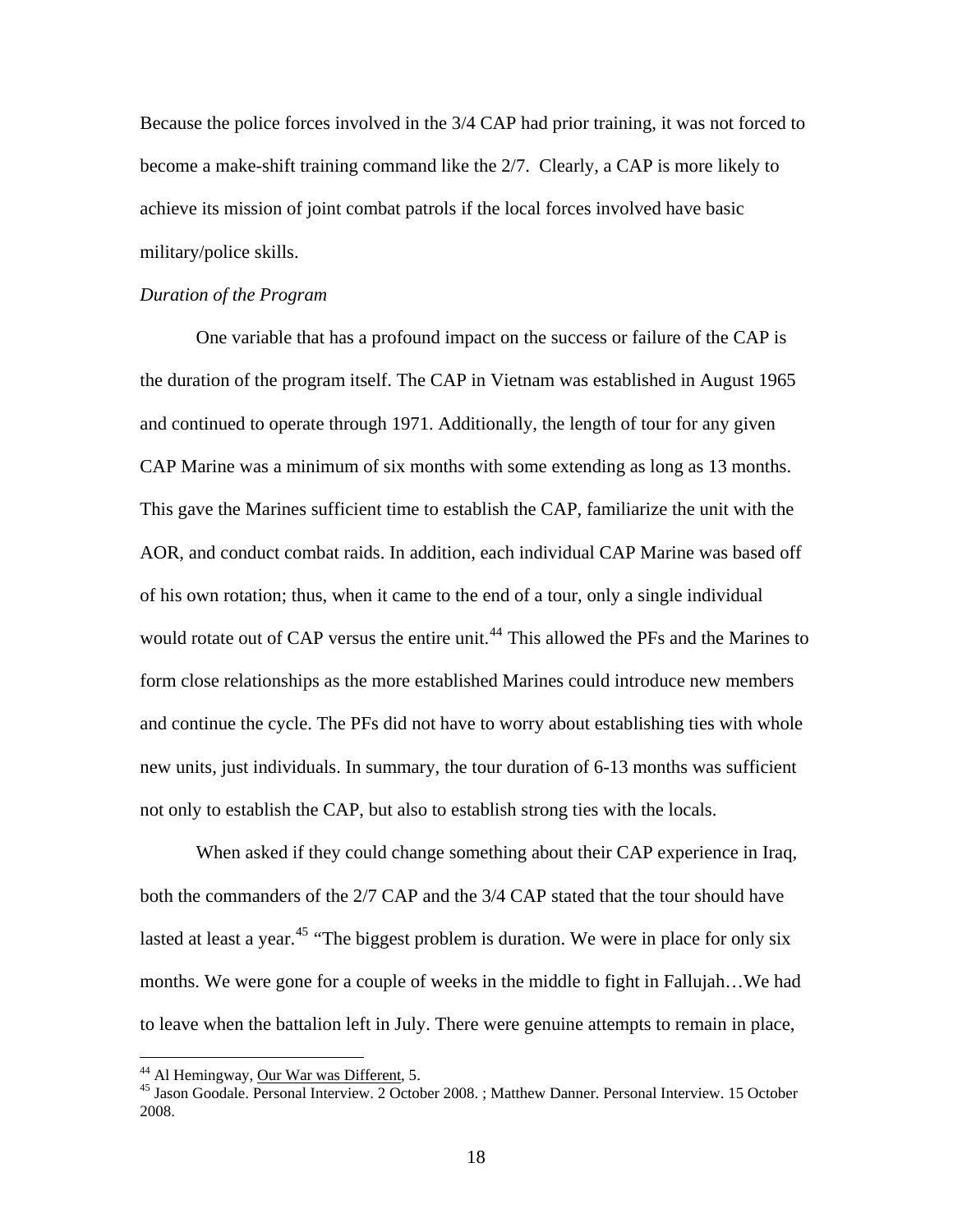but that was not practical even though we all volunteered."<sup>[46](#page-21-0)</sup> In both cases, the standard tour length was 6-7 months long with each unit rotating as a whole. Additionally, the CAP mission, in the case of the 2/7, was not even established until May 2004, three months after the 2/7 had been in country. As a result, the 2/7 CAP only had 4 months to try to get the ING ready for combat patrols. This proved impossible due to the aforementioned lack of training on the part of the ING forces. Additionally, the idea of establishing the CAP was contained within the  $1<sup>st</sup>$  Division. It was a brainchild of General Mattis, and the replacement units were under no obligation to continue the CAPs, which as a result were abandoned.<sup>[47](#page-21-1)</sup> If the CAP had been recognized as a strategic asset and applied to all units deploying to Iraq, then the life of the CAP could have been extended past a single tour duration. In the end, both the 2/7 and the 3/4 CAP commanders agree that a longer tour of duty would have resulted in greater success in Iraq, and a strategic level implementation of the CAP could have extended the programs duration further. As a result, this study concludes that the CAPs are most likely to be successful if the tour of duty of the CAP Marines is longer than 6 months, and the mission can be carried on by subsequent replacing units.

Currently, the United States Army is operating on 12-15 month tours in Iraq.[48](#page-21-2) Although morale and readiness concerns may be the reasoning behind the much shorter 7 month long deployments of Marines, if the CAP is to be successful, it would be necessary to take up the Army model of at least 12 months. Additionally, every division within the Marine Corps needs to designate CAP units and their locations in country before

<sup>46</sup> Matthew Danner. Personal Interview. 15 October 2008.

<span id="page-21-1"></span><span id="page-21-0"></span><sup>47</sup> Phillip Skuta. Personal Interview. 2 October 2008.

<span id="page-21-2"></span><sup>&</sup>lt;sup>48</sup> Barbara Starr. "U.S. commander: Iraq tours of duty may be cut 3 months." CNN. 19 February 2008. <http://www.cnn.com/2008/WORLD/meast/02/19/iraq.duty/index.html> (1 December 2008).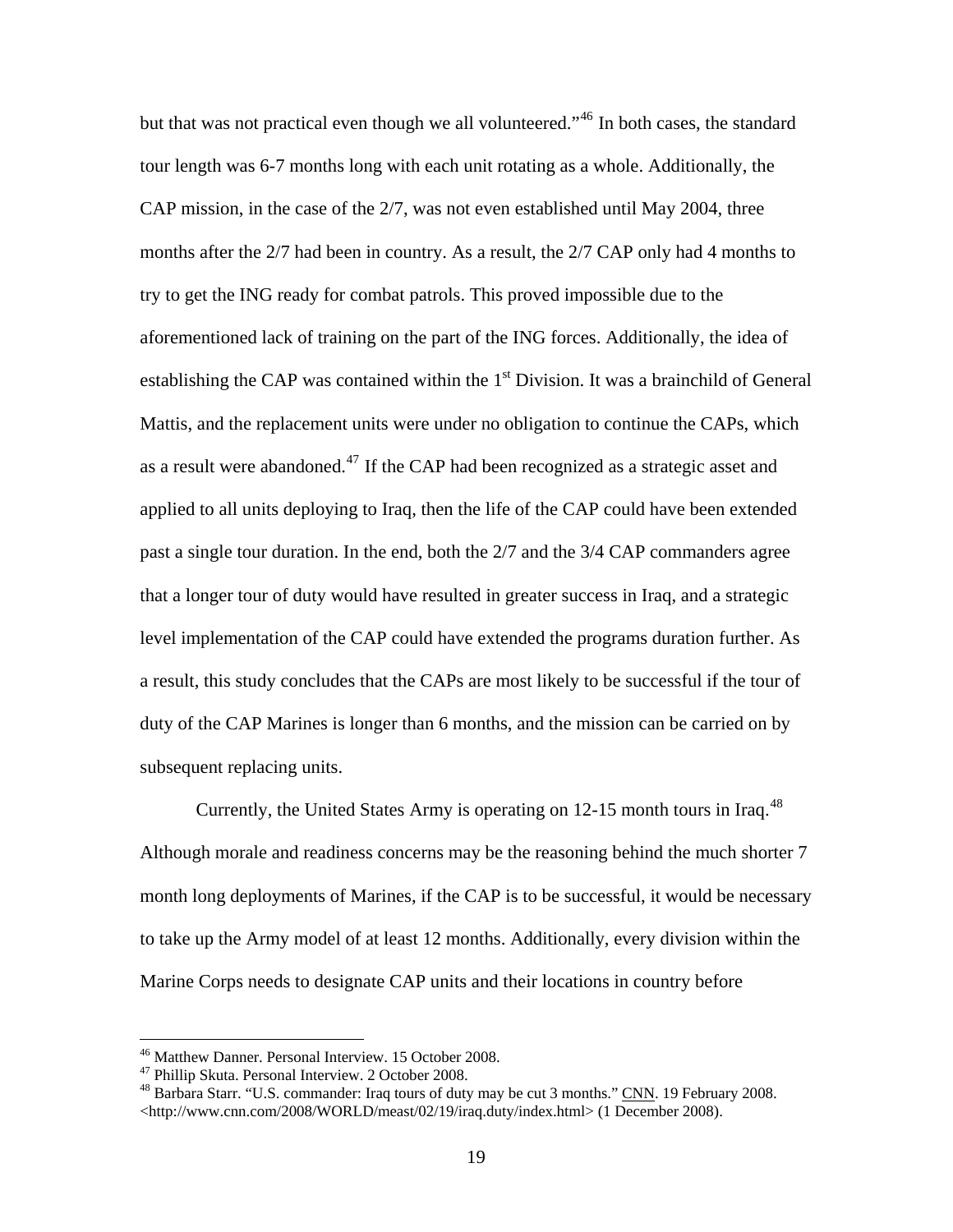deploying. This would facilitate communication and turnover with those units already in theater and those units about to deploy. Without these changes or ones similar, another deployment of the CAP in Iraq would be at risk for failure like its predecessor.

# *Structure of the CAP*

 Another major difference between the CAP in Vietnam and the CAP in Iraq was the structure of the CAP platoons. In Vietnam, the structure of the CAP was pretty much standardized across the board. Typically, a CAP platoon was commanded by a USMC squad leader whose executive officer (XO) was a PF platoon commander. The Marine Corps forces included twelve riflemen, one grenadier, and one Navy corpsman. The PF regulars rounded out the platoon with 34 members.<sup>[49](#page-22-0)</sup> One benefit of this structure was the presence of equivalent members. For example, the Commanding Officer (CO) of the platoon was a USMC officer who had an approximate counterpart within the PF in the form of his XO. As a result, if there was breakdown in communication or a problem arose within the platoon, then the CO and XO could work together to reach a mutual decision involving both parties. In the end, the common 50-man structure of the CAP platoon seemed to satisfy the needs of the mission.

 Unlike the standard Vietnamese CAP, the two Iraqi CAPs did not have similar structures. In fact, the platoon commanders were given very little guidance outside of the order to establish a CAP platoon.<sup>[50](#page-22-1)</sup> Often, the structure of the CAP reflected the individual needs of the platoons that comprised the unit in order to achieve the mission. For example, the 3/4 CAP, as mentioned before, had to do very little training. Additionally, the Marines were tasked with integrating with approximately 100 police

<span id="page-22-1"></span><span id="page-22-0"></span><sup>&</sup>lt;sup>49</sup> Michael E. Peterson. <u>The Combined Action Platoon: The US Marines' Other War in Vietnam</u>, 136-137. <sup>50</sup> Jason Goodale. Personal Interview. 2 October 2008.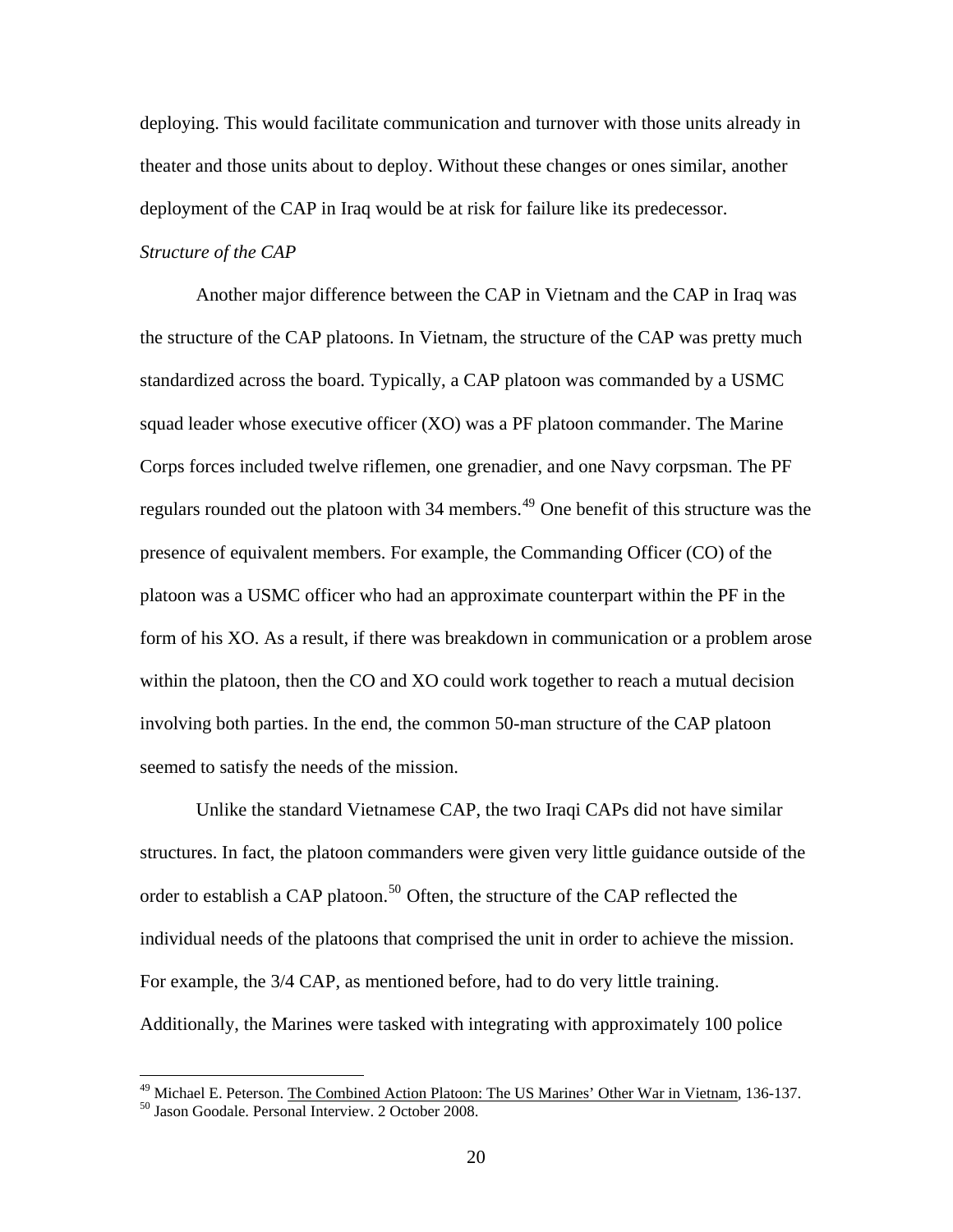officers. This resulted in only 16 Marines and 1 Navy corpsman being assigned to the CAP.<sup>[51](#page-23-0)</sup> On the other hand, the 2/7 CAP was responsible for integrating with 1,100 members of the ING. Additionally, as mentioned previously, these Iraqi nationals lacked training and thus the Marines had to establish a basic training environment. As a result, the number of Marines was much larger. At its core was a standard size rifle platoon (35 Marines) with additional logistics support, communication operators, interpreters, and a human exploitation team.<sup>[52](#page-23-1)</sup> Given the difference in their size and situation, it is not surprising the CAPs in Iraq were not of standard structure. In the case of the 2/7, if they were given only 16 Marines like the 3/4, they would not have been able to establish the program that they did. In the reverse, if the 3/4 CAP was given the assets of the 2/7 CAP, there would be almost as many Marines as Iraqi Police. In the end, if the CAPs in Iraq were expected to have a standard structure, they should have had a standard mission with guidance from their common chain of command. Although the CAPs in Iraq did differ from the CAPs in Vietnam in terms of their structure, it is feasible that differently structured units could still achieve the same mission, making this factor seems less important than the factors mention above that require change in order to succeed. Capt. Danner, CO of the 3/4 CAP stated "I had an opportunity for more resources, but didn't want them. Like the Marine Corps itself, much of what made us strong was our ability to do more with less stuff."[53](#page-23-2) The CAP commander himself believes the assets, personnel and resources he retained were sufficient to achieve the mission. However, it could be argued that a standard CAP structure in Iraq could have facilitated implementation and spreading of the program, increased interoperability between the CAP units, and

<span id="page-23-0"></span><sup>51</sup> Matthew Danner. Personal Interview. 15 October 2008.

<span id="page-23-1"></span><sup>52</sup> Jason Goodale. Personal Interview. 2 October 2008.

<span id="page-23-2"></span><sup>53</sup> Matthew Danner. Personal Interview. 15 October 2008.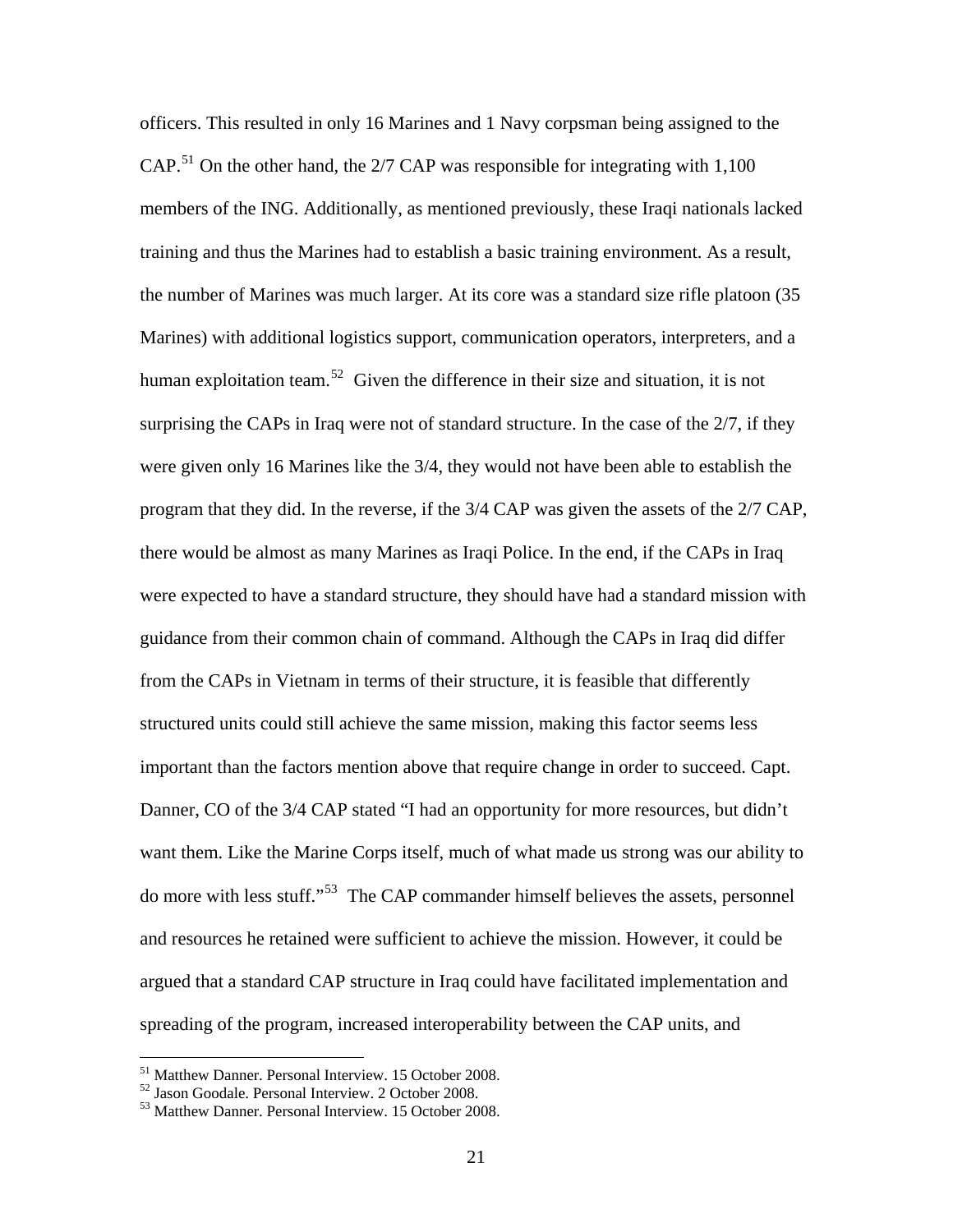extended specialized training with pre-deployed CAP units. As seen in the two implementation of the CAP in Iraq, however, the situations were very different. In these two cases, it would not have made sense to deploy the same amount of Marines to operate with the 100 police in Haditha as one did to work with the 1,100 members of the ING in Hit. In the end, it is other factors like prior experience of the locals and tour duration that have an acknowledge need for change if the CAP is to succeed. The structure, on the other hand, requires a sense of flexibility based on the scope of each individual situation and, thus, does not require standardization in Iraq.

### *Size of the Program*

 A fourth factor that contributed to the overall outcome of the CAP was its size. Originally, the CAP in Vietnam stood only 6 platoons strong in 1965. A year later, the number had grown to 38. By early 1967, 31 platoons were operating in Da Nang, 13 in Phu Bai, and 13 in Chu Lai, bringing the total to 57. At its peak in 1970, the number of CAP platoons had reached 114 and were operating in all five province in the I Corps.<sup>[54](#page-24-0)</sup> At its max, the CAP represented 2,200 Marines, or approximately 2.8% of the total Marine forces deployed in Vietnam. Despite its relatively small numbers, however, the CAP in Vietnam is accredited with securing over 800 hamlets in the I Corps, and protecting over  $500,000$  civilians.<sup>[55](#page-24-1)</sup>

What was even more important than troop levels, however, when looking at the size of the CAP, was its level of implementation. Within the theory of war ascribed to by the US Marine Corps, there are three levels by which activities of war can be classified. The highest level is strategic, which is defined as "the art of winning wars and securing

<span id="page-24-0"></span><sup>&</sup>lt;sup>54</sup> Keith F. Kopets "The Combined Action Program: Vietnam." <u>Small Wars Journal</u>, 2.<br><sup>55</sup> Ibid., 4.

<span id="page-24-1"></span>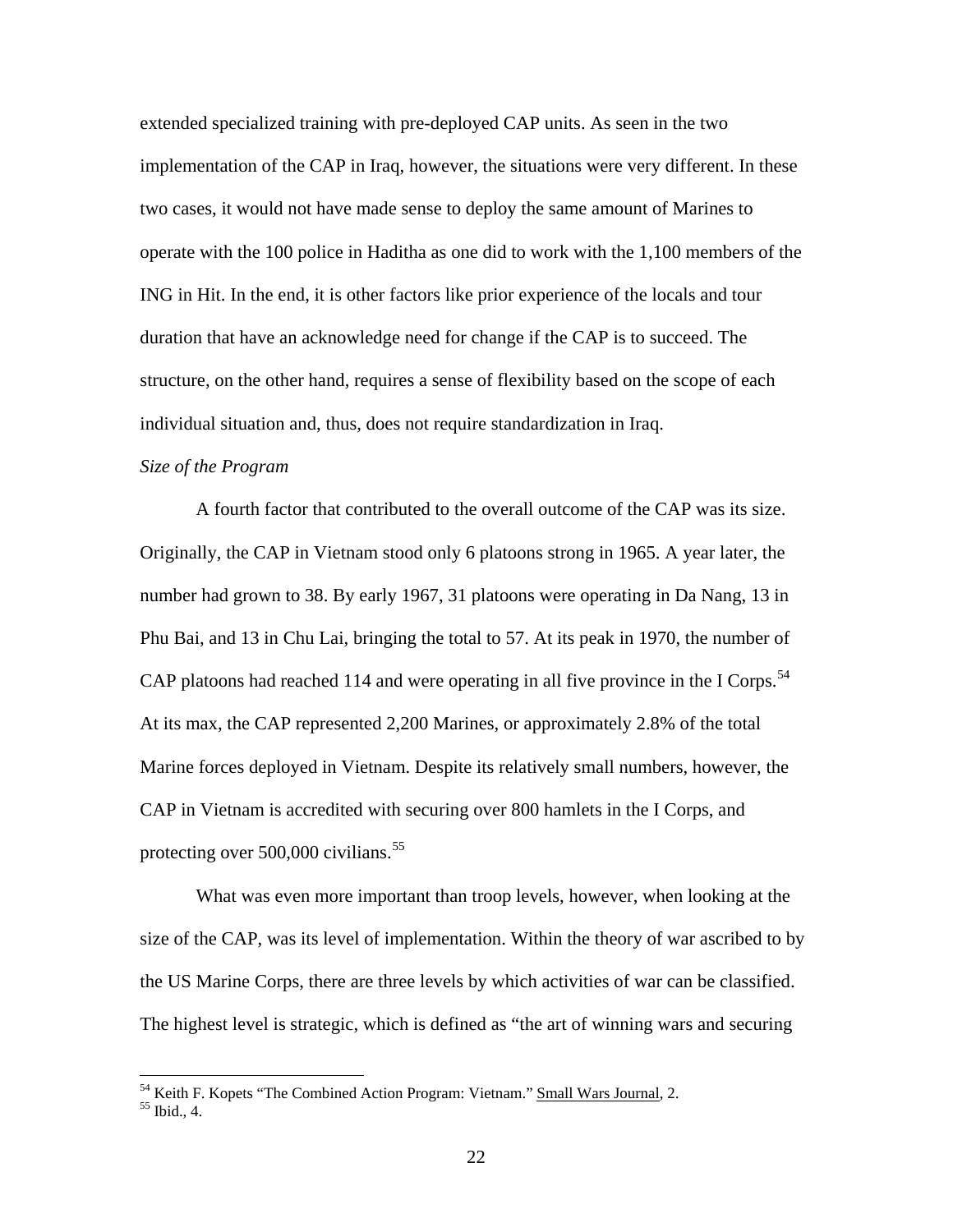peace. Strategy involves establishing goals, assigning forces, providing assets, and imposing conditions on the use of force in theaters of war."[56](#page-25-0) The lowest level is classified as tactical. "Tactics refers to the concepts and methods used to accomplish a particular mission in either combat or other military operations. In war, tactics focuses on the application of combat power to defeat an enemy force in combat at a particular time and place."<sup>[57](#page-25-1)</sup> Finally, the operational level of war refers to the nexus between the highest and lowest level. "The operational level includes deciding when, where, and under what conditions to engage the enemy in battle—and when, where and under what conditions to *refuse* battle in support of higher aims."<sup>[58](#page-25-2)</sup> The CAP in Vietnam was undoubtedly a strategic level asset. There were no short term goals or battle plans of the CAP in the I Corps. Often times CAPs were asked to clear certain areas or attack certain targets, but the goal of the CAP, itself, was to provide overall security for the area by incorporating PFs.<sup>[59](#page-25-3)</sup> The CAP was not intended as a "quick fix" for the troop shortage in the I Corps; instead, it was seen as a key strategic tool to expanding control in the I Corps.<sup>[60](#page-25-4)</sup> From 1965-1967, the Marine forces in Vietnam were commanded by Lieutenant General Walt who was a supporter of the program and pushed for its strategic expansion throughout the I Corps and even the whole of Vietnam. However, U.S. Army Commander General Westmoreland's "search and destroy" strategy would dominate the Army ideology and prevented Army units from adopting the CAP. Despite this Army opposition, the CAP was an "integral part of the Marine Corps' war in the I Corps area."<sup>[61](#page-25-5)</sup> This strategic level

<span id="page-25-0"></span><sup>&</sup>lt;sup>56</sup> U.S. Marine Corps. <u>Warfighting: MCDP 1</u> (Washington D.C.: Department of the Navy, 1997), 28. <sup>57</sup> Ibid., 28-29.

<span id="page-25-2"></span><span id="page-25-1"></span> $^{58}$  Ibid., 30.<br> $^{59}$  John A. Nagal. Learning to Eat Soup with a Knife, 157.

<span id="page-25-4"></span><span id="page-25-3"></span> $^{60}$  Keith F. Kopets "The Combined Action Program: Vietnam." Small Wars Journal, 2.  $^{61}$  Ibid.

<span id="page-25-5"></span>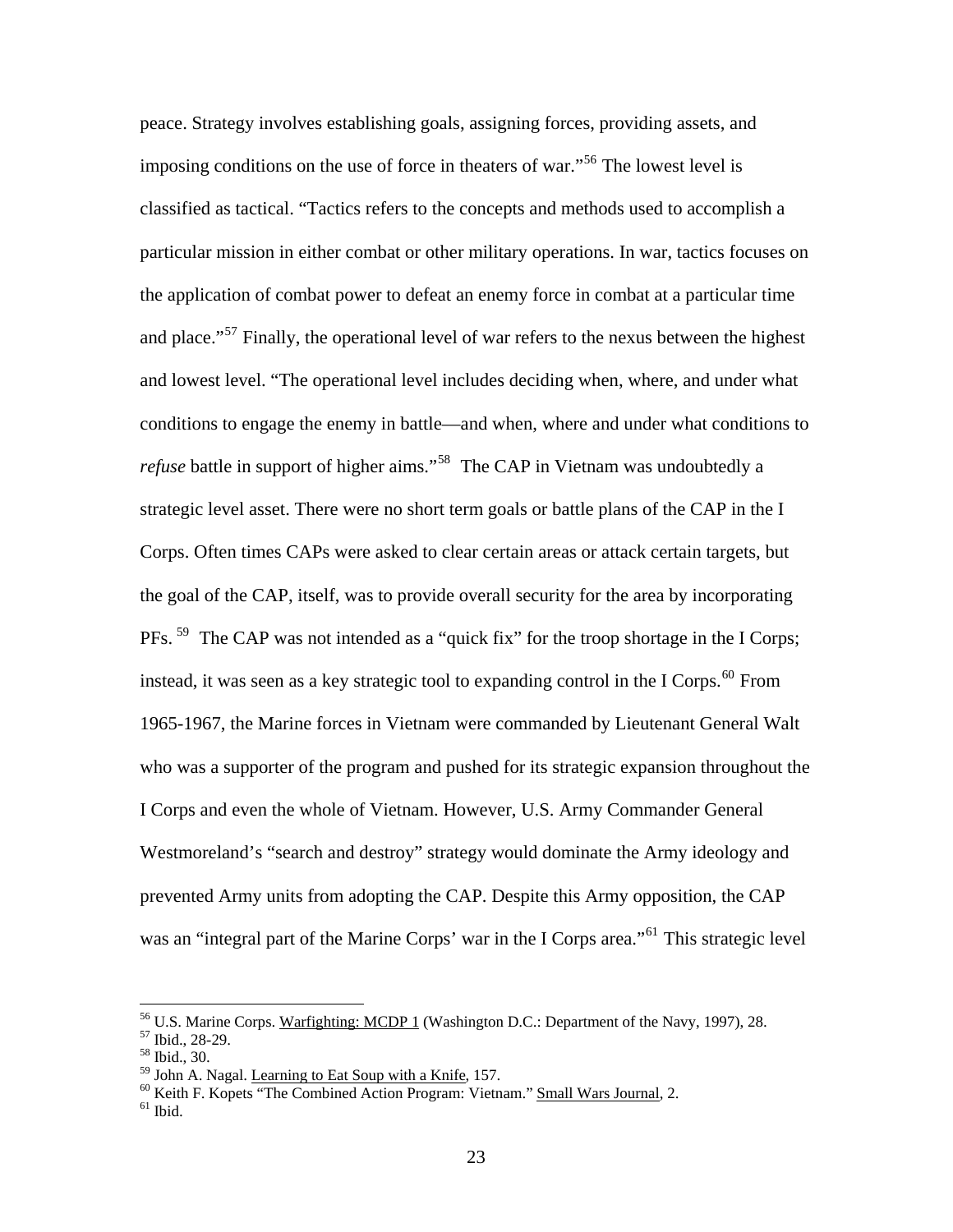of implementation and support by the highest levels of the Marine Corps chain of command inevitably contributed to the longevity and success of the program throughout the length of the war.

 The CAP in Iraq was instituted on a much lower level than the CAP in Vietnam, which many people argue contributed to its failure.<sup>[62](#page-26-0)</sup> As mentioned previously, the CAP in Iraq resulted from a directive from the  $1<sup>st</sup>$  Division Commander General Mattis. He required that all battalions under his command designate a platoon that could be set up as a Combined Action Platoon once they arrived in country. Outside of this directive, however, the CAP received no other guidance from the upper levels of the Marine Corps forces in Iraq. Individual CAPs, like the 2/7 and the 3/4, received supporting units like logistics, communications, etc., from the battalion level, but further guidance was not provided.<sup>[63](#page-26-1)</sup> This lack of strategic and upper level integration, which contributed to the failure of the CAP in Iraq, can best be seen in the second battle of Fallujah in 2004. According to the 2/7 battalion commander, 10,000 troops were needed for the Fallujah operation which created a vacuum in Western al-Anbar province. As units were moved out of cities like Haditha and Hit in order to fight in Fallujah, the insurgents moved into the cities the Marines had vacated. If more troops were available to fight in Fallujah without leaving the rest of al-Anbar open to infiltration, the CAP may have been established more easily and operated more effectively.<sup>[64](#page-26-2)</sup> On top of the shortage in troops, the small number of CAPs (only two are known to have been set up) indicates the low priority and lack of importance Marine Corps leadership attached to the CAPs program in Iraq. In Vietnam, the CAP was viewed with strategic importance and supported at all

<span id="page-26-0"></span><sup>62</sup> Phillip Skuta. Personal Interview. 2 October 2008.

<span id="page-26-1"></span><sup>63</sup> Jason Goodale. Personal Interview. 2 October 2008.

<span id="page-26-2"></span><sup>64</sup> Phillip Skuta. Personal Interview. 2 October 2008.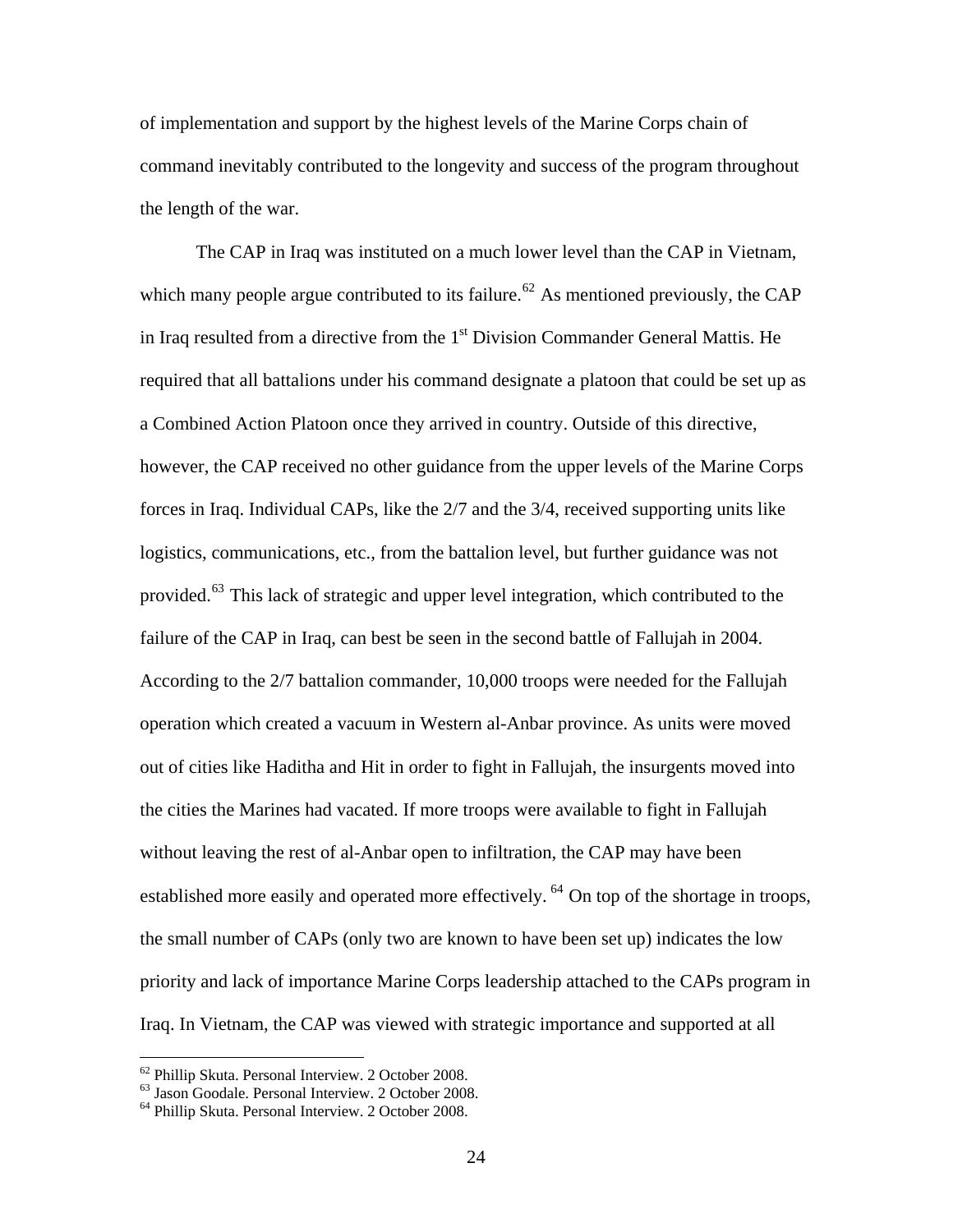levels of the chain of command. In Iraq, the CAP lacked this importance and as a result lacked the guidance and support of the upper levels of leadership. Because of this lack of strategic support, "[The CAP] went away when General Mattis went away, when the 1<sup>st</sup> Marine Division went away."<sup>[65](#page-27-0)</sup>

#### *Morale*

 Throughout history, famous authors have cited morale as a key to military success. No less an authority on military campaigns than Carl Von Clausewitz has argued:

An army that maintains its cohesion under the most murderous fire; that cannot be shaken by imaginary fears and resists well-founded ones with all its might; that, proud of its victories, will not lose the strength to obey orders and its respect and trust for its officers even in defeat; whose physical power, like the muscles of an athlete, has been steeled by training in privation and effort; a force that regards such efforts as means to victory rather than a curse on its cause; that is mindful of all these duties and qualities by virtue of the single powerful idea of the honor of its arms—such an army is imbued with the true military spirit.<sup>[66](#page-27-1)</sup>

Of the five factors that this paper has examined concerning the CAPs, morale seems to be the most similar factor between the CAP in Vietnam and the CAP in Iraq. Interviews conducted for this study revealed that the morale in CAP platoons in Vietnam was generally high for a variety of reasons. One was the benefit over the alternative. One Marine stated "I didn't know what CAP was but knew it had to be better than being a rifleman in a line company."[67](#page-27-2) A Marine corporal stated "Many of the men came from line infantry units where their actions were closely regulated, so the freedom of action and ability to operate on our own was a welcome change."<sup>[68](#page-27-3)</sup> Another reason for high morale was a result of doing something they saw as beneficial. "Morale was very high

<span id="page-27-0"></span> $65$  Ibid.

<span id="page-27-1"></span><sup>&</sup>lt;sup>66</sup> Carl Von Clausewitz, <u>On War</u> (Princeton, New Jersey: Princeton University Press, 1976), 187-188. <sup>67</sup> Fred Caleffie. Personal Interview. 11 October 2008.

<span id="page-27-3"></span><span id="page-27-2"></span><sup>68</sup> Larry Scroggs. Personal Interview 26 October 2008.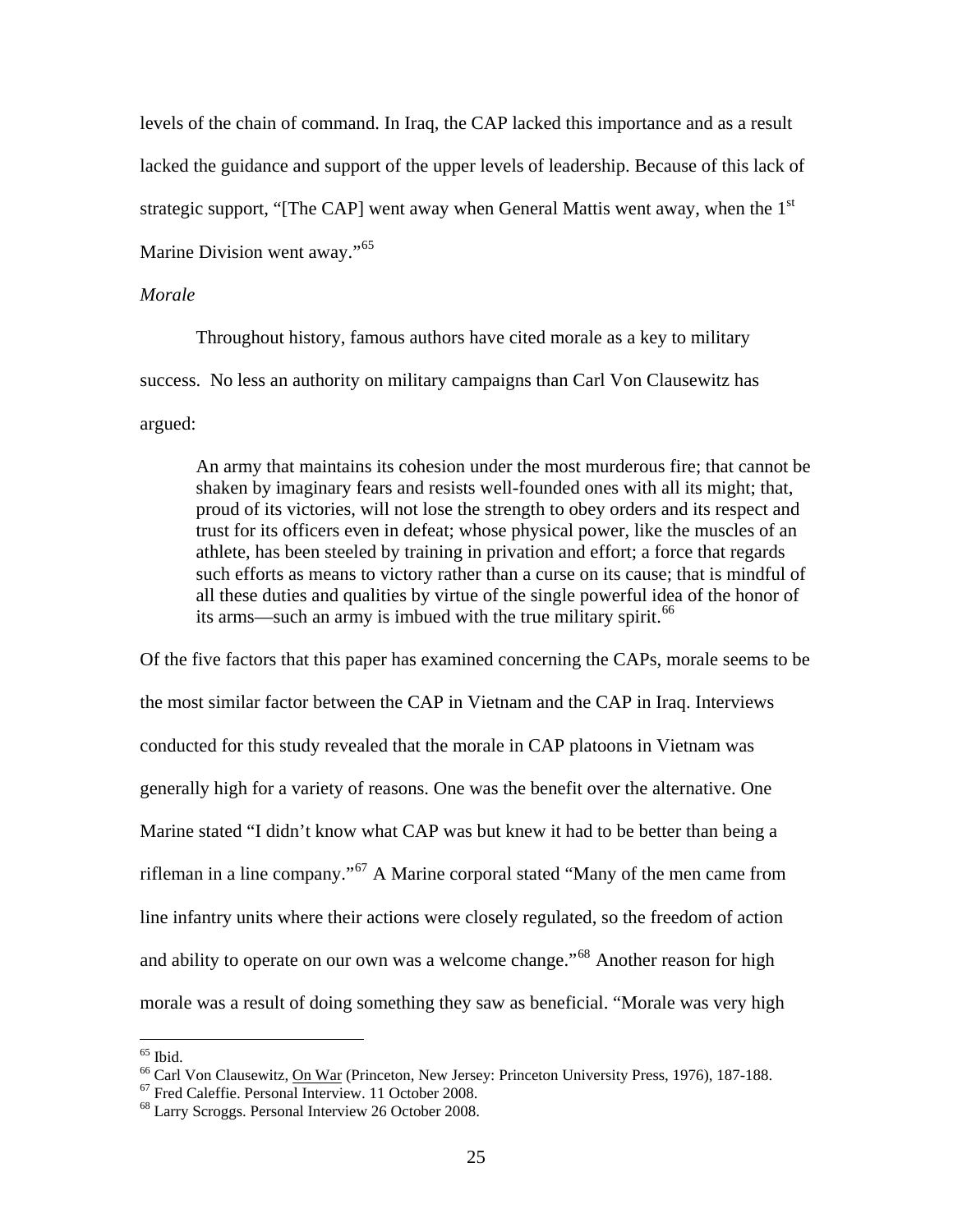and we felt we were helping the Vietnamese people, versus service in a line unit [where] you just kill NVA and VC and walk away."[69](#page-28-0) This perception of doing something beneficial was often the reason cited when discussing morale levels in the Iraqi CAPs, as well. The 3/4 CAP commander stated that his Marines "felt special and they could see everyday that what they were doing really had a positive effect.<sup> $70$ </sup> In conjunction with this high level of morale, however, was a healthy suspicion of the local population in both Vietnam and Iraq. One CAP Marine who was wounded in Vietnam said "You have to remember that everyone you saw could be a VC, even the kids, because there were no uniforms. You did not trust anyone and you had to be constantly on guard for booby-traps in and around the village."<sup>[71](#page-28-2)</sup> The same was true for the CAPs in Iraq. In the case of the  $2/7$  CAP, its affiliate unit, the  $503<sup>rd</sup>$  ING was experiencing an intelligence leak. It turned out to be the Iraqi intelligence officer of the  $503<sup>rd</sup>$  who had close interaction with the  $2/7$ but was now working for the insurgency. As a result, the 2/7 was forced to take additional security precautions such as distributing ID cards, outlawing personal vehicles on the base, and limiting access of the Iraqi forces to the command and control (C2) center of the headquarters of the  $2/7$  CAP.<sup>[72](#page-28-3)</sup> In the end, the status of the morale in Vietnam and Iraqi CAPs was very similar. Most units experienced high levels of morale due to a feeling of accomplishment, while still maintaining a healthy suspicion of the enemy. Because of the similarity in the morale of the units, this factor appears not to go far in explaining why the CAP succeeded in Vietnam but failed in Iraq.

<sup>69</sup> Charlie McMahon. Personal Interview. 12 October 2008.

<span id="page-28-1"></span><span id="page-28-0"></span><sup>70</sup> Matthew Danner. Personal Interview. 15 October 2008.

<sup>71</sup> Rick Schelberg. Personal Interview. 3 October 2008.

<span id="page-28-3"></span><span id="page-28-2"></span><sup>72</sup> Jason Goodale. Personal Interview. 2 October 2008.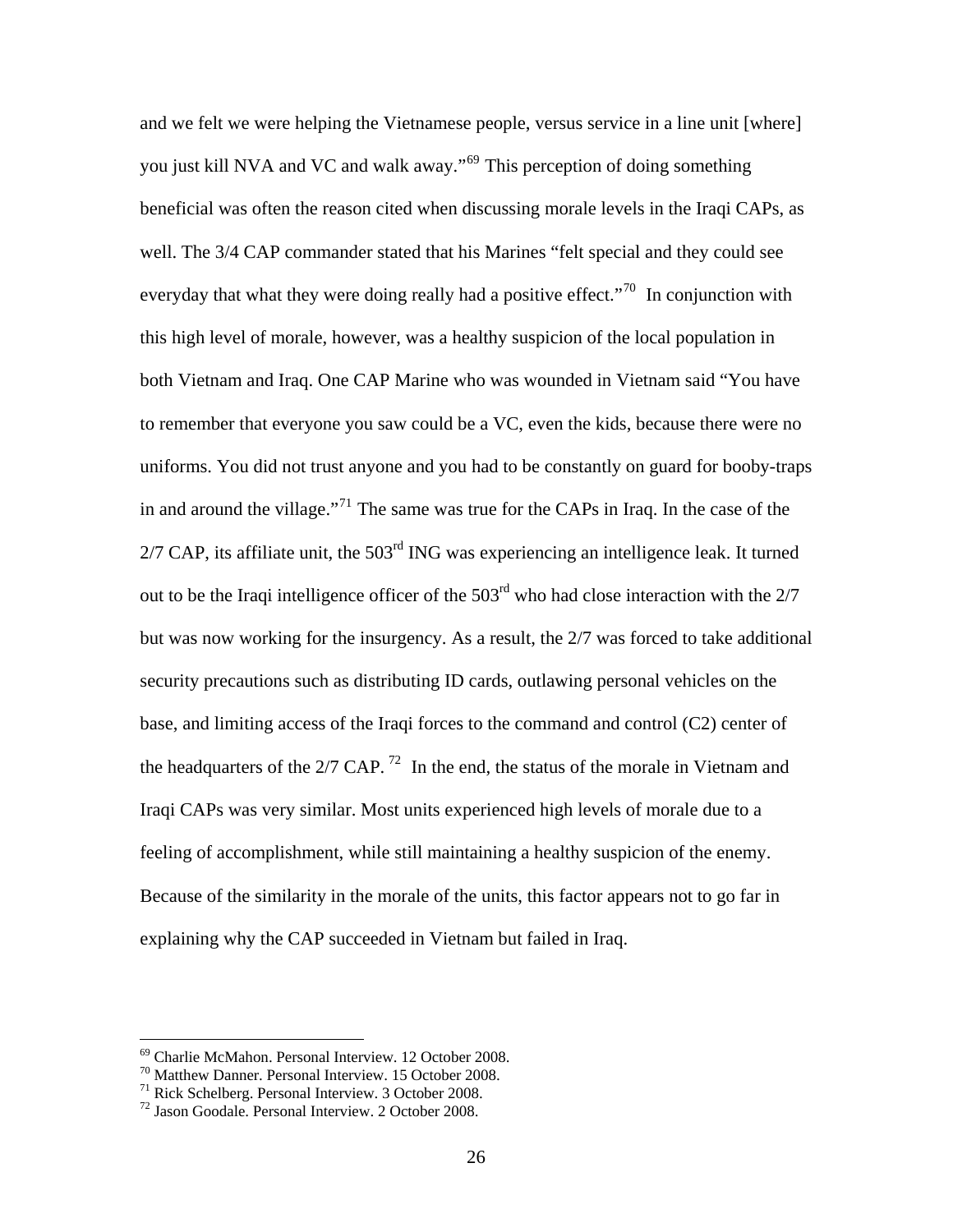## **Comparing the Insurgencies**

David Galula states that "Since counterinsurgency exists solely as a reaction to an insurgency, the counterinsurgent's problems and operations can be best understood in the light of what prompts them."<sup>[73](#page-29-0)</sup> In short, counterinsurgency tools cannot be evaluated or compared without first looking at the adversary. The major counterhypothesis to the findings in the previous section is that it was the differences in the insurgencies that caused the outcomes to vary. In this section, this paper will compare the insurgencies of Vietnam and Iraq over five characteristics. These characteristics include: geographic conditions, goals of the insurgency, insurgency to government force ratio, level of state support, and insurgent use of terrorism. At the conclusion of this section, this paper will look at the overall similarity or differences between the insurgencies. If the insurgencies are similar, then this would suggest that it was, in fact, the differences in the CAPs that caused them to differ in outcome and not the differences in the enemy.

#### *Geographic Conditions*

 Counterinsurgency expert David Galula explains that because a fledgling insurgency is initially weak in comparison to its government adversary, it must rely on the complexity of the geography for help. He goes on to state that if this geographic assistance is not there then "[the insurgency] may well be condemned to failure before [it] starts."<sup>[74](#page-29-1)</sup> As a result, this paper found geography to be one of the most important factors when comparing the two insurgencies. In order to facilitate comparison, this study will classify the overall geographic factor into two categories: simple or complex. If the geography is considered favorable for the counterinsurgency, this study will classify it as

<span id="page-29-1"></span><span id="page-29-0"></span> $^{73}$  David Galula, Counterinsurgency Warfare: Theory and Practice, 29.  $^{74}$  Ibid., 23.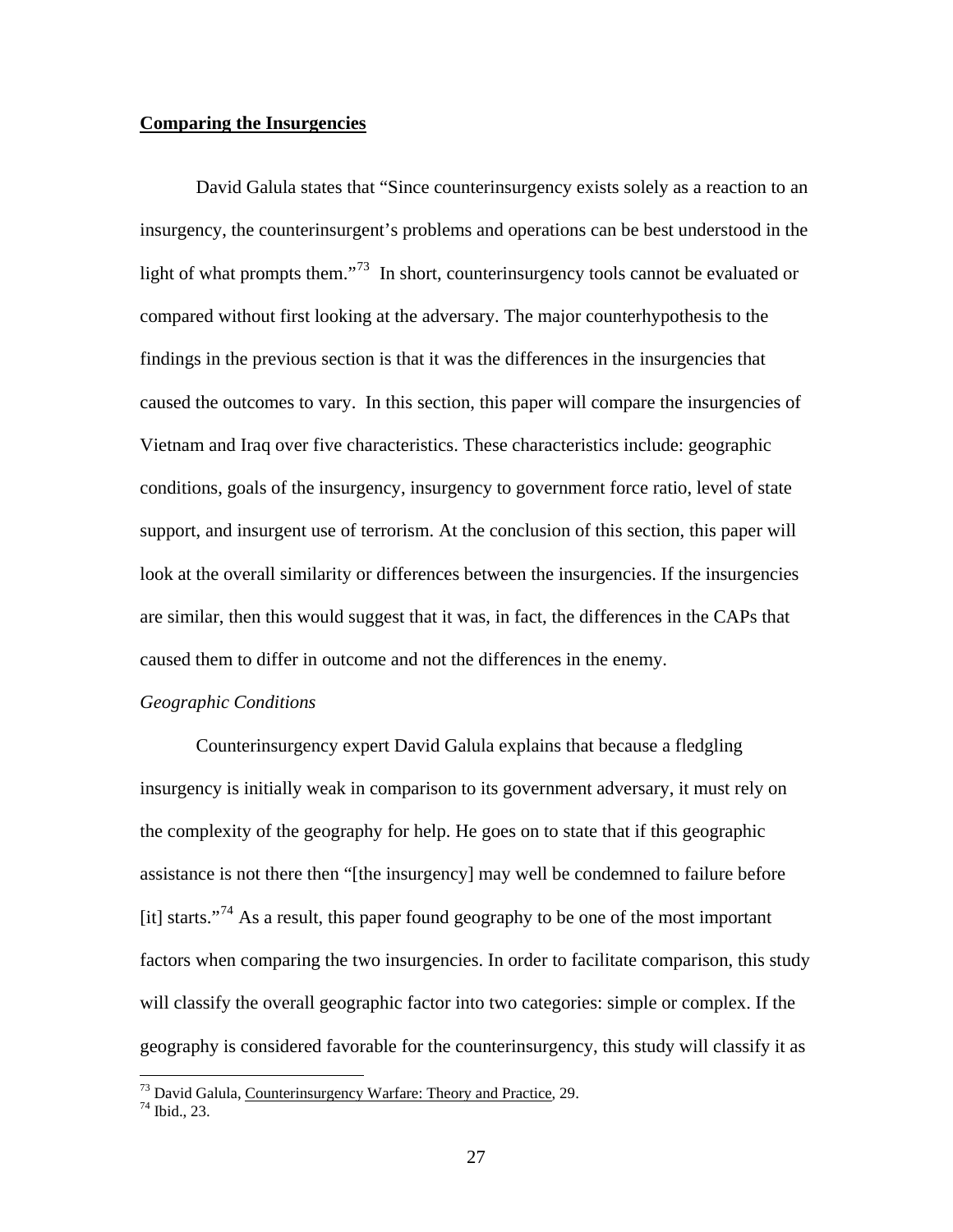simple because it is easier to control the insurgency. If on the other hand, the geography is considered unfavorable for the counterinsurgency, this study will classify it as complex because it is difficult to control the insurgency.

 Galula offers eight sub-factors by which the geography can be evaluated. These include: location, size, configuration, international borders, terrain, climate and population. Vietnam is located in Southeast Asia and is bordered by Cambodia, China, Laos, and the Gulf of Tonkin. During the time of the war, South Vietnam was bordered by North Vietnam and was separated by no physical barrier which benefited the insurgency. When it comes to terrain, the only major barrier is the mountainous territory in the far North, and this only accounts for a small part of the 4,639 km border.<sup>[75](#page-30-0)</sup> However, several accounts of the war in Vietnam have cited the massive overgrowth as a barrier or difficulty to movement of the US forces. Galula, himself, cites the paddy fields of Tonkin as an example of rugged terrain.<sup>[76](#page-30-1)</sup> Focusing on size and configuration, South Vietnam is approximately the size of the state of Washington and lacks any archipelagos or major peninsulas making it difficult for counterinsurgents to compartmentalize the country. [77](#page-30-2) When it comes to climate, the country experiences a vicious monsoonal season from May until September.<sup>[78](#page-30-3)</sup> Finally, Vietnam has a current population of 86,116,560 which ranks  $15<sup>th</sup>$  in the global community and a GDP per capita around \$2,600 ranking it in the bottom 26% globally.<sup>[79](#page-30-4)</sup> The large population, low GDP per capita, rugged terrain, porous borders, and lack of compartmentability, combine to create

<span id="page-30-0"></span><sup>&</sup>lt;sup>75</sup> Central Intelligence Agency. "Vietnam." <u>World Factbook</u>. 6 November 2008.<br><https://www.cia.gov/library/publications/the-world-factbook/geos/vm.html#Geo> (11 November 2008).

<span id="page-30-1"></span> $^{76}$  David Galula, Counterinsurgency Warfare: Theory and Practice, 24.<br>
<sup>77</sup> Anthony James Joes, The War for South Vietnam 1954-1975 (Westport, Connecticut: Praeger Security

<span id="page-30-2"></span>International, 2001), 1.

<span id="page-30-3"></span><sup>78</sup> Central Intelligence Agency. "Vietnam."

<span id="page-30-4"></span><sup>79</sup> Central Intelligence Agency. "Vietnam."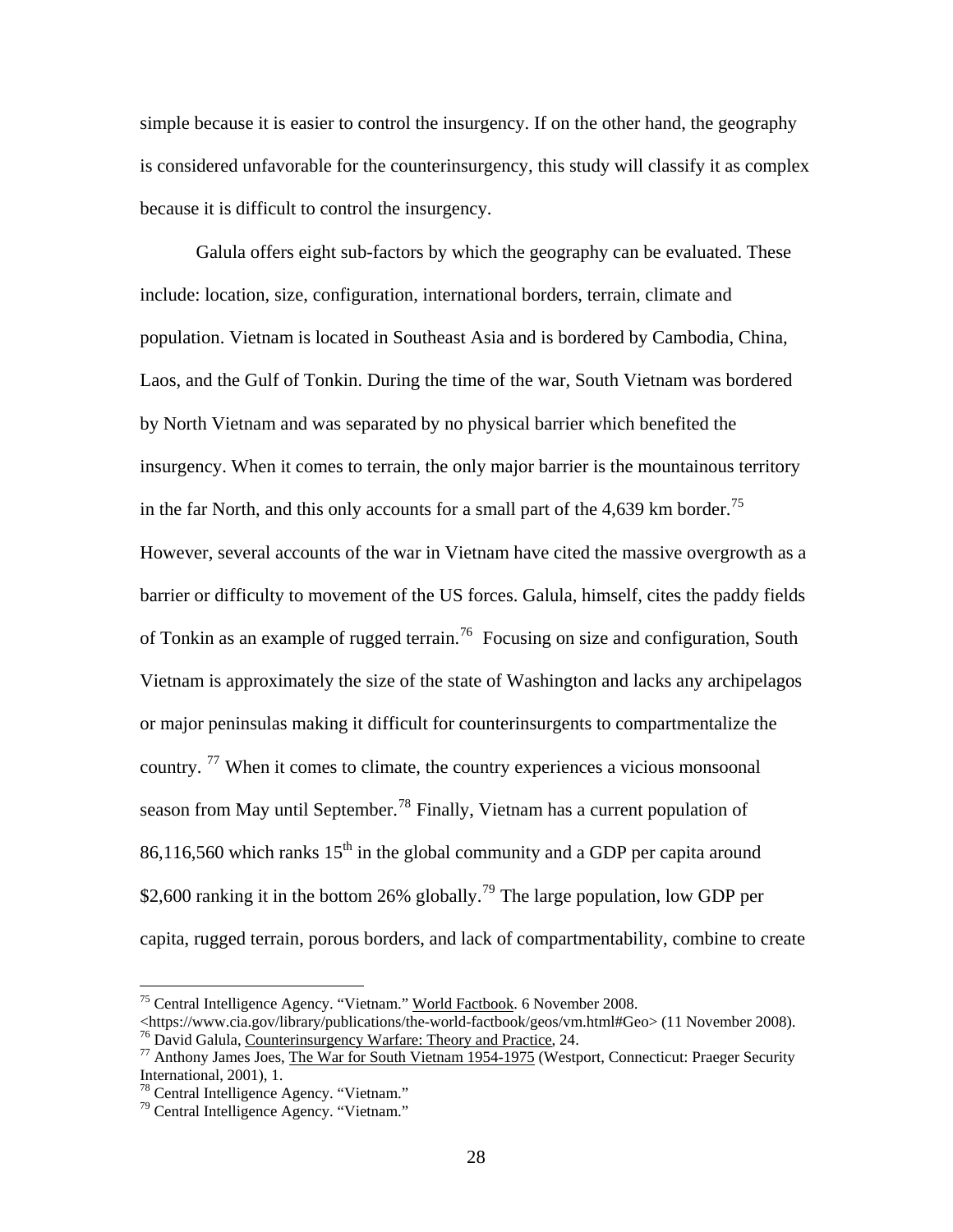a large obstacle to the counterinsurgent. In fact, out of the eight sub-factors, only one sub-factor, climate, would be favorable to a counterinsurgent in Vietnam.<sup>[80](#page-31-0)</sup> As a result, it can be concluded that Vietnam has complex geographic conditions.

 When it comes to Iraq, this country is almost completely landlocked with a coastline of only 58 km. It is bordered by Iran, Jordan, Kuwait, Saudi Arabia, Syria, and Turkey.<sup>[81](#page-31-1)</sup> Iraq has a total land area of 432,162 sq km and ranks 66 of 258 on the CIA list of major geographic entities.<sup>[82](#page-31-2)</sup> On one hand, Iraq is similar to Vietnam in that it has no major land masses that can be easily cut off from the rest of the country during a counterinsurgency campaign. On the other hand, Iraq obviously has a much different terrain than Vietnam. However, its massive amount of desert would still favor the insurgents who have lived in such an environment as compared to the soldiers from the United States. Additionally, the Iraqi climate is plague by two major difficulties—heat and dust storms. Although the heat does not occur year long, during the summer months, temperatures have been reported to reach over 48°C (118.4°F). In addition, winds of over eighty kilometers an hour accompanied by dust storms over a thousand meters in height ravage the Iraqi countryside from April to early June and again from late September through November.<sup>[83](#page-31-3)</sup> Finally, the population of Iraq is  $28,221,180$  with a GDP per capita is around  $$3,700$ .<sup>[84](#page-31-4)</sup> Given its size, extensive border with other sunni Islamic states, difficult terrain, large population, and underdevelopment, Iraq, like Vietnam, possess

 $\overline{a}$ 

<span id="page-31-4"></span><http://www.photius.com/countries/iraq/climate/iraq\_climate\_climate.html> (11 November 2008). 84 Central Intelligence Agency. "Iraq."

<span id="page-31-0"></span><sup>&</sup>lt;sup>80</sup> David Galula, Counterinsurgency Warfare: Theory and Practice, 24. Galula claims that harsh climate actually favors the counterinsurgent for they have better logistical and operational facilities.

<span id="page-31-1"></span><sup>&</sup>lt;sup>81</sup> Central Intelligence Agency. "Iraq." Iraq possesses a land boundary that is 3,650 km long, 1840 km of which borders other sunni Islamic states.

<sup>&</sup>lt;sup>82</sup> Central Intelligence Agency. "Iraq."

<span id="page-31-3"></span><span id="page-31-2"></span><sup>83 &</sup>quot;Iraq Climate." Iraq. 10 Nov 2004.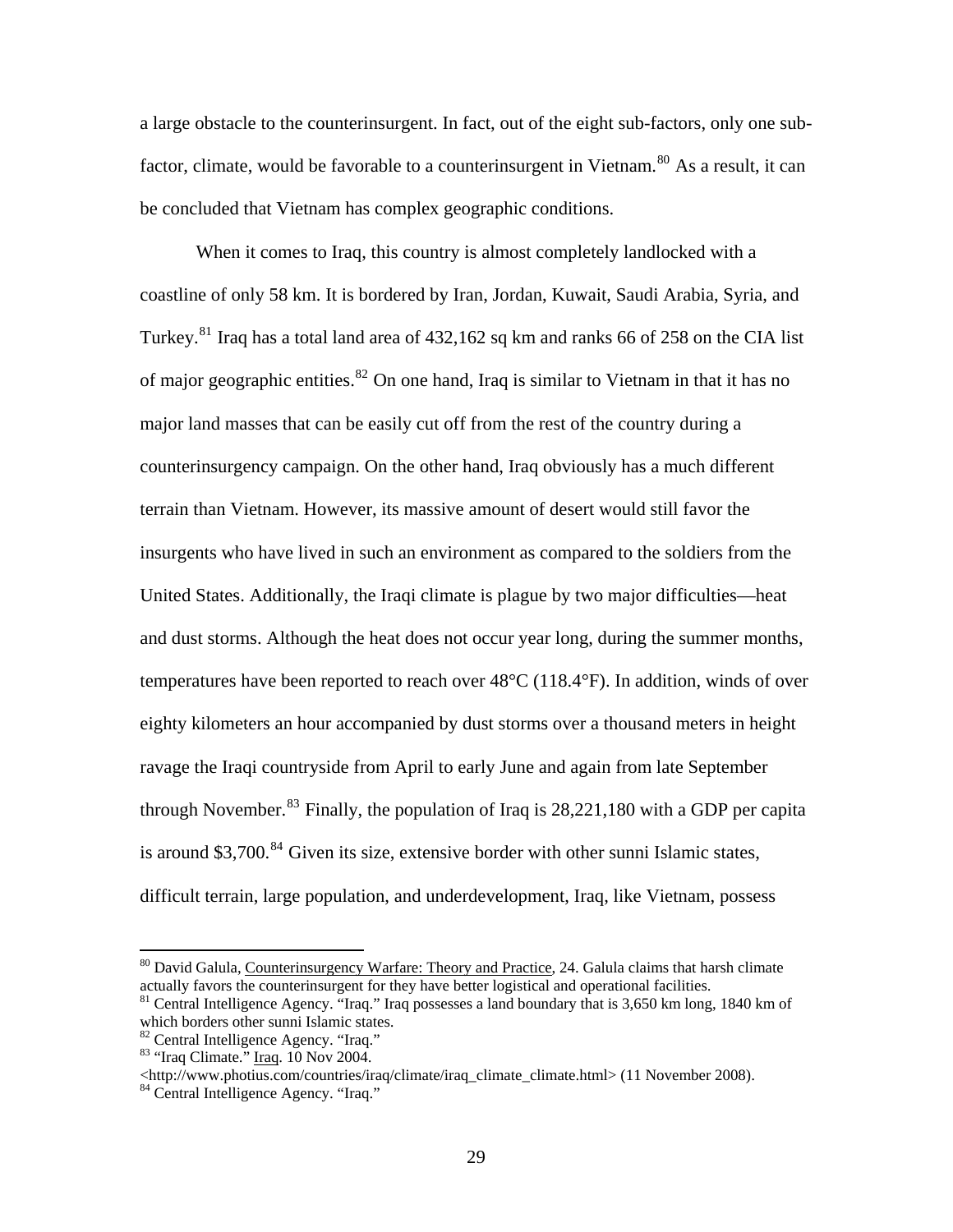geographic conditions that favor an insurgency. As a result, Iraq's geographic conditions

can also be classified as complex.

#### *Goals of the Insurgency*

 The second factor for comparison between the two insurgencies has to do with the cause or goal of the insurgency.<sup>[85](#page-32-0)</sup> To many scholars, the cause of an insurgency is one of the key pillars to its success. Galula states:

With a cause, the insurgent has a formidable, if intangible, asset that he can progressively transform into concrete strength. A small group of men *sans* cause can seize power by a lucky plot—this has happened in history—but then a plot is not an insurgency. The lack of an attractive cause is what restrains a priori apolitical crime syndicates from attempting to assume power, for they realize that only criminals will follow them.<sup>[86](#page-32-1)</sup>

Mao Tse-tung's philosophy would support Galula's view of a unifying cause as an

imperative to victory:

In a war of long duration, those whose conviction that the people must be emancipated is not deep rooted are likely to become shaken in their faith or actually revolt. Without the general education that enables everyone to understand our goal of driving out Japanese imperialism and establishing a free and happy China, the soldiers fight without conviction and lose their determination.<sup>[87](#page-32-2)</sup>

For the purpose of this study and in order to facilitate comparison between the two

conflicts, this paper will be following the methodology and classification of the Libicki

study. For the variable of goal of the insurgents, Libicki offers five classifications:

secession/autonomy, overthrow, Marxist, Islamist, and independence/majority rule. On a

side note, Libicki does state that nationalism is often times an important subtext to

insurgencies, however he does not make it one of the classifications because it often

<sup>&</sup>lt;sup>85</sup> For the purpose of this paper, goal and cause will be considered one in the same.

<span id="page-32-1"></span><span id="page-32-0"></span><sup>&</sup>lt;sup>86</sup> David Galula, <u>Counterinsurgency Warfare: Theory and Practice</u>, 12.<br><sup>87</sup> Mao Tse-tung, <u>On Guerrilla Warfare</u>, 88-89.

<span id="page-32-2"></span>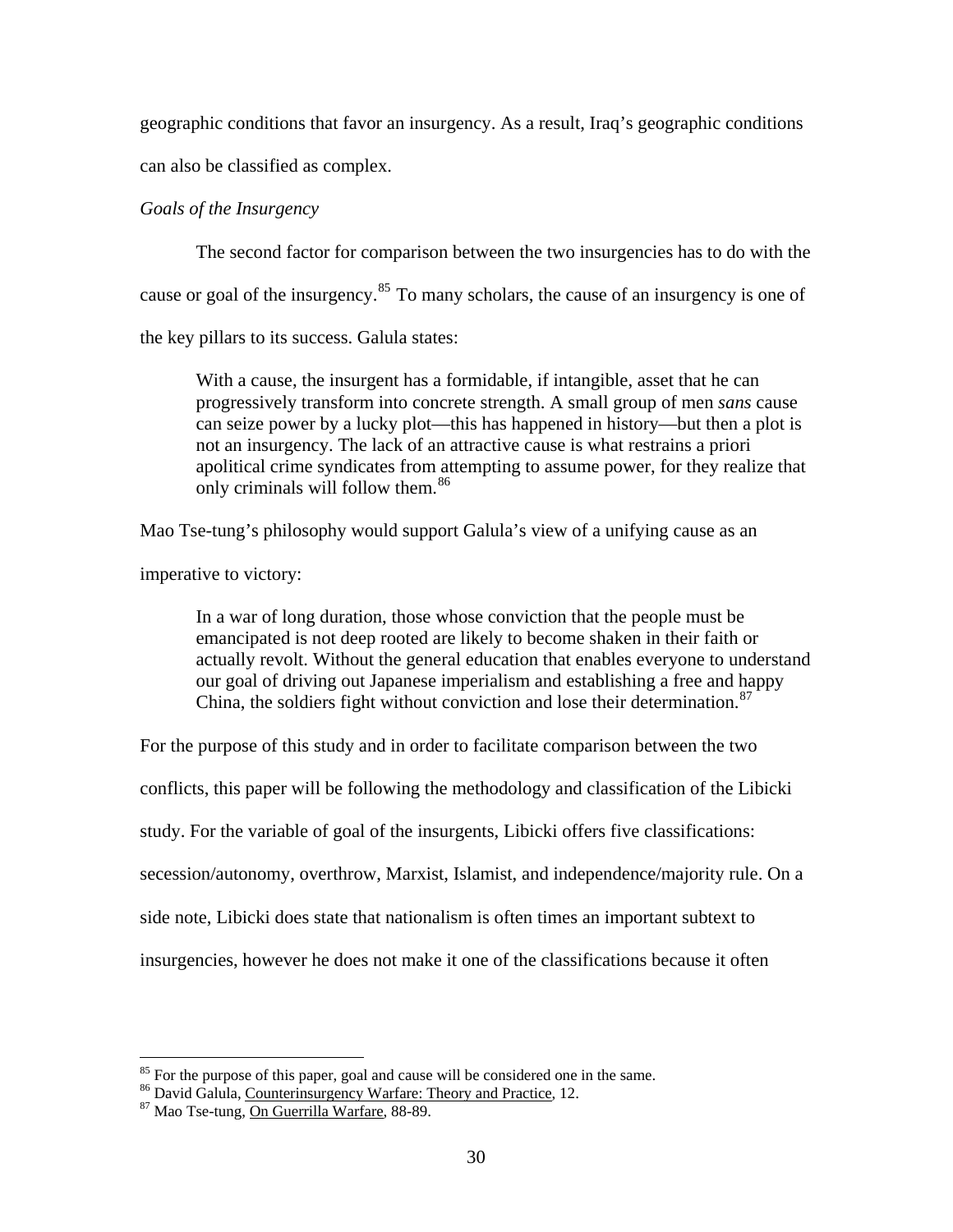secondary to Marxist or Islamist movements.<sup>[88](#page-33-0)</sup> When it comes to the conflict in Vietnam, the United States would have never become involved in the region had it not been for one thing—communism. The United States had been in a Cold War with the USSR since the conclusion of World War II; yet, it was not until the fall of China to Mao Tse-tung that the United States became worried about what would later be coined "the domino effect." North Vietnam became increasingly closer with China and their goal of a united, communist Vietnam became clear. $89$  Thus, this paper classifies the goal of the Viet Cong insurgency as Marxist. The insurgency in Iraq is much different than the Viet Cong when it comes to overarching goals. First of all, the Iraqi insurgency at the time of the CAP implementation had no central leadership and no declared goals outside of the expulsion of US forces in Iraq. However, the sunni Arab insurgents feared that the Kurds and Shi'a Arabs would ally against them with the support of the United States. Additionally, the sunni population as a whole feared a loss of identity due to the fact that they no longer were in power in the Iraqi government.<sup>[90](#page-33-2)</sup> In an effort to preserve the sunni Islamic identity and power in Iraq, the sunni insurgents took up arms against what they perceived as the pro-Shi'ite United States. Thus, this paper concludes that the goal of the insurgency in Iraq was Islamist-based. As a result, the goals of the Vietnam and Iraqi insurgencies differ.

#### *Insurgency to Government Force Ratio*

 $\overline{a}$ 

 The third factor Libicki cites as a critical influence is the force ratio between the insurgents and the government. His study suggests that "the greater the government-to-

<sup>88</sup> David C. Gompert and John Gordon IV. War by Other Means, 382.

<span id="page-33-1"></span><span id="page-33-0"></span><sup>&</sup>lt;sup>89</sup> John A. Nagal. Learning to Eat Soup with a Knife, 118-124.

<span id="page-33-2"></span><sup>90</sup> Bruce R. Pirnie and Edward O'Connell. Counterinsurgency in Iraq (2003-2006), 27.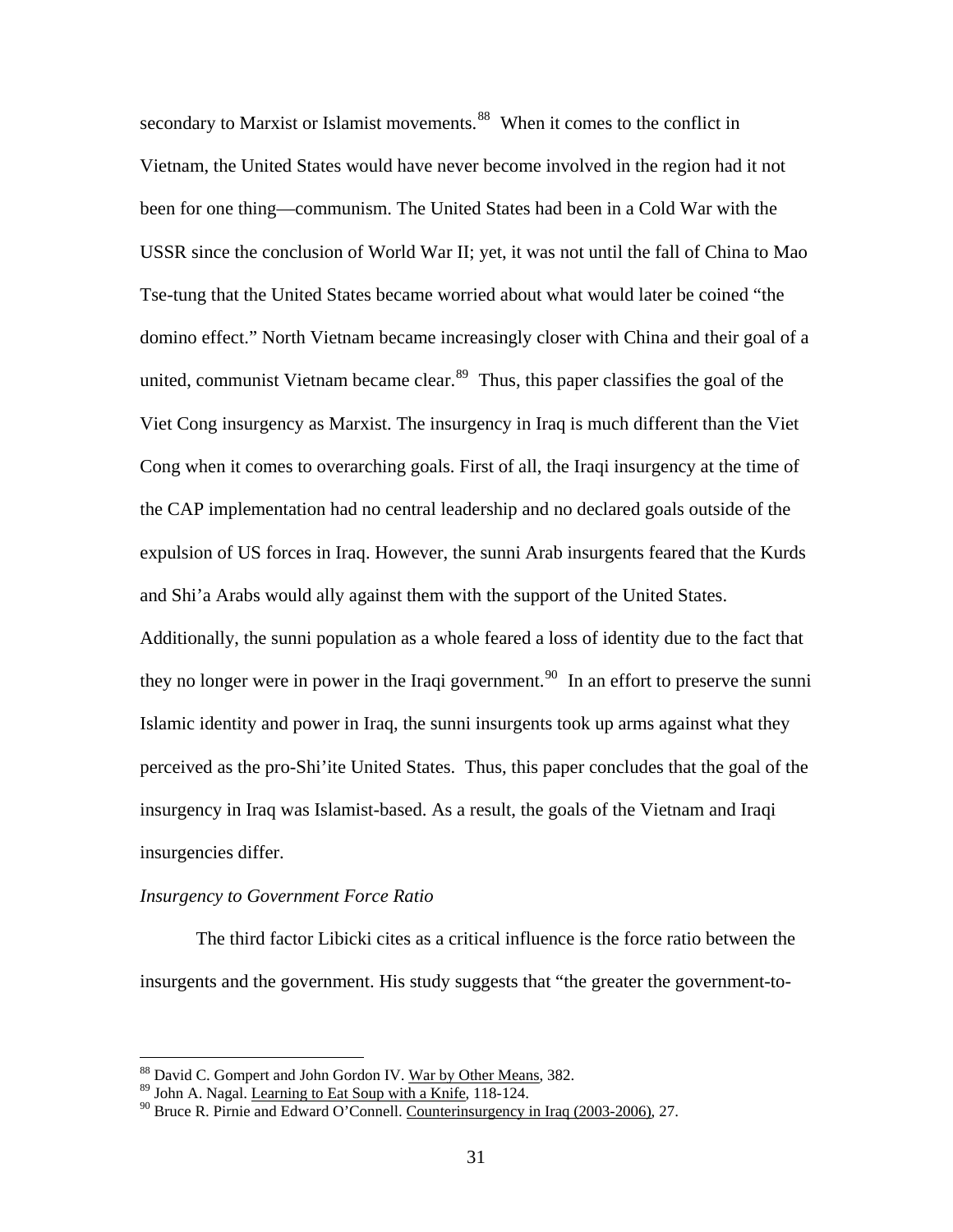insurgent force ratio, the lower the odds of an insurgent victory."<sup>[91](#page-34-0)</sup> He classifies the force ratio into four categories: Over 9:1, From 3:1 to 9:1, From 1:1 to 3:1, and Under 1:1. By 1966, the troop levels in Vietnam were approximately 389,000. According to a declassified CIA document written in the same year, the US forces in Vietnam estimated the Viet Cong strength at around 100,000 guerillas.<sup>[92](#page-34-1)</sup> This would put the force ratio at 3.89 to 1. Even if this study were to account for the maximum amount of US troops in country in 1968 (537,000), the ratio would only be 5.37 to  $1.^{93}$  $1.^{93}$  $1.^{93}$  Thus, the force ratio in Vietnam would fall into the category of 3:1 to 9:1. When looking at the situation in Iraq one year after the invasion, the coalition estimated the insurgents to number  $20,000$ .<sup>[94](#page-34-3)</sup> By July 2004, the number for coalition troops in Iraq numbered 133,000 yielding a force ratio of 6.65 to 1.<sup>[95](#page-34-4)</sup> Thus, the Iraq war would also fall under Libicki's 3:1 to 9:1 category. In summary, both the Vietnamese and Iraqi force ratios fall in the category of 3:1 to 9:1 as prescribed by Libicki.

#### *Level of State Support*

 $\overline{a}$ 

 The fourth factor of comparison concerns the type of outside support, if any, that each insurgency received. Galula goes as far as to cite outside support as one of his four conditions for a successful insurgency. Libicki classifies outside support into three categories: state support, non-state actor support only, and no support. Chinese support for North Vietnam and subsequently the Viet Cong is not a secret. From 1956-1963, total

<sup>&</sup>lt;sup>91</sup> David C. Gompert and John Gordon IV. War by Other Means

<span id="page-34-1"></span><span id="page-34-0"></span><sup>&</sup>lt;sup>92</sup> United States. CIA. Indochina Division. The Strength of the Viet Cong "Main Force Support Personnel". 2 December 1966. SECRET. Declassified July 16, 1975.

<sup>&</sup>lt;http://www.vietnam.ttu.edu/star/images/041/04116211002.pdf>

<span id="page-34-2"></span><sup>&</sup>lt;sup>93</sup> Dennis M. Simon. "The War in Vietnam, 1965-1968." Southern Methodist University August 2002. <http://faculty.smu.edu/dsimon/Change-Viet2.html> (11 November 2008).

<span id="page-34-3"></span><sup>&</sup>lt;sup>94</sup> Ibid., 26. The Iraqi government disputes this claiming there were upwards of 40,000 insurgents at this time.

<span id="page-34-4"></span><sup>&</sup>lt;sup>95</sup> "Coalition Troops in Iraq." **BBC News** 20 July 2004.

<sup>&</sup>lt;http://news.bbc.co.uk/1/hi/world/middle\_east/3873359.stm> (11 Nov 2008).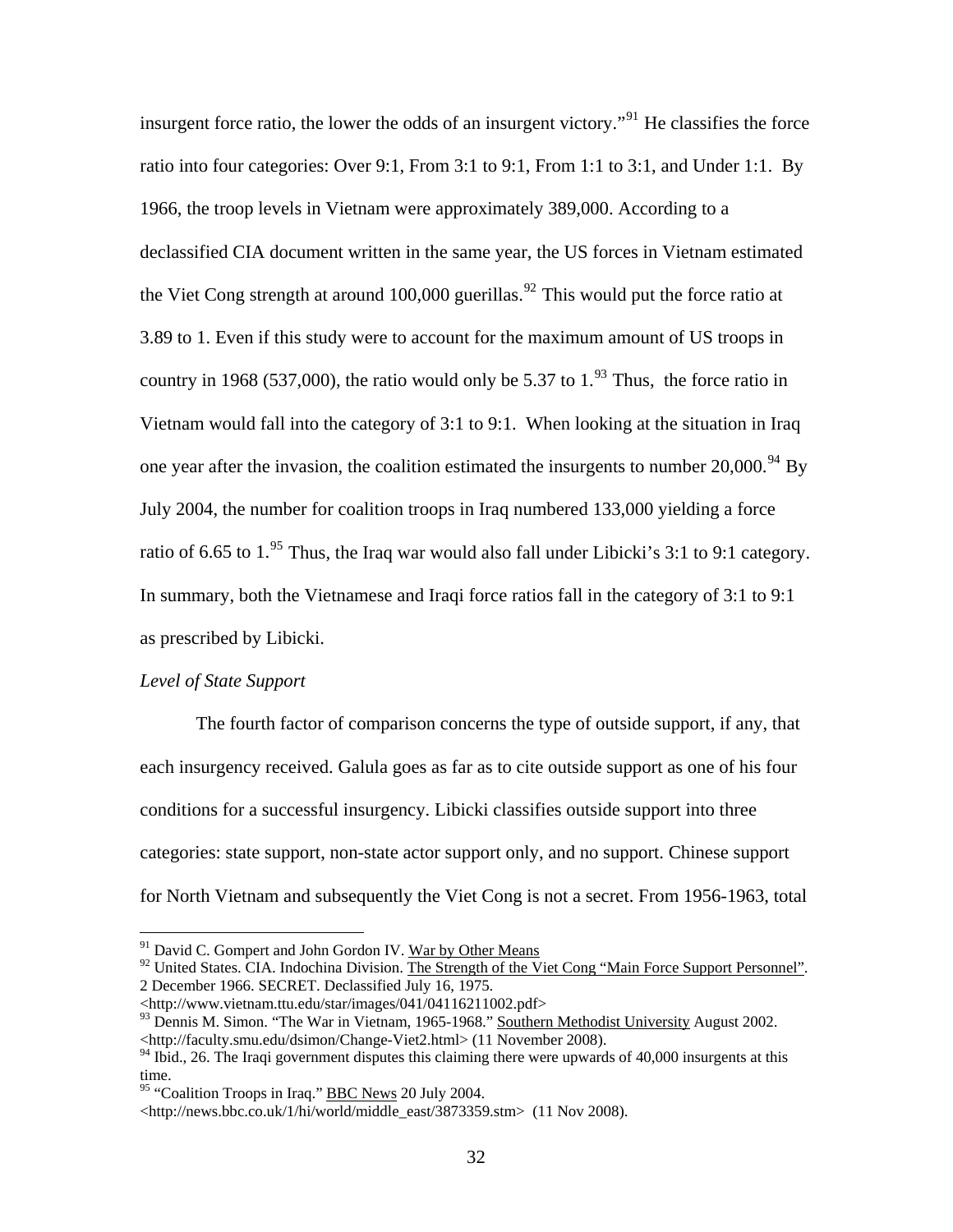aide from China to North Vietnam was 320 million yuan.<sup>[96](#page-35-0)</sup> By 1964, the Chinese had promised the North Vietnamese support "by all possible and necessary means" should they be attacked by the United States. As China's relationship with the USSR continued to deteriorate, relations with North Vietnam became more important. By 1965, the Chinese had increased their support of North Vietnam to include: the dispatching of Chinese engineering troops, the use of Chinese anti-aircraft artillery troops to protect key North Vietnamese targets and Chinese engineering troops, and military and other material support. $97$  Thus, the insurgency in Vietnam clearly enjoyed state support from the Chinese government. When it comes to Iraq, the insurgents are receiving support, mostly monetary, from several sunni groups throughout the Middle East. However, it is the state support of Syria that has given insurgents not only a place to hide, but it has also provided them a passage into Iraq by which they can transport arms, bombs, and replacement troops. Although this claim of state sponsorship by Syria may be contested, it is the position of the United States government that Syria plays a major role in the Iraqi insurgency. In October 2003, Ambassador Cofer Black spoke in front of the United States Foreign Relations Committee stating:

There is no doubt that many past Syrian actions are in direct conflict with U.S. interests in the region and that the current posture of the Syrian government towards terrorism continues to be wholly unacceptable. As a state sponsor of terrorism, Syria has repeatedly shown an unwillingness to fundamentally change its behavior regarding support for terrorism. While we continue to have hope for eventual improvements in Syrian attitudes, policies and actions, we see little at this time to indicate that Syrian support for terrorism is diminishing… Syria took a series of hostile actions toward Coalition forces in Iraq. Syria allowed military equipment to flow into Iraq on the eve of and during the war. Syria also permitted volunteers to pass into Iraq to attack our service members during the war. In the

<span id="page-35-0"></span><sup>&</sup>lt;sup>96</sup> Chen Jian, "China's Involvement in the Vietnam War, 1964-1969," The China Quarterly 142 (June 1995): 359.

<span id="page-35-1"></span><sup>&</sup>lt;sup>97</sup> Ibid., 371-377.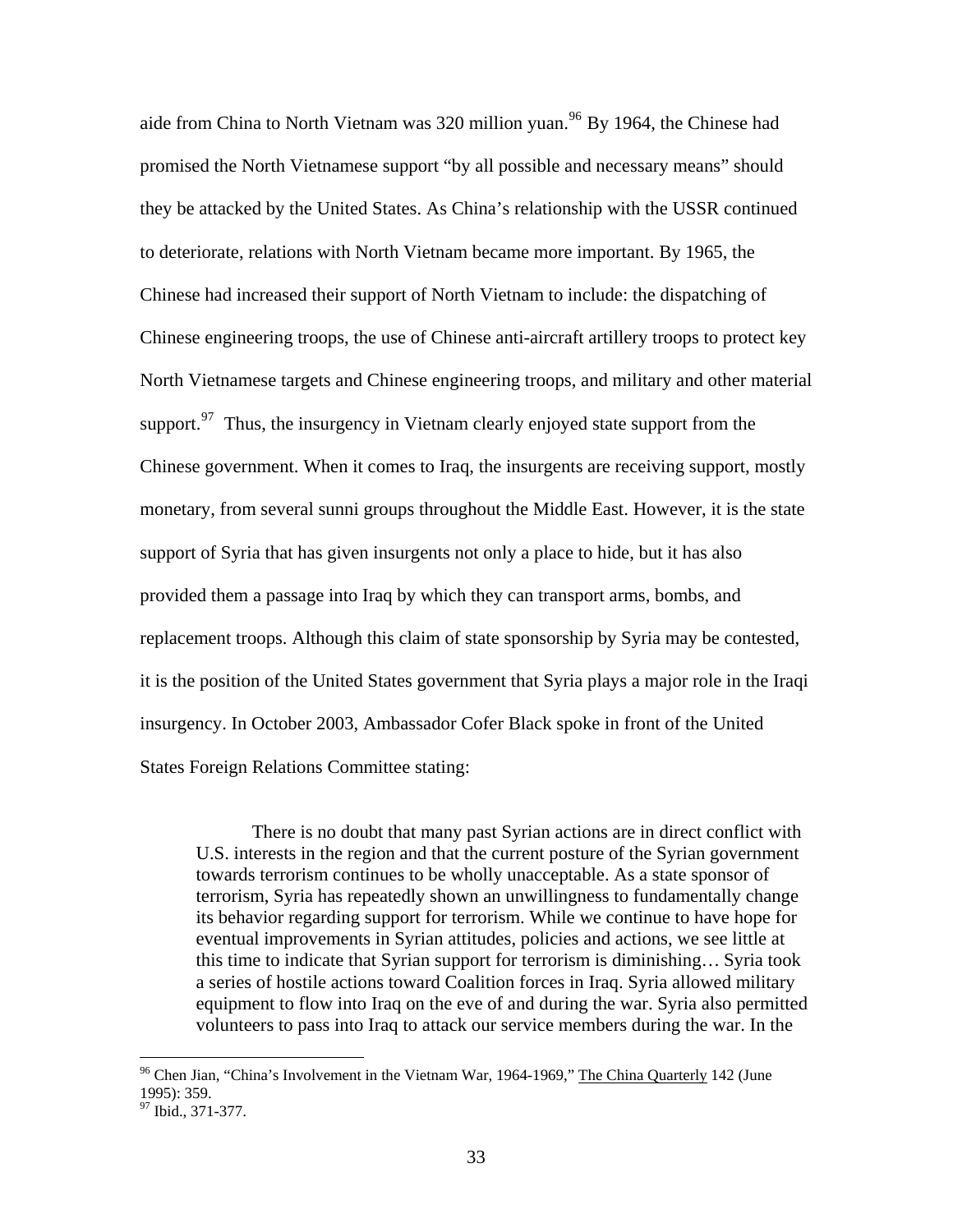period following the conclusion of major military action, foreign fighters have continued to transit into Iraq from Syria. While the situation on the Syrian border has improved in recent weeks, it is still a major source of concern for us.<sup>[98](#page-36-0)</sup>

 In 2007, Iraqi national security advisor Mowaffak al Rubaie stated that Syria was responsible for harboring and supporting Islamic insurgents who were responsible for the deaths of Iraqis and Americans alike.<sup>[99](#page-36-1)</sup> Although the state support of Syria to Iraqi insurgents is not as transparent as the state support of China with the Viet Cong, this paper believes there is enough evidence to classify the Iraqi insurgency as state supported.

#### *Insurgent Use of Terrorism*

 $\overline{a}$ 

 The final characteristic of comparison between the insurgencies is that of the insurgents' use of terrorism. Libicki's study suggest that those groups which engage in indiscriminate terror usage often times indicate an insurgency's weakness. He classifies the use of terror into four categories: indiscriminate, mutual atrocities, selective, and little to none. It is important to note that when he use terms like indiscriminate and selective, Libiki is not talking about the types of killings but instead the use of the terrorism. For example, if an insurgency uses a suicide bomber in a market place, the killing is indiscriminate because it does not target any specific person. However, if this suicide bombing tactic is only used once, then the use of the terrorism by this insurgency would be classified as little to none. In Vietnam, nothing speaks louder about the Viet Cong's use of terrorism during their insurgency than the rise in assassinations and kidnappings of civilians from 1957-1965. From 1957-1959, there were 1,012 total assassinations and

<span id="page-36-0"></span><sup>&</sup>lt;sup>98</sup> Cofer Black. "Syria and Terrorism". <u>US Department of State</u>. 30 October 2003.<br>
<http://www.state.gov/s/ct/rls/rm/2003/25778.htm> (1 December 2008).

<span id="page-36-1"></span><sup>&</sup>lt;sup>99</sup> Christopher Isham. "Iraqi Official Says Syria Supporting Insurgents." ABC News 11May 2007 <http://blogs.abcnews.com/theblotter/2007/05/iraqi\_official\_.html> (11 November 2008).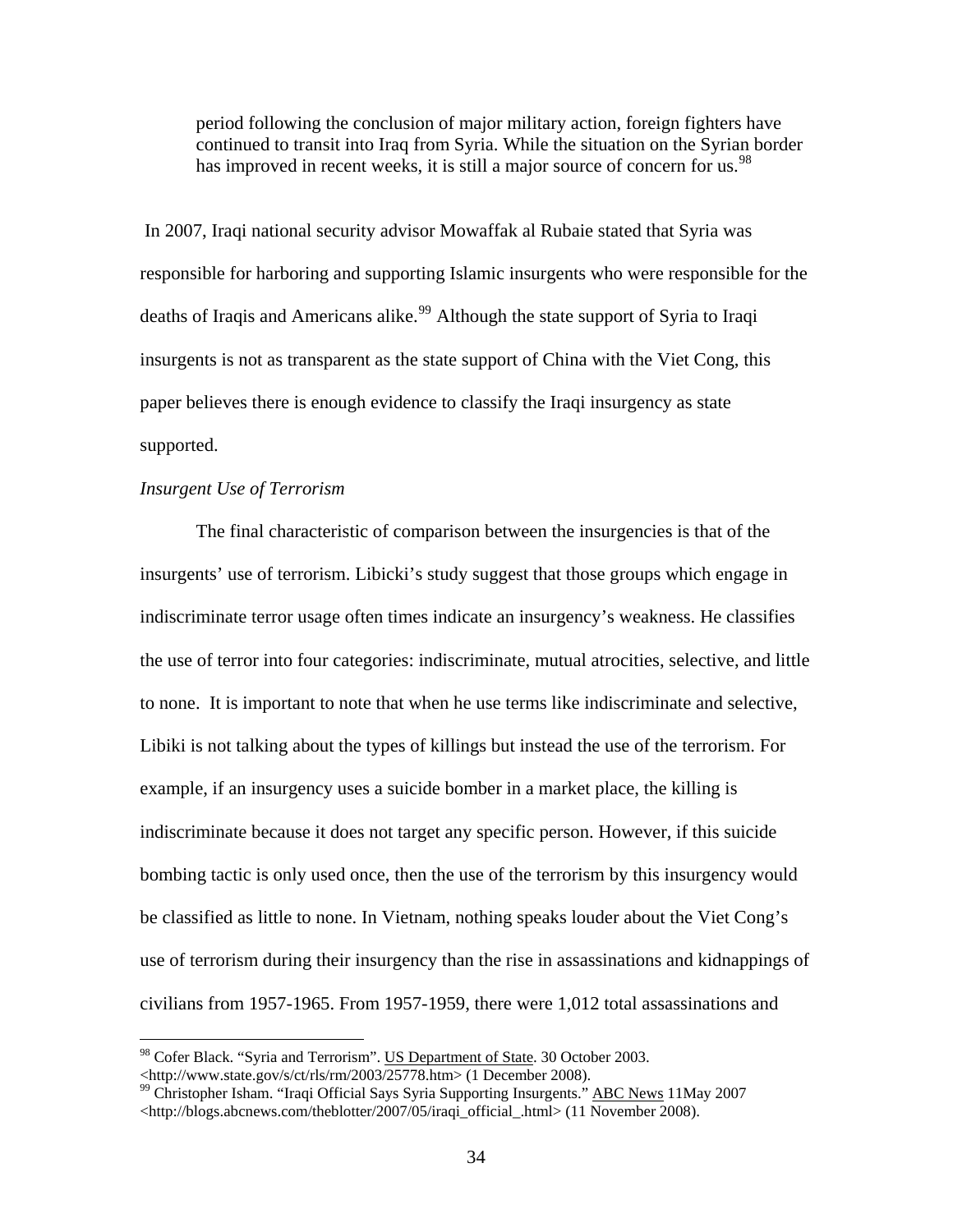kidnappings performed by the Viet Cong. By 1965, over 14,000 total assassinations and kidnappings were occurring in Vietnam by the Viet Cong.<sup>[100](#page-37-0)</sup> To put this in perspective, a little over 24,000 civilians were killed in the first two years of the war in Iraq as a result of attacks by both the insurgents and US and allied forces.<sup>[101](#page-37-1)</sup> Although the kidnappings and assassinations were selected or targeted individuals, this paper classifies the rampant and massive use of assassination and kidnapping by the Viet Cong during the Vietnam War as an indiscriminate use of terror. When it comes to the insurgent use of terrorist tactics in the war in Iraq, there is no denying its widespread presence. This is particularly visible in the rampant use of the improvised explosive device (IED). According to a study by the RAND Corporation, "Since their introduction in late 2003, IEDs have become the single largest cause of causalities of both security forces and civilians in Iraq."<sup>[102](#page-37-2)</sup> This statement supports the view that the use of terror by the insurgents in Iraq is indiscriminate. Clearly, the use of terror in Iraq would fall in the category of indiscriminate violence.

 After comparing the two insurgencies across five important characteristics, this study has found that the Viet Cong and Iraqi insurgencies are similar in four of the five characteristics using the various classifications laid out by Libicki's methodology. The area in which they differ is in the goals of the insurgency. Because the two insurgencies do differ in this characteristic, it may cause some to believe this characteristic difference maybe the deciding factor as to why the CAP failed in Iraq but succeeded in Vietnam. However, Libicki's study suggests that this difference in goals will have little effect on

<span id="page-37-0"></span><sup>&</sup>lt;sup>100</sup> John A. Nagal. <u>Learning to Eat Soup with a Knife</u>, 136.<br><sup>101</sup> "Survey: 25,000 civilians killed in Iraq war." CNN 20 July 2005.

<span id="page-37-2"></span><span id="page-37-1"></span><sup>&</sup>lt;http://www.cnn.com/2005/WORLD/meast/07/19/iraq.bodycount/index.html> (11 November 2008). 102 Bruce R. Pirnie and Edward O'Connell. Counterinsurgency in Iraq (2003-2006), 33.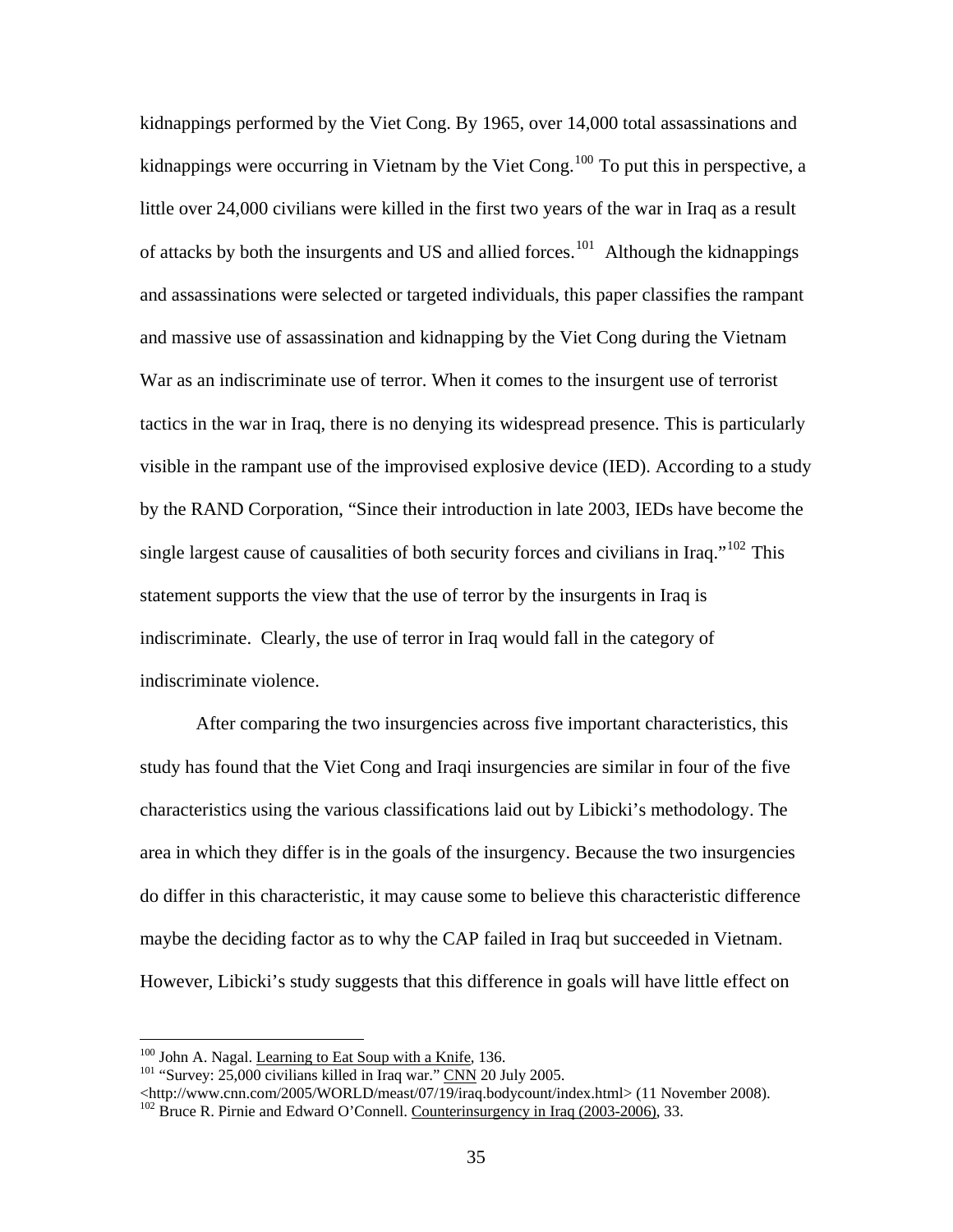the success of the CAP. In Libicki's study, the won-lost record is mixed for insurgencies with Marxist or Islamic goals. The only goal that indicates an overwhelming win ratio is that of independence from colonial rule. Because neither the Marxist nor Islamic goals seem to affect the success or failure of a counterinsurgency, this paper hypothesizes that it would have little effect on a tool of the counterinsurgency like the CAP. As a result, this study concludes that, given the high degree of similarity between the two insurgencies (4 out of 5 characteristics examined) and the relatively insignificant differences in goals, the reason for the difference in CAP outcomes in Vietnam and Iraq is not due to differences between the insurgencies. As a logical consequence of this finding, this study concludes that it may be possible to successfully employ a CAP approach against more than just the Vietnam insurgency.

|                                | <b>Viet Cong</b>     | <b>Iraqi Insurgency</b> |
|--------------------------------|----------------------|-------------------------|
| <b>Geographic Conditions</b>   | Complex              | Complex                 |
| <b>Goals of the Insurgency</b> | Marxist              | <b>Islamist</b>         |
| <b>Insurgent to Government</b> | From $3:1$ to $9:1$  | From $3:1$ to $9:1$     |
| <b>Force Ratio</b>             |                      |                         |
| <b>Level of State Support</b>  | <b>State Support</b> | <b>State Support</b>    |
| <b>Use of Terrorism</b>        | Indiscriminate       | Indiscriminate          |

**Figure 1. Comparison between the Viet Cong and Iraqi Insurgency** 

# **Conclusion**

 Because of the small number of cases examined in this study, it would be impossible to make broad, sweeping conclusions based off of the findings described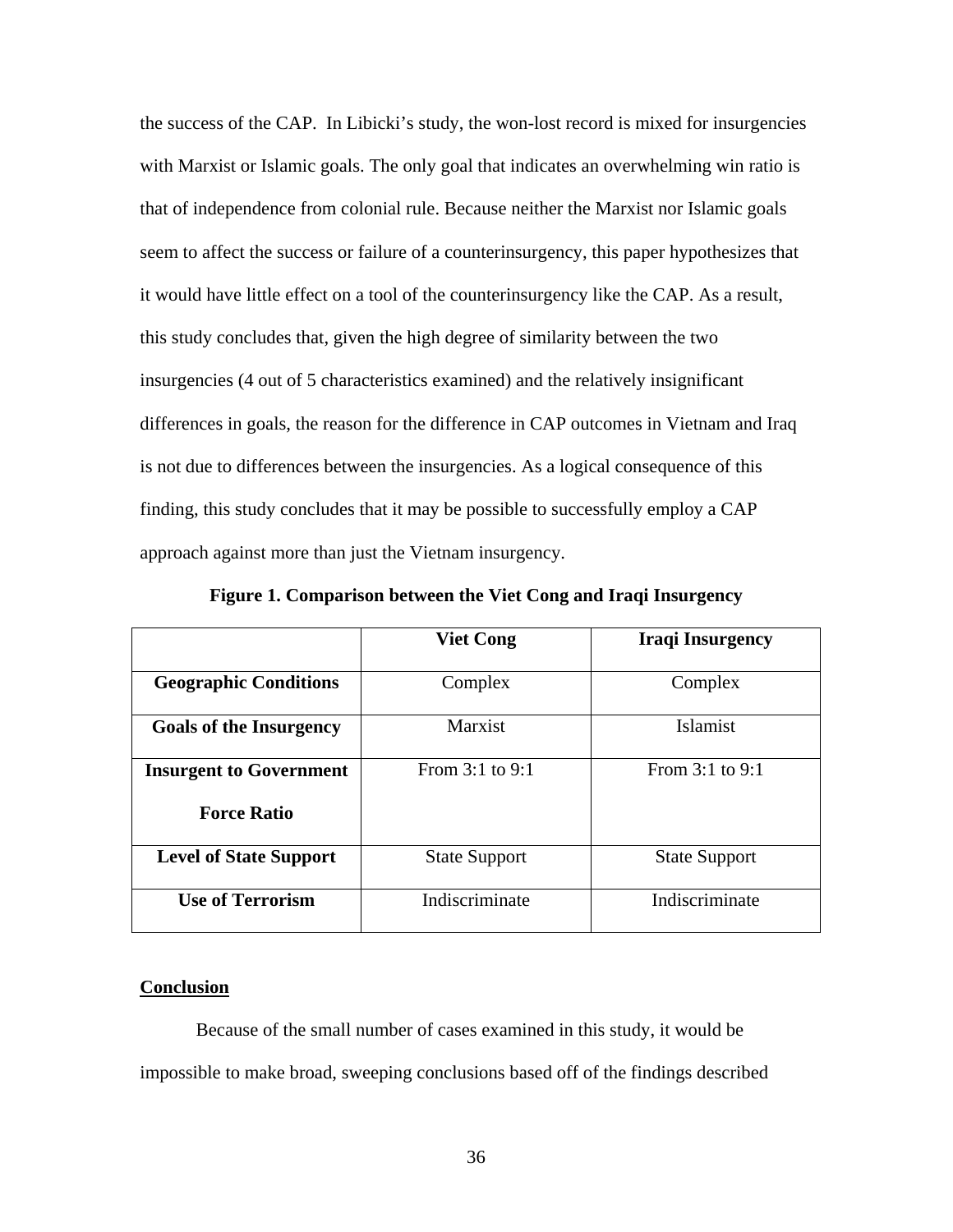above. However, this study does offer insights into many of the factors that those involved felt contributed to the success or failure of their CAP. When looking at the comparison between the Vietnamese and Iraqi insurgencies, they are similar on 4 out of the 5 factors. As mentioned previously, the finding of this study concerning the difference in goals (Marxist vs. Islamist) is that it has very little impact on the outcome of a counterinsurgency, let alone the  $CAP<sup>103</sup>$  $CAP<sup>103</sup>$  $CAP<sup>103</sup>$  As a result, this study concludes that the failure of the Iraqi CAP as compared to the Vietnamese success is not due to differences in the insurgencies and is instead due to differences in the CAPs themselves.

 Once again, due to the small number of cases being examined in this study, it would be impossible to single out one factor that contributed the most to the CAP failure in Iraq. On the one hand, the lack of training of the ING contributed greatly to the inability to achieve the goal of standing up joint operational combat units. On the other hand, had the CAP been given more time to be established, perhaps they could have overcome the initial set back of the training deficiencies and eventually achieved their goal. To have more time to get established, however, the CAP would have had to have been seen as a strategic tool that would have had to be continued after a certain unit (such as the  $1<sup>st</sup>$  Division) departed the theater of operations. Additionally, if there had been more troops in Iraq during the early part of 2004, then the CAP could have been established earlier than May 2004 because the CAP Marines would not have had to be pulled out to fight in the second battle of Fallujah. In the end, it seems that the shortcomings of the Iraqi CAP were a result of a compounding of all the factors listed above. Although structure of the CAP and morale are important to consider, this paper

<span id="page-39-0"></span><sup>&</sup>lt;sup>103</sup> This conclusion is based on the Libicki study that found Marxist and Islamic based insurgencies had mixed outcomes, and their goals showed little relation to their success rate.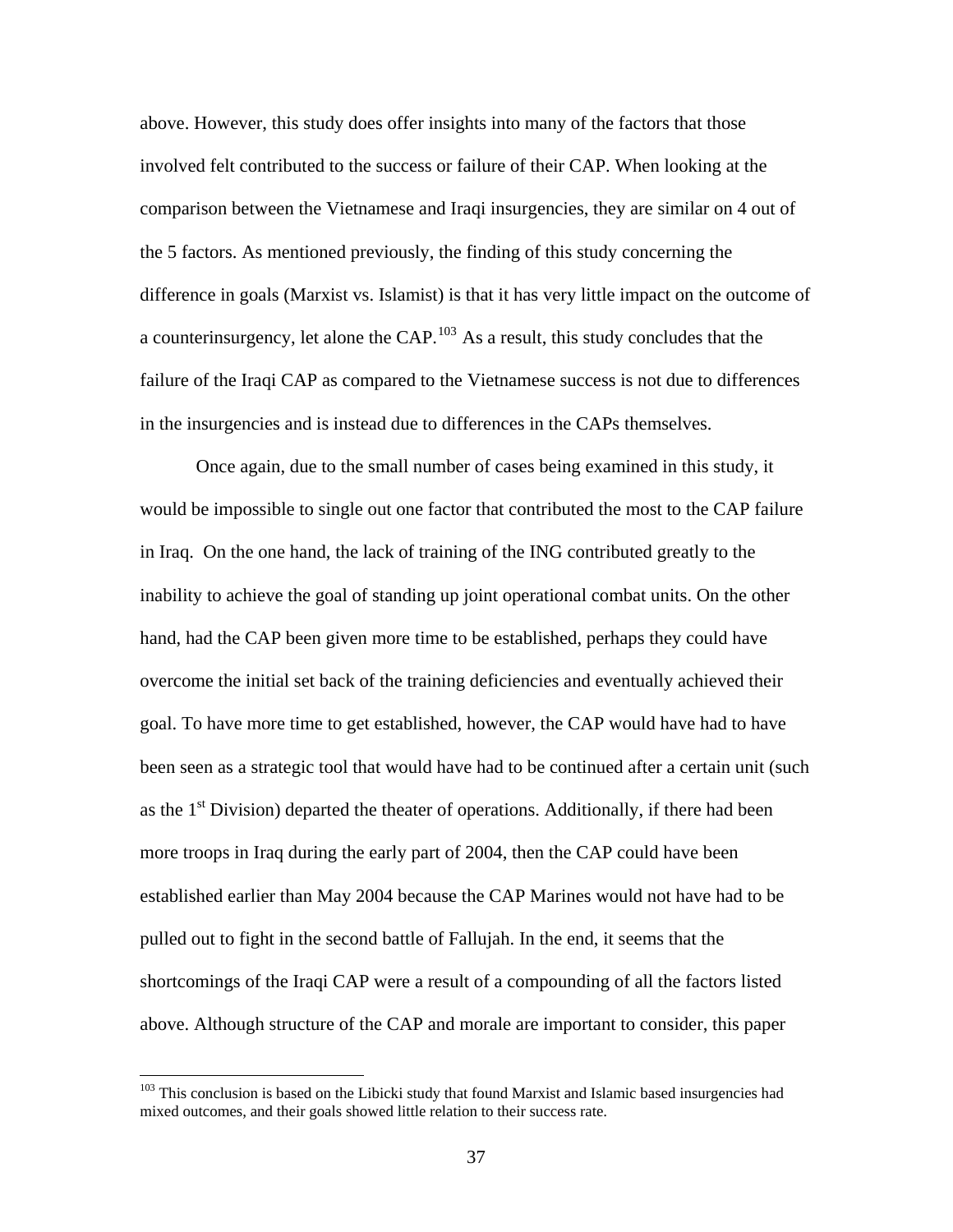finds that the other three factors of previous training of the locals, duration of program, and size of the program are more critical.

 The original hypothesis of this work stated that the "Combined Action Program can be a useful counterinsurgency tool for future operations against an insurgency provided that the local forces receive training before being put in a combat environment and duration of the program is longer than 6 months."[104](#page-40-0) After conducting the study, it is clear that there are some major shortcomings and/or limitations inherent in this statement. The first limitation stems from the fact that, while the Vietnamese and Iraqi insurgencies were very similar and therefore it was not likely differences in the insurgencies caused the CAP to fail in Iraq, it would be unwise to state that a CAP could be effectively used for every type of insurgency. The limited number of cases studies does not allow us to draw definitive conclusions with respect to how valuable CAPs are as a counterinsurgency tool in fighting all kinds of insurgencies, some of which may vary substantially from the Vietnamese and Iraqi insurgencies.

Additionally, the hypothesis only focuses on the prior training of the locals and the duration of program. It ignores the importance of size and strategic level implementation. It would be unwise to state that a CAP *will* succeed against an insurgency given only that the locals have prior training, that the duration of the program lasts longer than 6 months, and that the size of the program and troop levels are large enough to support a strategic level implementation. However, it is possible to say that the CAP will be more likely to succeed if the above prescriptions are followed.

<span id="page-40-0"></span> $104$  See page 3 of this study.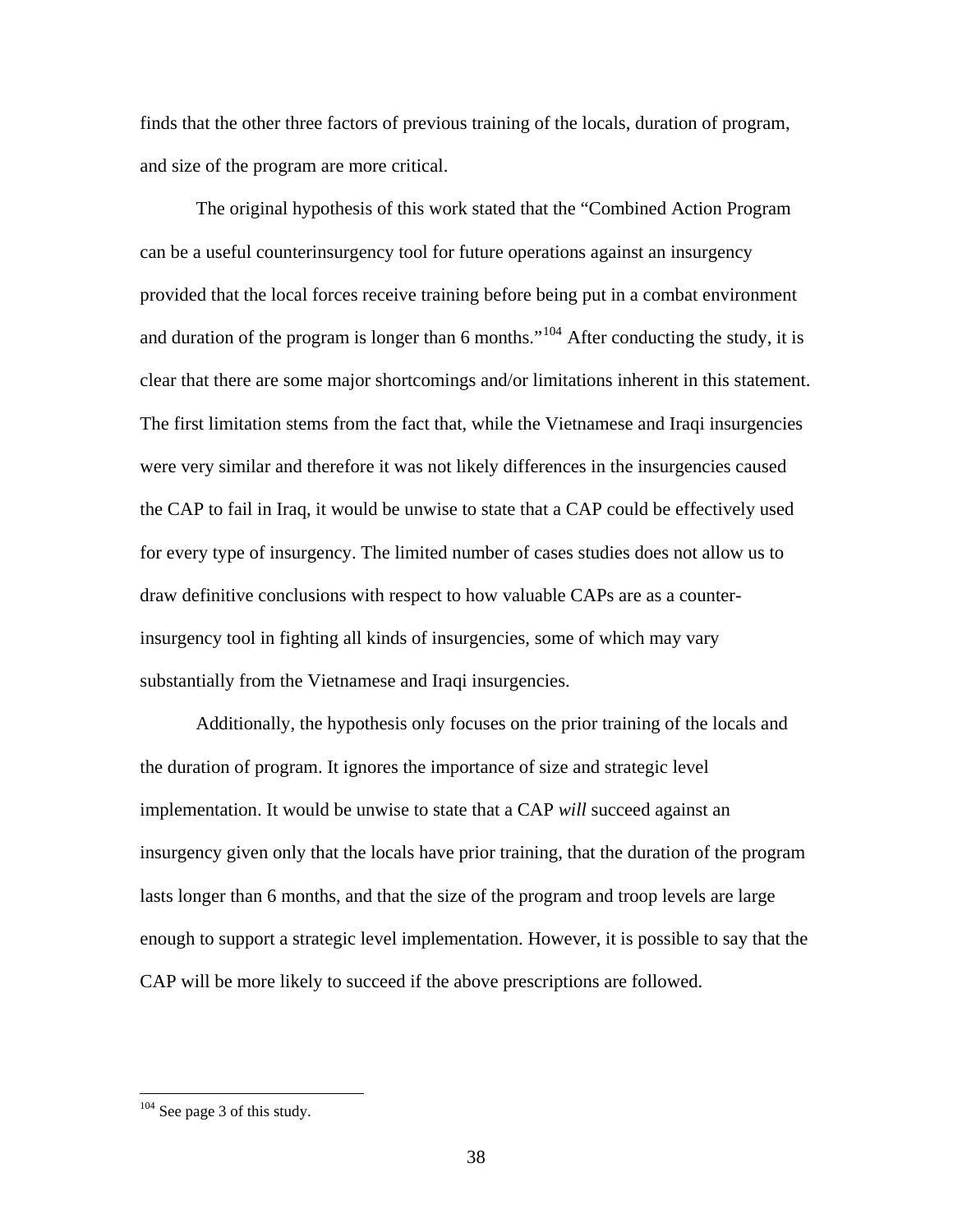#### **Suggestions for Future Implementation of the CAP**

 Although the CAP failed in Iraq, it should not be abandoned altogether as a counterinsurgency unit formation and tactic. Today, there are units like the Military Transition Team (MiTT) which operate very similarly to the CAP by eating, sleeping, and living amongst local forces. However, the main mission of the MiTT is more focused on the training and transition and not on joint combat patrols.<sup>[105](#page-41-0)</sup> Because of the MiTT's lack of focus on combat, it may be beneficial to reexamine the CAP as a viable counterinsurgency tool in the months and years ahead. President-elect Obama stated in an op-ed piece during the summer of 2008 that he would like to pull the troops out of Iraqi by the summer of 2010.<sup>[106](#page-41-1)</sup> As a result, now more than ever, the history and effectiveness of the CAP program needs to be considered and understood. Since the initial CAP failure in 2004, the Iraqi Army has been through extensive basic training led by the US Army and Marine Corps. As a result, if the CAP were to be reinstated before the drawdown begins, then a small number of Marines could be supplemented with local forces just as Lieutenant General Walt did with the PFs out of necessity in Vietnam. However, just as the findings of this study suggest, the CAP would have to be implemented on a strategic level in order to succeed. Additionally, the length of deployment of Marines needs to be extended past 7 months to at least 12 months in order to improve the chance of success. In the end, the CAP has proven to be successful in the past, and with some changes, it could be successful again in the future.

<span id="page-41-1"></span><span id="page-41-0"></span><sup>&</sup>lt;sup>105</sup> Jason Goodale. Personal Interview. 13 November 2008.<br><sup>106</sup> Barack Obama. "My Plan for Iraq." <u>New York Times</u> 14 July 2008

<sup>&</sup>lt;http://www.nytimes.com/2008/07/14/opinion/14obama.html> (17 November 2008).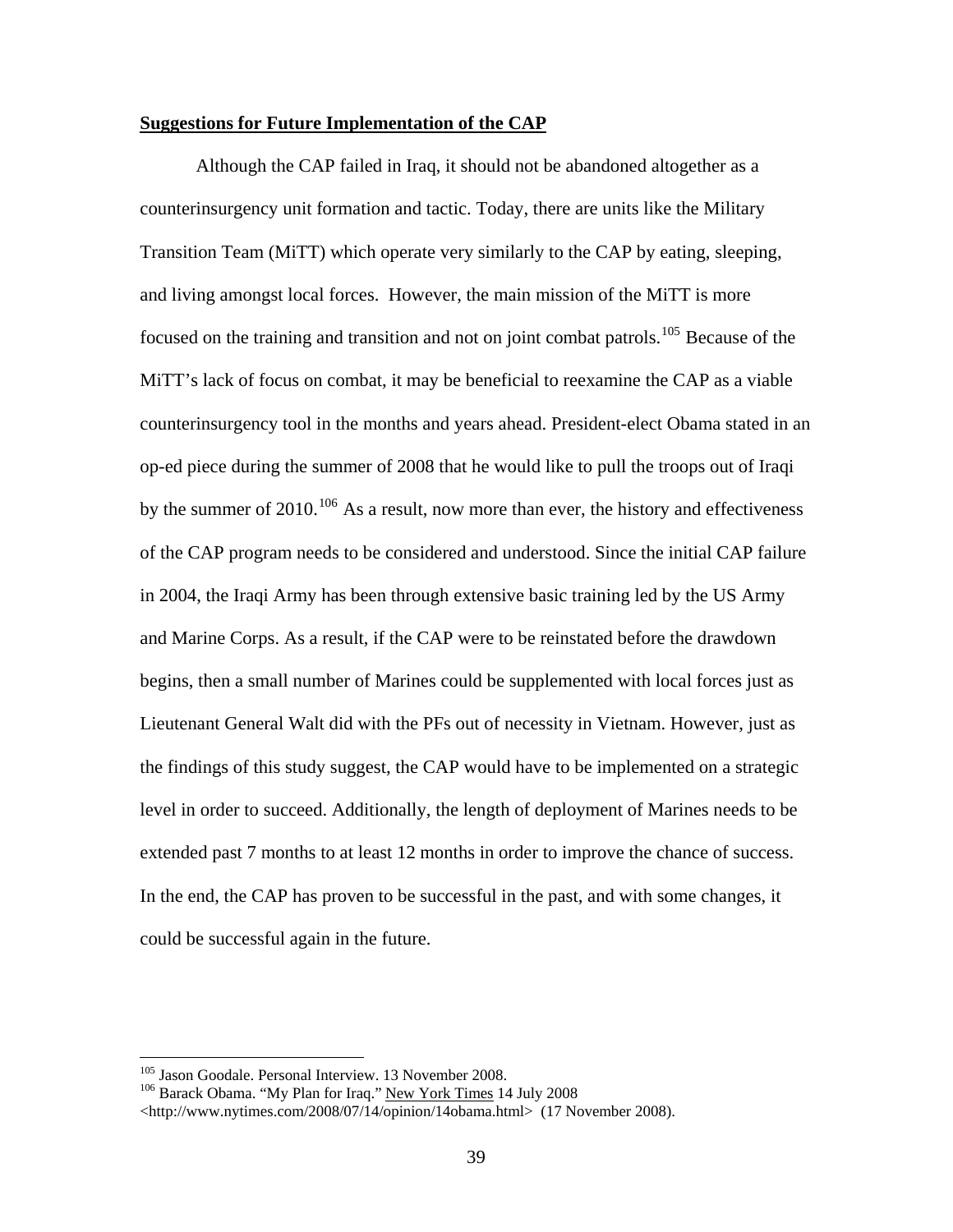#### **Bibliography**

- Black, Cofer. "Syria and Terrorism". US Department of State. 30 October 2003. <http://www.state.gov/s/ct/rls/rm/2003/25778.htm> (1 December 2008).
- Brewington, Brooks R. "Combined Action Platoons: A Strategy for Peace Enforcement." Command and Staff College 1996 <http://www.stormingmedia.us/75/7512/A751284.html> (26 Sept 2008).
- Caleffie, Fred. Personal Interview. 11 October 2008.
- Cassidy, Robert M. "Winning the War of the Flea: Lessons from Guerrilla Warfare." Military Review (September-October 2004): 41-46.
- Cavagnol, Richard M. "Lessons From Vietnam." Marine Corps Gazette 91, no. 3 (Mar 2007): 16-19.
- Central Intelligence Agency. "Iraq." World Factbook. 6 November 2008. <https://www.cia.gov/library/publications/the-world-factbook/geos/iz.html#top> (11 November 2008).
- Central Intelligence Agency. "Vietnam." World Factbook. 6 November 2008. <https://www.cia.gov/library/publications/the-worldfactbook/geos/vm.html#Geo> (11 November 2008).
- Clausewitz, Carl Von. On War. Princeton, New Jersey: Princeton University Press, 1976.
- "Coalition Troops in Iraq." BBC News 20 July 2004. <http://news.bbc.co.uk/1/hi/world/middle\_east/3873359.stm> (11 Nov 2008).
- Danner, Matthew. "The Combined Action Platoon Seeds of Success in Iraq." American Veterans, n.d. <http://www.americans-workingtogether.com/american\_veterans/id16.html> (26 September 2008).
- Danner, Matthew. Personal Interview. 15 October 2008.
- Downey, Douglas. Personal Interview. 22 October 2008.
- Galula, David. Counterinsurgency Warfare: Theory and Practice. Westport, CI: Praeger Security International, 1964.
- Gompert, David C. and John Gordon IV. War By Other Means. Santa Monica, CA: RAND National Defense Research Institute, 2008.

Goodale, Jason. Personal Interview. 2 October 2008.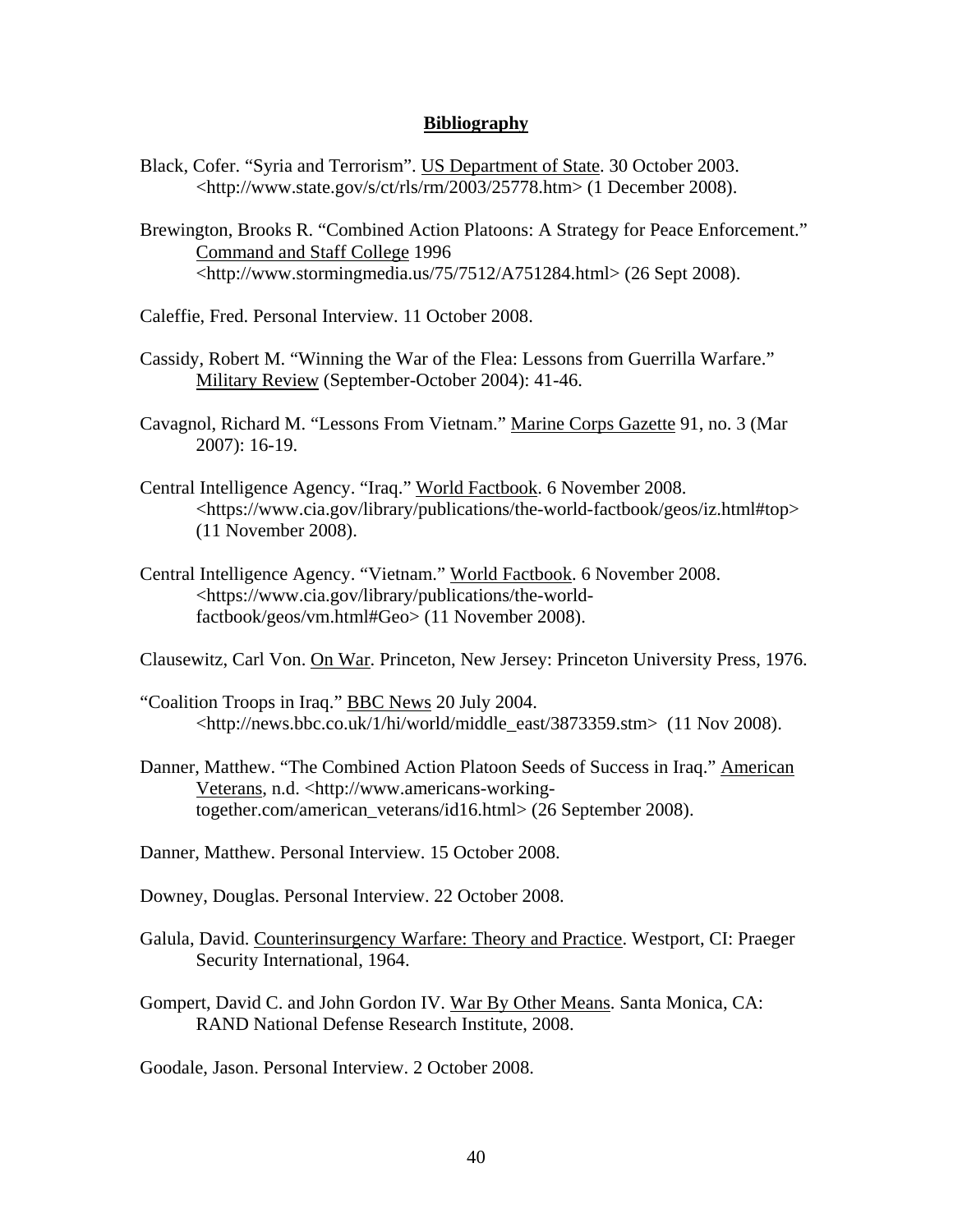Goodale, Jason. Personal Interview. 13 November 2008.

Goodale, Jason and Jon Webre. "The Combined Action Platoon in Iraq." The Marine Corps Gazette 89, no. 4 (April 2005): 40-42.

Hemingway, Al. Our War Was Different. Annapolis, MD: Naval Institute Press, 1994.

- "Iraq Climate." Iraq. 10 November 2004. <http://www.photius.com/countries/iraq/climate/iraq\_climate\_climate.html> (11 November 2008).
- Isham, Christopher. "Iraqi Official Says Syria Supporting Insurgents." ABC News 11May 2007 <http://blogs.abcnews.com/theblotter/2007/05/iraqi\_official\_.html> (11 November 2008).
- Jian, Chen. "China's Involvement in the Vietnam War, 1964-1969," The China Quarterly 142 (June 1995): 371-377.
- Joes, Anthony James. The War for South Vietnam 1954-1975. Westport, Connecticut: Praeger Security International, 2001.
- Jones, Seth. < [sjones@rand.org](mailto:sjones@rand.org)> "Counterinsurgency Class." 23 September 2008. Personal Email. (29 September 2008).
- Kopets, Keith F. "The Combined Action Program: Vietnam." Small Wars Journal. 2005. <http://smallwarsjournal.com/documents/kopets.htm> (26 Sept 2008).
- Krulak, Victor H. First to Fight. Annapolis, MD: Naval Institute Press, 1984.

Mao Tse-tung. On Guerrilla Warfare. Champaign, IL: University of Illinois Press, 1961.

- Marine Corps War-fighting Laboratory. "CETO Quick Look: Dealing with the Civilian Population in Post-Saddam Iraq." Center for Emerging Threats. 6 February 2003. <https://www.mcwl.quantico.usmc.mil/ceto.cfm> (26 Sept 2008).
- McMahon, Charlie. Personal Interview. 12 October 2008.
- Nagal, John A. Learning to Eat Soup with a Knife. Chicago: University of Chicago Press, 2002.
- Obama, Barack. "My Plan for Iraq." New York Times 14 July 2008 <http://www.nytimes.com/2008/07/14/opinion/14obama.html> (17 November 2008).
- Peterson, Michael E. The Combined Action Platoons: The US Marines' Other War in Vietnam. Westport, CI: Praeger Publishers, 1989.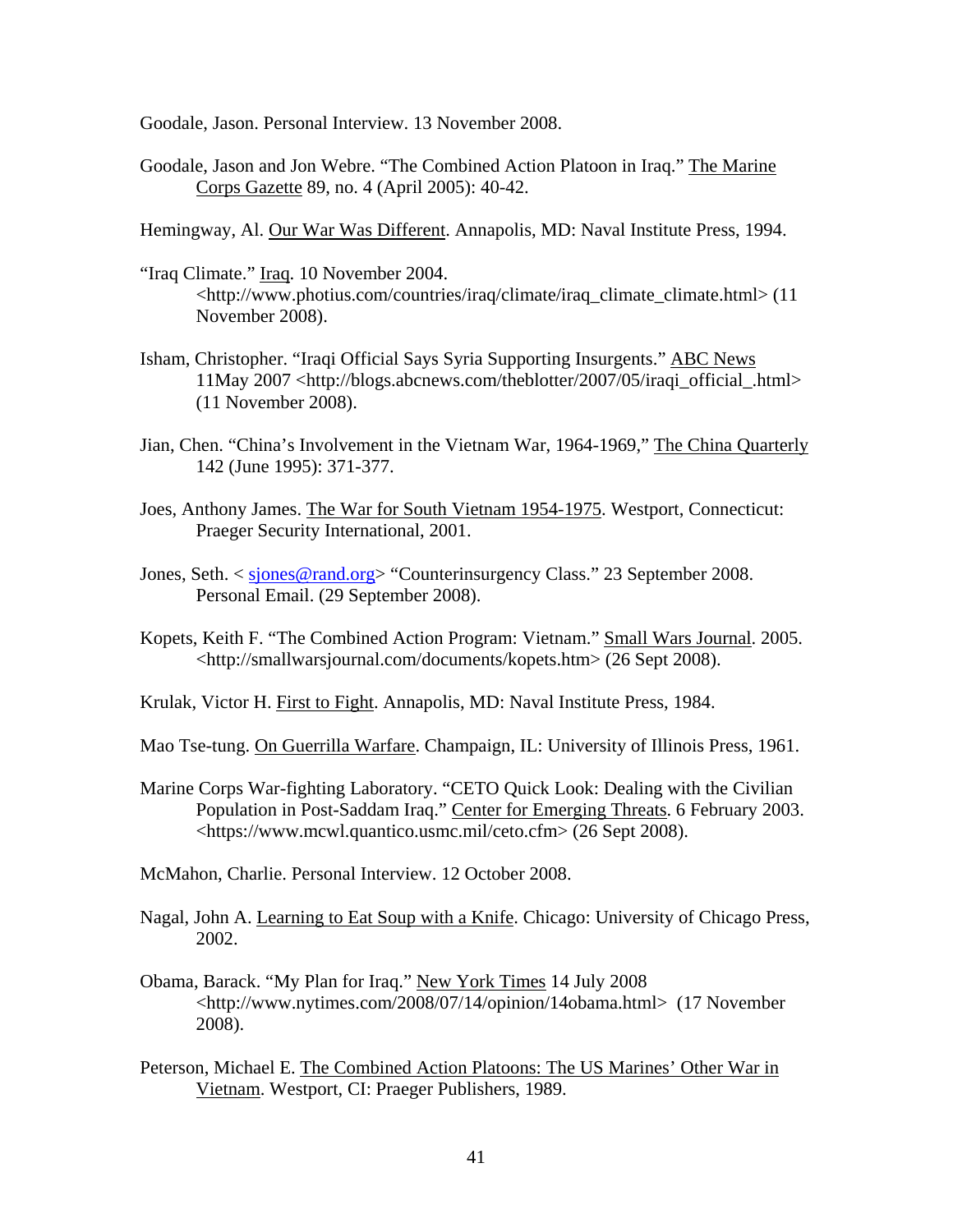- Pirnie, Bruce R. and Edward O'Connell. Counterinsurgency in Iraq (2003-2006). Santa Monica, CA: RAND National Defense Research Institute, 2008.
- Schelberg, Rick. Personal Interview. 3 October 2008.
- Scroggs, Larry. Personal Interview. 26 October 2008.
- Skuta, Phillip. "Introduction to 2/7 CAP Platoon Actions in Iraq." Marine Corps Gazette 89, no. 4 (April 2005), 35.
- Skuta, Phillip. Personal Interview. 2 Oct. 2007.
- Simon, Dennis M.. "The War in Vietnam, 1965-1968." Southern Methodist University August 2002. <http://faculty.smu.edu/dsimon/Change-Viet2.html> (11 November 2008).
- Starr, Barbara. "U.S. commander: Iraq tours of duty may be cut 3 months." CNN 19 February 2008. <http://www.cnn.com/2008/WORLD/meast/02/19/iraq.duty/index.html> (1 December 2008).
- Suhre, Christopher Gordon. "The United States Marine Corps' Counterinsurgency Effort in the Vietnam War." MA Thesis. Texas Tech University, 1998.
- "Survey: 25,000 civilians killed in Iraq war." CNN 20 July 2005. <http://www.cnn.com/2005/WORLD/meast/07/19/iraq.bodycount/index.html> (11 November 2008).
- Trinquier, Roger. Modern Warfare: A French View of Counterinsurgency. Westport, CI: Praeger Security International, 1964.
- US Army and US Marine Corps. Counterinsurgency Field Manuel. Chicago: University of Chicago Press, 2007.
- United States. CIA. Indochina Division. The Strength of the Viet Cong "Main Force Support Personnel". 2 December 1966. SECRET. Declassified July 16, 1975. <http://www.vietnam.ttu.edu/star/images/041/04116211002.pdf>
- United States. Marine Corps. Force Order3121.4B: Standing Operating Procedure for the Combined Action Program. III Marine Amphibious Force Military Assistance Command, Vietnam. 22 June 1968. Marine Corps University Library Archives.
- U.S. Marine Corps. War-fighting: MCDP 1. Washington D.C.: Department of the Navy, 1997.